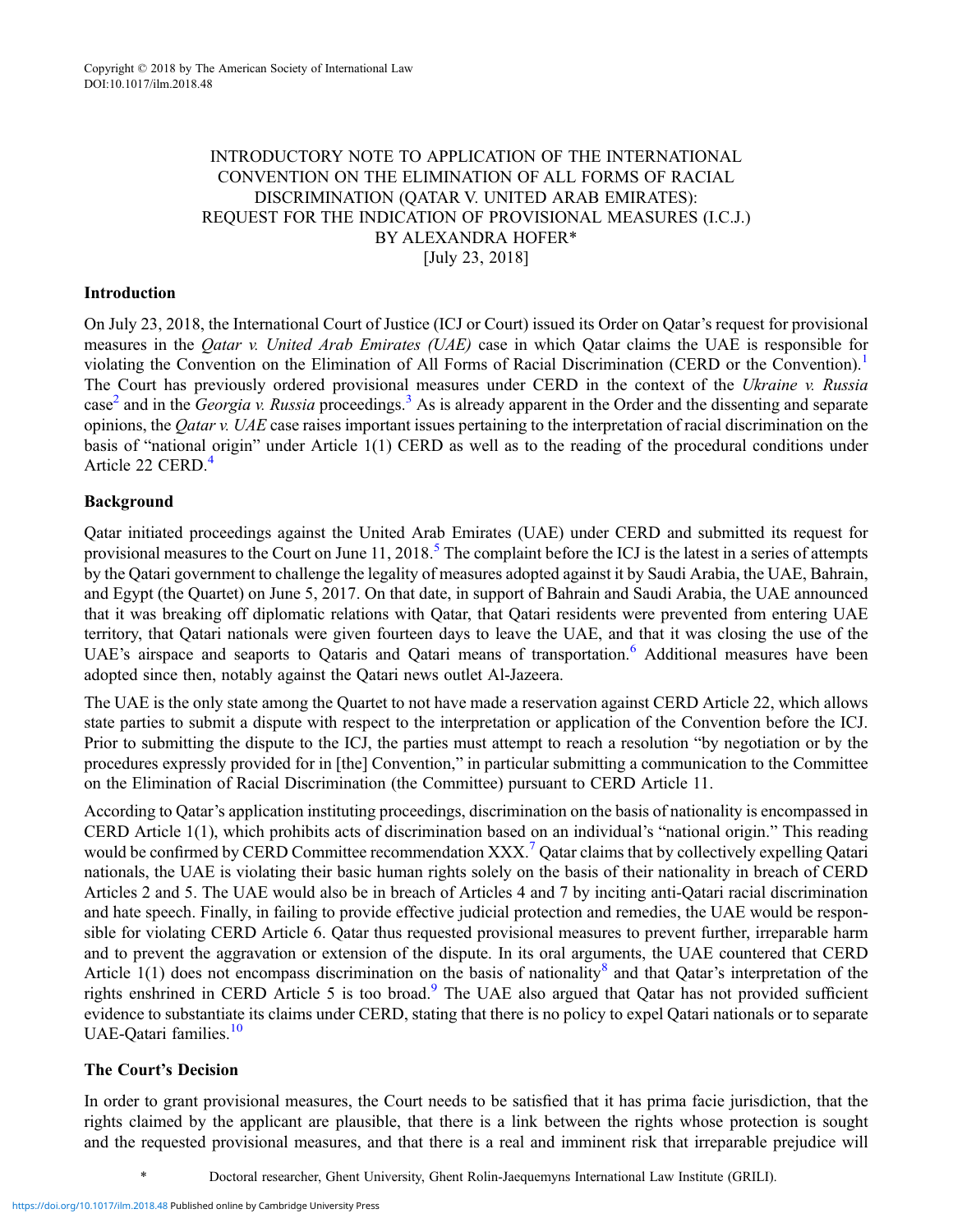<span id="page-1-0"></span>be caused to those rights. The bench found these conditions were met, albeit by a split vote. By eight votes against seven, the judges granted three of the nine provisional measures requested by Qatar. It essentially ordered the UAE to reunite families that had been separated following the statement of June 5, 2017, to allow Qatari students to pursue their education in the UAE, and to enable Qataris affected by the measures to have access to tribunals and other judicial institutions. By eleven votes to four, the Court indicated that "both Parties shall refrain from any action which might aggravate or extend the dispute before the Court or make it more difficult to resolve."

The Court first established that it had prima facie jurisdiction under Article 22 of the Convention. There was a dispute between Qatar and the UAE on the interpretation and application of  $CERD<sup>11</sup>$  $CERD<sup>11</sup>$  $CERD<sup>11</sup>$  and at least one of the procedural con-ditions provided under Article 22 had been met; that was the attempt to solve the dispute through negotiation.<sup>[12](#page-2-0)</sup> An issue that arose in Ukraine v. Russia and that surfaced during the present proceedings was whether the procedural conditions under CERD Article 22 are cumulative or alternative. During the oral pleadings, the UAE contended that the conditions should be understood as cumulative. Although Qatar had submitted a communication to the Committee pursuant to Article  $11<sup>13</sup>$  $11<sup>13</sup>$  $11<sup>13</sup>$  during the hearings it submitted that the conditions in Article 22 are alternative. It is anticipated that the ICJ will provide clarity on the matter in the Ukraine v. Russia preliminary objections judgment, which will be delivered prior to the preliminary objections phase in *Oatar v. UAE*, and that this will influence the claims put forward by Qatar and the UAE. It remains to be seen during the preliminary objections phase whether Qatar's current communication to the Committee will impede the Court's jurisdiction, an argument raised by the UAE during the oral proceedings.<sup>[14](#page-2-0)</sup>

The majority found that the measures announced June 5, 2017, only target Qatari nationals living in the UAE and that no account was taken of individual circumstances of Qatari residents living in the UAE. Thus, some of the rights asserted in CERD Article 5 are plausible, for example "the alleged racial discrimination in the enjoyment of rights such as the right to marriage and to choice of spouse, the right to education, as well as freedom of movement, and access to justice."<sup>[15](#page-2-0)</sup> However, the dissenting judges contested this and argued that in CERD Article 1(1) the definition of racial discrimination and the Committee's General Recommendation 30 do not encompass discrimination on the basis of nationality. Based on this interpretation of "national origin," the dispute would fall outside the scope of CERD and the rights Qatar claims would not be plausible.<sup>[16](#page-2-0)</sup> In the Order, the Court notes the disagreement on the matter of "national origin" and defers a decision on the question until later in the proceedings.<sup>[17](#page-2-0)</sup> The dissenting judges also found that Qatar's claims failed on the facts. They were not convinced that Qatar provided sufficient evidence that the measures announced on June 5, 2017, were put into effect. Under these conditions there was no risk of irreparable prejudice, nor was there urgency,  $^{18}$  $^{18}$  $^{18}$  contrary to what the majority decided.<sup>19</sup>

### Conclusion

The *Qatar v. UAE* Order is the third instance where the ICJ indicated provisional measures under CERD. As the outcome of the *Georgia v. Russia* preliminary objections judgment of April 1, [20](#page-2-0)11, demonstrates,  $^{20}$  the indication of provisional measures does not mean the Court will rule in the preliminary objections stage that they may hear the merits of the case. In addition to the debate regarding the interpretation of the procedural conditions under CERD Article 22, the issues raised by the dissenting and separate opinions highlight the multiple challenges Qatar's application to the ICJ faces as the proceedings move forward.

### ENDNOTES

2 Application of the International Convention for the Suppression of the Financing of Terrorism and of the International Convention on the Elimination of All Forms of Racial Discrimination (Ukraine v. Russian Federation), Order on Provisional Measures, 2017 ICJ REP. 104 (April 19).

3 Application of the International Convention on the Elimination of All Forms of Racial Discrimination (Georgia v. Russian Federation), Order on Provisional Measures, 2008 ICJ Rep. 353 (Oct. 15).

4 Convention on the Elimination of All Forms of Racial Discrimination, Jan. 4, 1969, 660 UNTS 212.

<sup>1</sup> Application of the International Convention on the Elimination of All Forms of Racial Discrimination (Qatar v. UAE), Order on Provisional Measures (July 23, 2018), <https://www.icj-cij.org/en/case/172/orders> [hereinafter Order].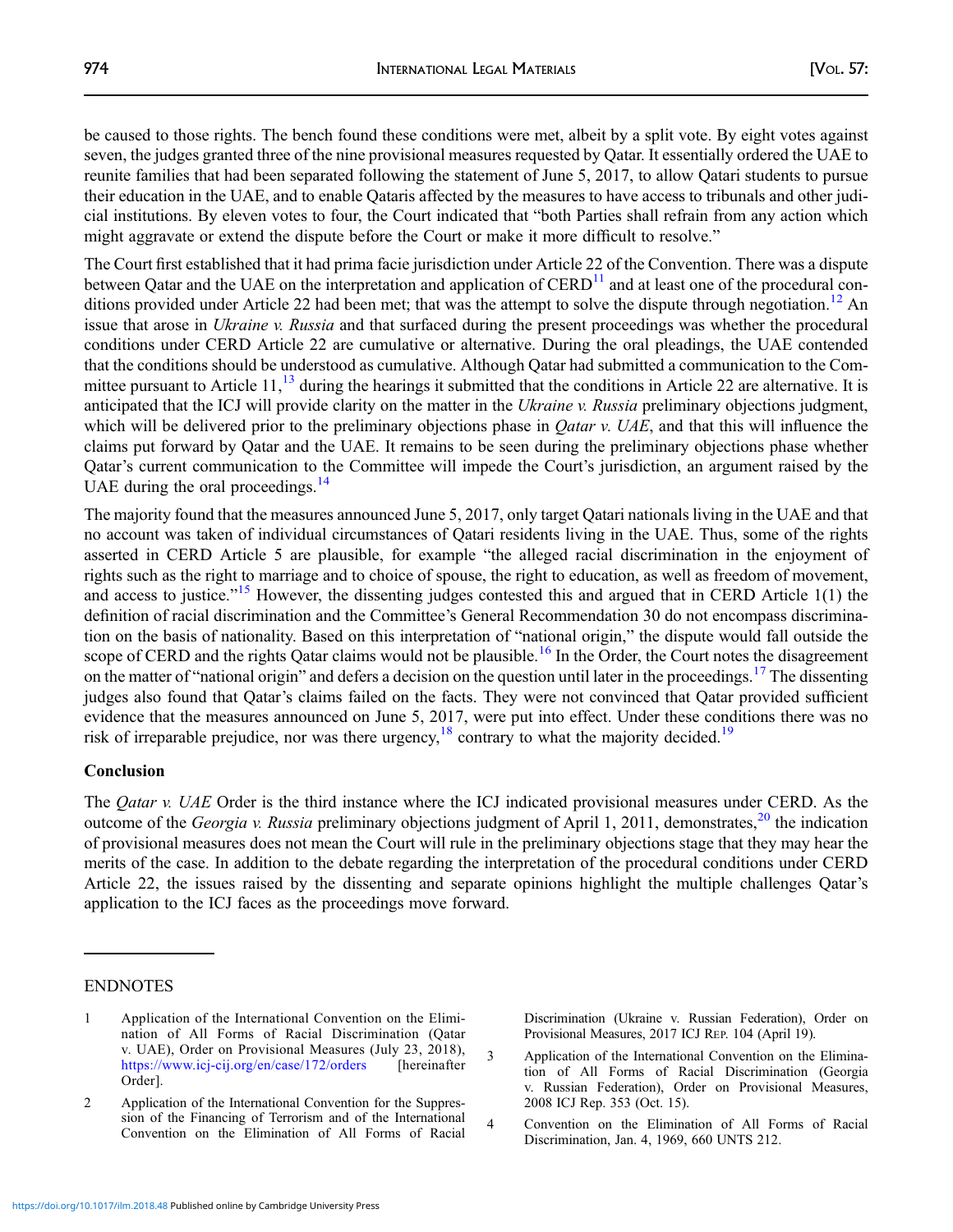- <span id="page-2-0"></span>5 Application of the International Convention on the Elimination of All Forms of Racial Discrimination (Qatar v. UAE), Application Instituting Proceedings (June 11, 2018), [https://](https://www.icj-cij.org/files/case-related/172/172-20180611-APP-01-00-EN.pdf) www.icj-cij.org/fi[les/case-related/172/172-20180611-APP-01-](https://www.icj-cij.org/files/case-related/172/172-20180611-APP-01-00-EN.pdf) [00-EN.pdf](https://www.icj-cij.org/files/case-related/172/172-20180611-APP-01-00-EN.pdf) [hereinafter Application Instituting Proceedings]; Application of the International Convention on the Elimination of All Forms of Racial Discrimination (Qatar v. UAE), Request for the Indication of Provisional Measures (June 11, 2018), https://www.icj-cij.org/fi[les/case-related/172/172-](https://www.icj-cij.org/files/case-related/172/172-20180611-WRI-01-00-EN.pdf) [20180611-WRI-01-00-EN.pdf.](https://www.icj-cij.org/files/case-related/172/172-20180611-WRI-01-00-EN.pdf)
- 6 UAE Ministry of Foreign Affairs Press Release, UAE Supports Statements of Kingdom of Bahrain and Kingdom of Saudi Arabia on Qatar (June 5, 2017), [https://www.mofa.gov.ae/EN/](https://www.mofa.gov.ae/EN/MediaCenter/News/Pages/05-06-2017-UAE-Qatar.aspx) [MediaCenter/News/Pages/05-06-2017-UAE-Qatar.aspx](https://www.mofa.gov.ae/EN/MediaCenter/News/Pages/05-06-2017-UAE-Qatar.aspx).
- 7 UN Committee on the Elimination of Racial Discrimination, CERD General Recommendation XXX on Discrimination Against Non-Citizens (Oct. 1, 2002), [http://www.refworld.](http://www.refworld.org/docid/45139e084.html) [org/docid/45139e084.html.](http://www.refworld.org/docid/45139e084.html)
- 8 Application of the International Convention on the Elimination of All Forms of Racial Discrimination (Qatar v. UAE), Verbatim Record of the Oral Hearings, 40–48 (June 28, 2018), https://www.icj-cij.org/fi[les/case-related/172/172-20180628-ORA-](https://www.icj-cij.org/files/case-related/172/172-20180628-ORA-01-00-BI.pdf)[01-00-BI.pdf](https://www.icj-cij.org/files/case-related/172/172-20180628-ORA-01-00-BI.pdf) [hereinafter Oral Hearings].
- 9  $Id.$  at  $51-53.$
- 10 *Id.* at 10–11, 63–65.
- 11 Order, *supra* note 1,  $\P$  14–28.
- 12 *Id.* ¶ 36–38.
- 13 Application Instituting Proceedings, supra note 5, at 14 n.28.
- 14 Oral Hearings, *supra* note 8, at 26–27.
- 15 Order, *supra* note 1, 1 54.
- 16 Order, supra note 1, Joint Declaration of Judges Tomka, Gaja and Gevorgian; Dissenting Opinion of Judge Crawford; Opinion Dissidente de M. le Juge Salam.
- 17 Order, *supra* note 1, ¶ 27.
- 18 Order, supra note 1, Dissenting Opinion of Judge Bhandari; Dissenting Opinion of Judge Crawford.
- 19 Order, *supra* note 1,  $\P$  67-71.
- 20 Where the ICJ concluded that the procedural conditions under Article 22 CERD were not met, Application of the International Convention on the Elimination of All Forms of Racial Discrimination (Georgia v. Russian Federation), Judgment on Preliminary Objections (April 1, 2011), [https://www.](https://www.icj-cij.org/files/case-related/140/140-20110401-JUD-01-00-EN.pdf) icj-cij.org/fi[les/case-related/140/140-20110401-JUD-01-00-EN.](https://www.icj-cij.org/files/case-related/140/140-20110401-JUD-01-00-EN.pdf) [pdf.](https://www.icj-cij.org/files/case-related/140/140-20110401-JUD-01-00-EN.pdf)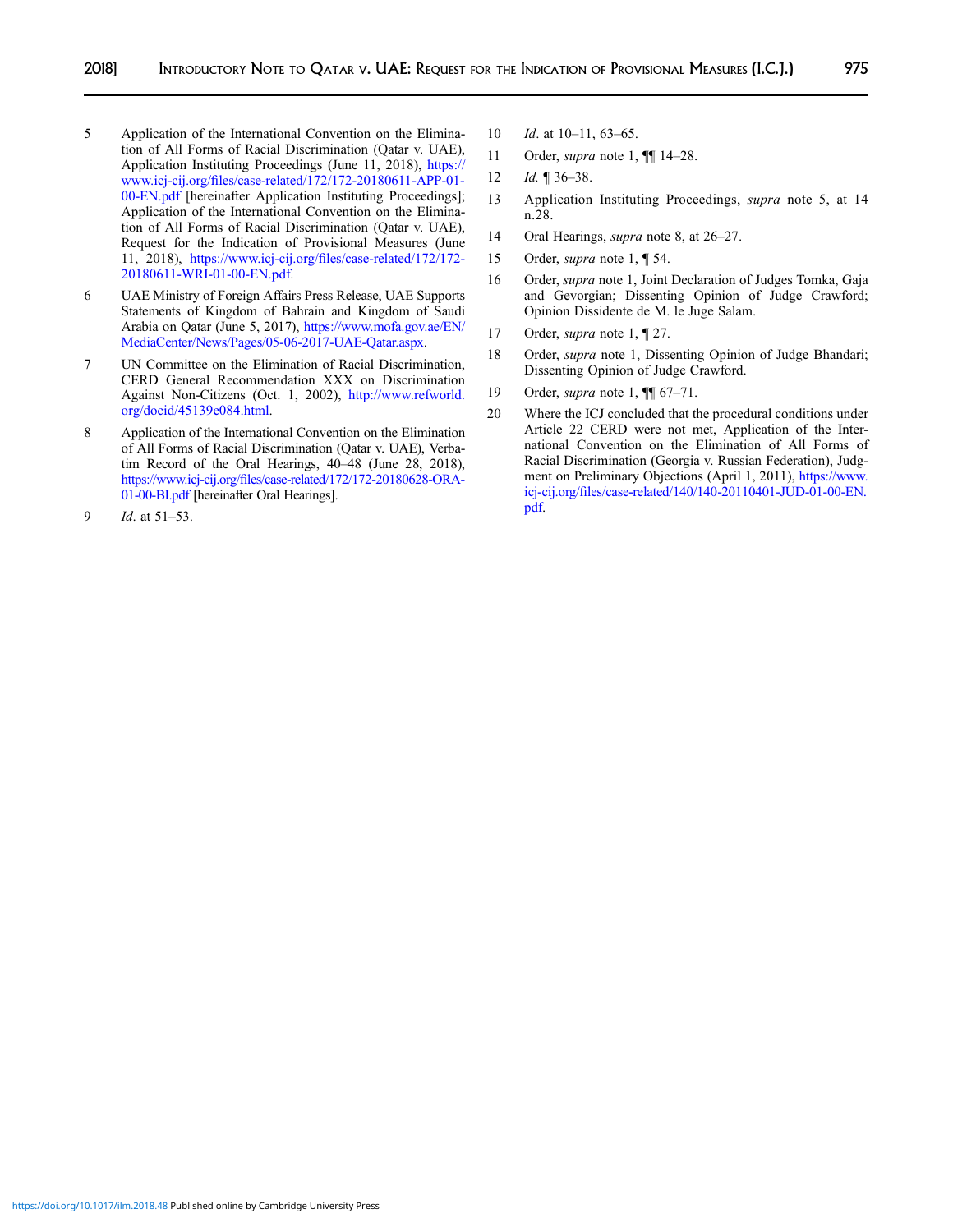### APPLICATION OF THE INTERNATIONAL CONVENTION ON THE ELIMINATION OF ALL FORMS OF RACIAL DISCRIMINATION (QATAR V. UNITED ARAB EMIRATES): REQUEST FOR THE INDICATION OF PROVISIONAL MEASURES (I.C.J.)\* [July 23, 2018]

### INTERNATIONAL COURT OF JUSTICE

### YEAR 2018

2018 23 July General List No. 172

### 23 July 2018

## APPLICATION OF THE INTERNATIONAL CONVENTION ON THE ELIMINATION OF ALL FORMS OF RACIAL DISCRIMINATION

### (QATAR v. UNITED ARAB EMIRATES)

### REQUEST FOR THE INDICATION OF PROVISIONAL MEASURES

#### **ORDER**

Present: President YUSUF; Vice-President XUE; Judges TOMKA, ABRAHAM, BENNOUNA, CANÇADO TRINDADE, GAJA, SEBUTINDE, BHANDARI, ROBINSON, CRAWFORD, GEVORGIAN, SALAM; Judges ad hoc COT, DAUDET; Registrar COUVREUR.

The International Court of Justice,

Composed as above,

After deliberation,

Having regard to Articles 41 and 48 of the Statute of the Court and Articles 73, 74 and 75 of the Rules of Court,

Makes the following Order:

Whereas:

1. On 11 June 2018, the State of Qatar (hereinafter referred to as "Qatar") filed in the Registry of the Court an Application instituting proceedings against the United Arab Emirates (hereinafter referred to as the "UAE") with regard to alleged violations of the International Convention on the Elimination of All Forms of Racial Discrimination of 21 December 1965 (hereinafter "CERD" or the "Convention").

2. At the end of its Application, Qatar

"in its own right and as parens patriae of its citizens, respectfully requests the Court to adjudge and declare that the UAE, through its State organs, State agents, and other persons and entities exercising governmental authority, and through other agents acting on its instructions or under its direction and control, has violated its obligations under Articles 2, 4, 5, 6, and 7 of the CERD by taking, inter alia, the following unlawful actions:

This text was reproduced and reformatted from the text available at the International Court of Justice website (visited October 16, 2018), [https://www.icj-cij.org/en/case/172/orders.](https://www.icj-cij.org/en/case/172/orders)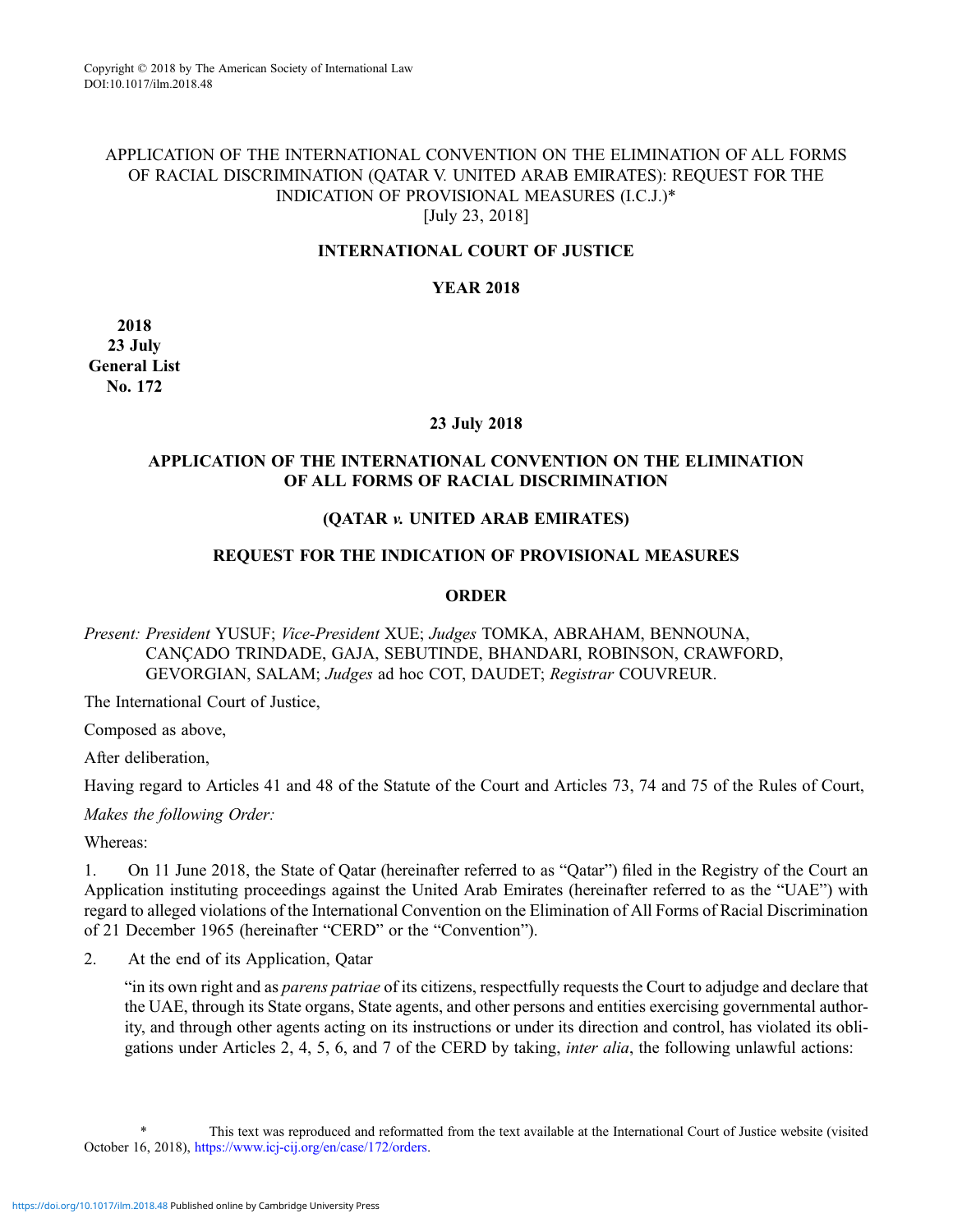- (a) Expelling, on a collective basis, all Qataris from, and prohibiting the entry of all Qataris into, the UAE on the basis of their national origin;
- (b) Violating other fundamental rights, including the rights to marriage and choice of spouse, freedom of opinion and expression, public health and medical care, education and training, property, work, participation in cultural activities, and equal treatment before tribunals;
- (c) Failing to condemn and instead encouraging racial hatred against Qatar and Qataris and failing to take measures that aim to combat prejudices, including by *inter alia*: criminalizing the expression of sympathy toward Qatar and Qataris; allowing, promoting, and financing an international anti-Qatar public and social media campaign; silencing Qatari media; and calling for physical attacks on Qatari entities; and
- (d) Failing to provide effective protection and remedies to Qataris to seek redress against acts of racial discrimination through UAE courts and institutions."

### Accordingly,

"Qatar respectfully requests the Court to order the UAE to take all steps necessary to comply with its obligations under CERD and, inter alia:

- (a) Immediately cease and revoke the Discriminatory Measures, including but not limited to the directives against 'sympathizing' with Qataris, and any other national laws that discriminate de jure or de facto against Qataris on the basis of their national origin;
- (b) Immediately cease all other measures that incite discrimination (including media campaigns and supporting others to propagate discriminatory messages) and criminalize such measures;
- (c) Comply with its obligations under the CERD to condemn publicly racial discrimination against Qataris, pursue a policy of eliminating racial discrimination, and adopt measures to combat such prejudice;
- (d) Refrain from taking any further measures that would discriminate against Qataris within its jurisdiction or control;
- (e) Restore rights of Qataris to, inter alia, marriage and choice of spouse, freedom of opinion and expression, public health and medical care, education and training, property, work, participation in cultural activities, and equal treatment before tribunals, and put in place measures to ensure those rights are respected;
- (f) Provide assurances and guarantees of non-repetition of the UAE's illegal conduct; and
- $(g)$  Make full reparation, including compensation, for the harm suffered as a result of the UAE's actions in violation of the CERD."

3. In its Application, Qatar seeks to found the Court's jurisdiction on Article 36, paragraph 1, of the Statute of the Court and on Article 22 of CERD.

4. On 11 June 2018, Qatar also submitted a Request for the indication of provisional measures, referring to Article 41 of the Statute and to Articles 73, 74 and 75 of the Rules of Court.

5. At the end of its Request for the indication of provisional measures, Qatar asked the Court to indicate the following provisional measures:

(a) The UAE shall cease and desist from any and all conduct that could result, directly or indirectly, in any form of racial discrimination against Qatari individuals and entities by any organs, agents, persons, and entities exercising UAE governmental authority in its territory, or under its direction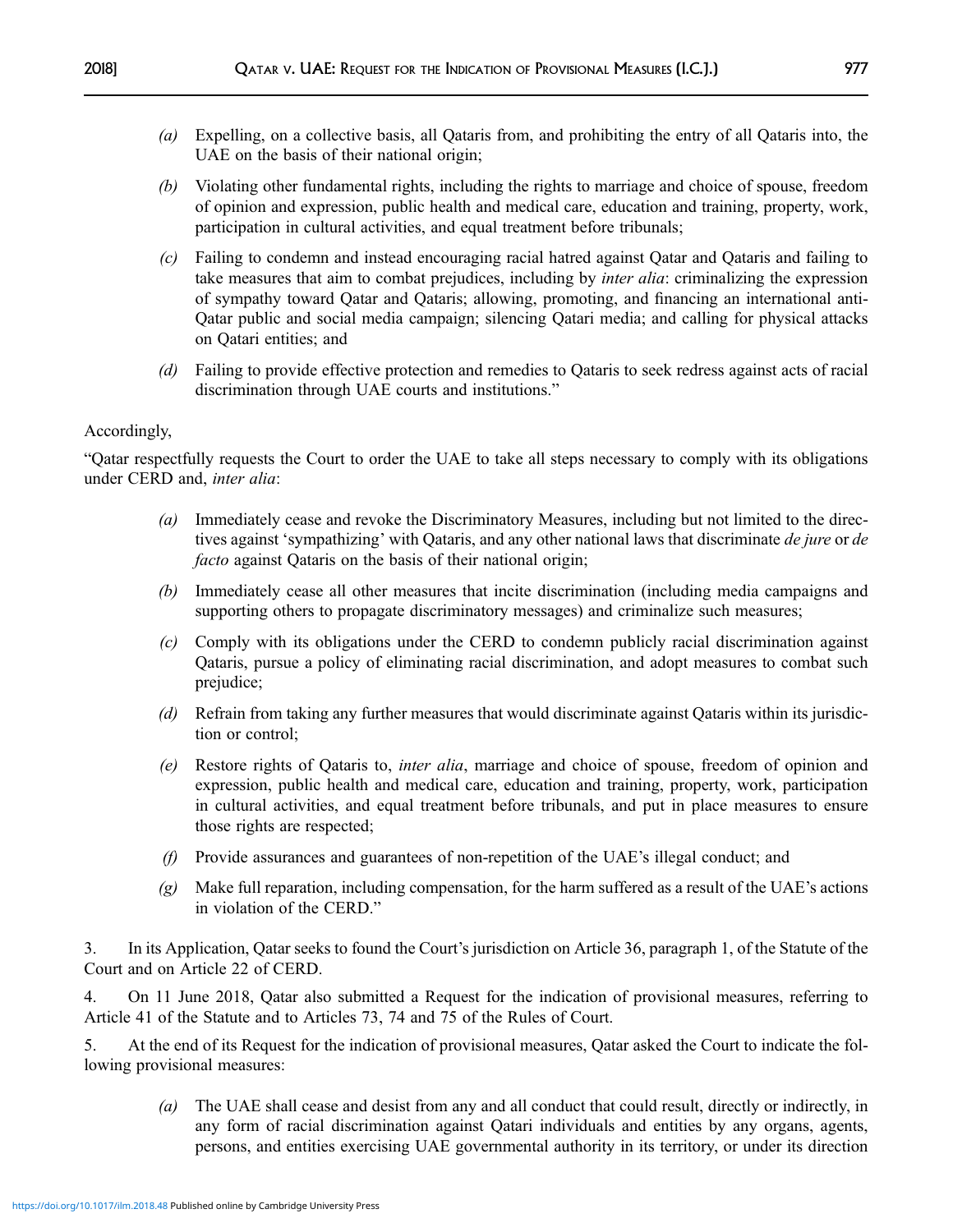or control. In particular, the UAE shall immediately cease and desist from violations of the human rights of Qataris under the CERD, including by:

- (i) suspending operation of the collective expulsion of all Qataris from, and ban on entry into, the UAE on the basis of national origin;
- (ii) taking all necessary steps to ensure that Qataris (or persons with links to Qatar) are not subjected to racial hatred or discrimination, including by condemning hate speech targeting Qataris, ceasing publication of anti-Qatar statements and caricatures, and refraining from any other incitement to racial discrimination against Qataris;
- (iii) suspending the application of its Federal Decree-Law no. (5) of 2012, On Combatting Cybercrimes, to any person who 'shows sympathy . . . towards Qatar' and any other domestic laws that (de jure or de facto) discriminate against Qataris;
- (iv) taking the measures necessary to protect freedom of expression of Qataris in the UAE, including by suspending the UAE's closure and blocking of transmissions by Qatari media outlets;
- (v) ceasing and desisting from measures that, directly or indirectly, result in the separation of families that include a Qatari, and taking all necessary steps to ensure that families separated by the Discriminatory Measures are reunited (in the UAE, if that is the family's preference);
- (vi) ceasing and desisting from measures that, directly or indirectly, result in Qataris being unable to seek medical care in the UAE on the grounds of their national origin and taking all necessary steps to ensure that such care is provided;
- (vii) ceasing and desisting from measures that, directly or indirectly, prevent Qatari students from receiving education or training from UAE institutions, and taking all necessary steps to ensure that students have access to their educational records;
- (viii) ceasing and desisting from measures that, directly or indirectly, prevent Qataris from accessing, enjoying, utilizing, or managing their property in the UAE, and taking all necessary steps to ensure that Qataris may authorize valid powers of attorney in the UAE, renew necessary business and worker licenses, and renew their leases; and
- (ix) taking all necessary steps to ensure that Qataris are granted equal treatment before tribunals and other judicial organs in the UAE, including a mechanism to challenge any discriminatory measures.
- (b) The UAE shall abstain from any measure that might aggravate, extend, or make more difficult resolution of this dispute; and
- $(c)$  The UAE shall abstain from any other measure that might prejudice the rights of Qatar in the dispute before the Court."

6. The Registrar immediately communicated to the Government of the UAE the Application, in accordance with Article 40, paragraph 2, of the Statute of the Court, and the Request for the indication of provisional measures, in accordance with Article 73, paragraph 2, of the Rules of Court. He also notified the Secretary-General of the United Nations of the filing of the Application and the Request by Qatar.

7. Pending the notification provided for by Article 40, paragraph 3, of the Statute by transmission of the printed bilingual text of the Application to the Members of the United Nations through the Secretary-General, the Registrar informed those States of the filing of the Application and the Request.

8. Since the Court included upon the Bench no judge of the nationality of either Party, each Party proceeded to exercise the right conferred upon it by Article 31 of the Statute to choose a judge *ad hoc* to sit in the case. Qatar chose Mr. Yves Daudet and the UAE Mr. Jean-Pierre Cot.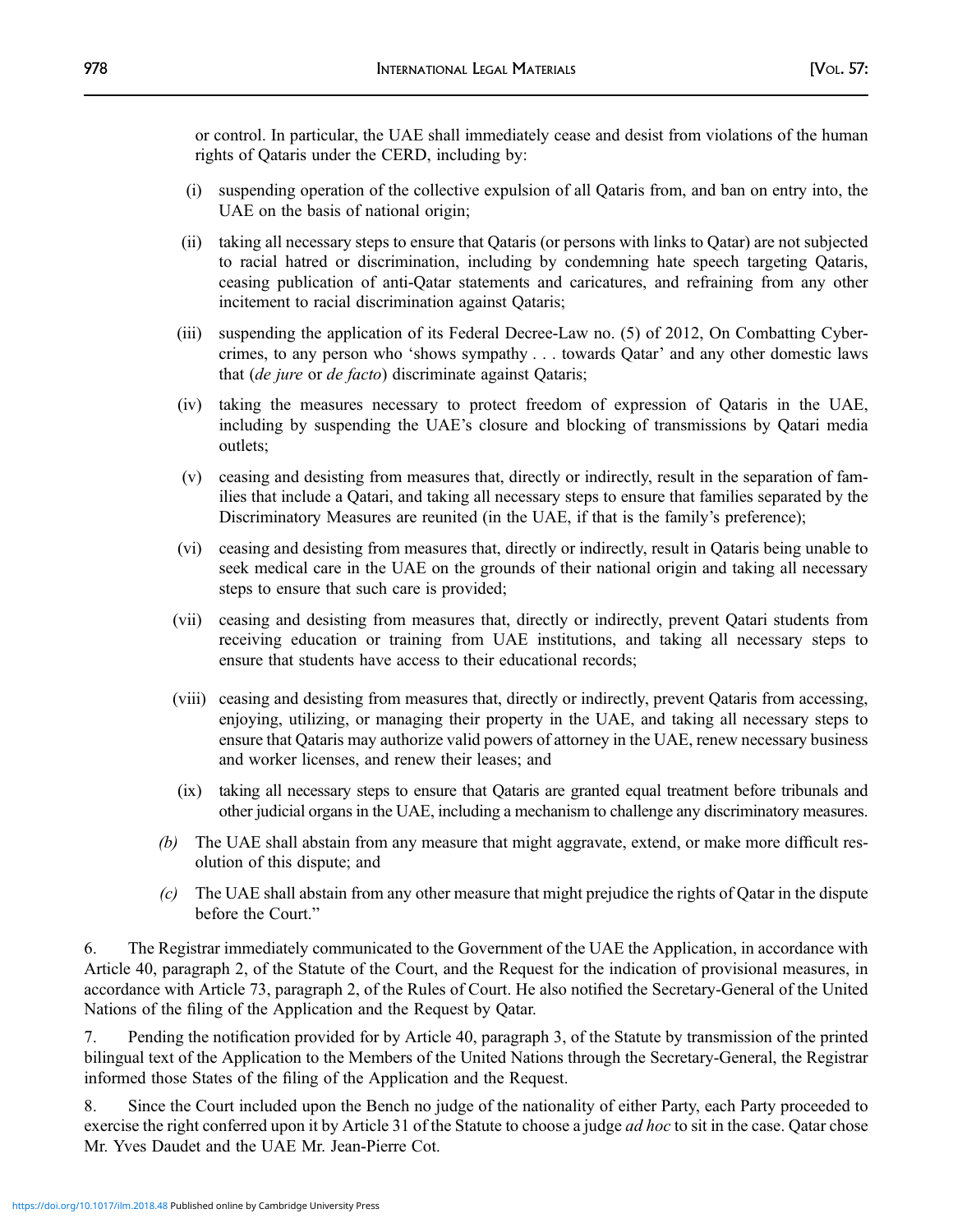9. By letters dated 14 June 2018, the Registrar informed the Parties that, pursuant to Article 74, paragraph 3, of its Rules, the Court had fixed 27, 28 and 29 June 2018 as the dates for the oral proceedings on the Request for the indication of provisional measures.

10. At the public hearings, oral observations on the request for the indication of provisional measures were presented by:

| On behalf of Qatar:   | Mr. Mohammed Abdulaziz Al-Khulaifi,<br>Mr. Donald Francis Donovan,<br>Ms Catherine Amirfar,<br>Mr. Pierre Klein,<br>Lord Peter Goldsmith,<br>Mr. Lawrence H. Martin. |
|-----------------------|----------------------------------------------------------------------------------------------------------------------------------------------------------------------|
| On behalf of the UAE: | H.E. Mr. Saeed Ali Yousef Alnowais,<br>Mr. Alain Pellet,<br>Mr. Tullio Treves,<br>Mr. Simon Olleson,<br>Mr. Malcolm Shaw,<br>Mr. Charles L.O. Buderi.                |

11. At the end of its second round of oral observations, Qatar asked the Court to indicate the following provisional measures:

- (a) The UAE shall cease and desist from any and all conduct that could result, directly or indirectly, in any form of racial discrimination against Qatari individuals and entities by any organs, agents, persons, and entities exercising UAE governmental authority in its territory, or under its direction or control. In particular, the UAE shall immediately cease and desist from violations of the human rights of Qataris under the CERD, including by:
	- (i) suspending operation of the collective expulsion of all Qataris from, and ban on entry into, the UAE on the basis of national origin;
	- (ii) taking all necessary steps to ensure that Qataris (or persons with links to Qatar) are not subjected to racial hatred or discrimination, including by condemning hate speech targeting Qataris, ceasing publication of anti-Qatar statements and caricatures, and refraining from any other incitement to racial discrimination against Qataris;
	- (iii) suspending the application of its Federal Decree Law No. (5) of 2012, On Combatting Cybercrimes, to any person who 'shows sympathy . . . towards Qatar' and any other domestic laws that (de jure or de facto) discriminate against Qataris;
	- (iv) taking the measures necessary to protect freedom of expression of Qataris in the UAE, including by suspending the UAE's closure and blocking of transmissions by Qatari media outlets;
	- (v) ceasing and desisting from measures that, directly or indirectly, result in the separation of families that include a Qatari, and taking all necessary steps to ensure that families separated by the Discriminatory Measures are reunited (in the UAE, if that is the family's preference);
	- (vi) ceasing and desisting from measures that, directly or indirectly, result in Qataris being unable to seek medical care in the UAE on the grounds of their national origin and taking all necessary steps to ensure that such care is provided;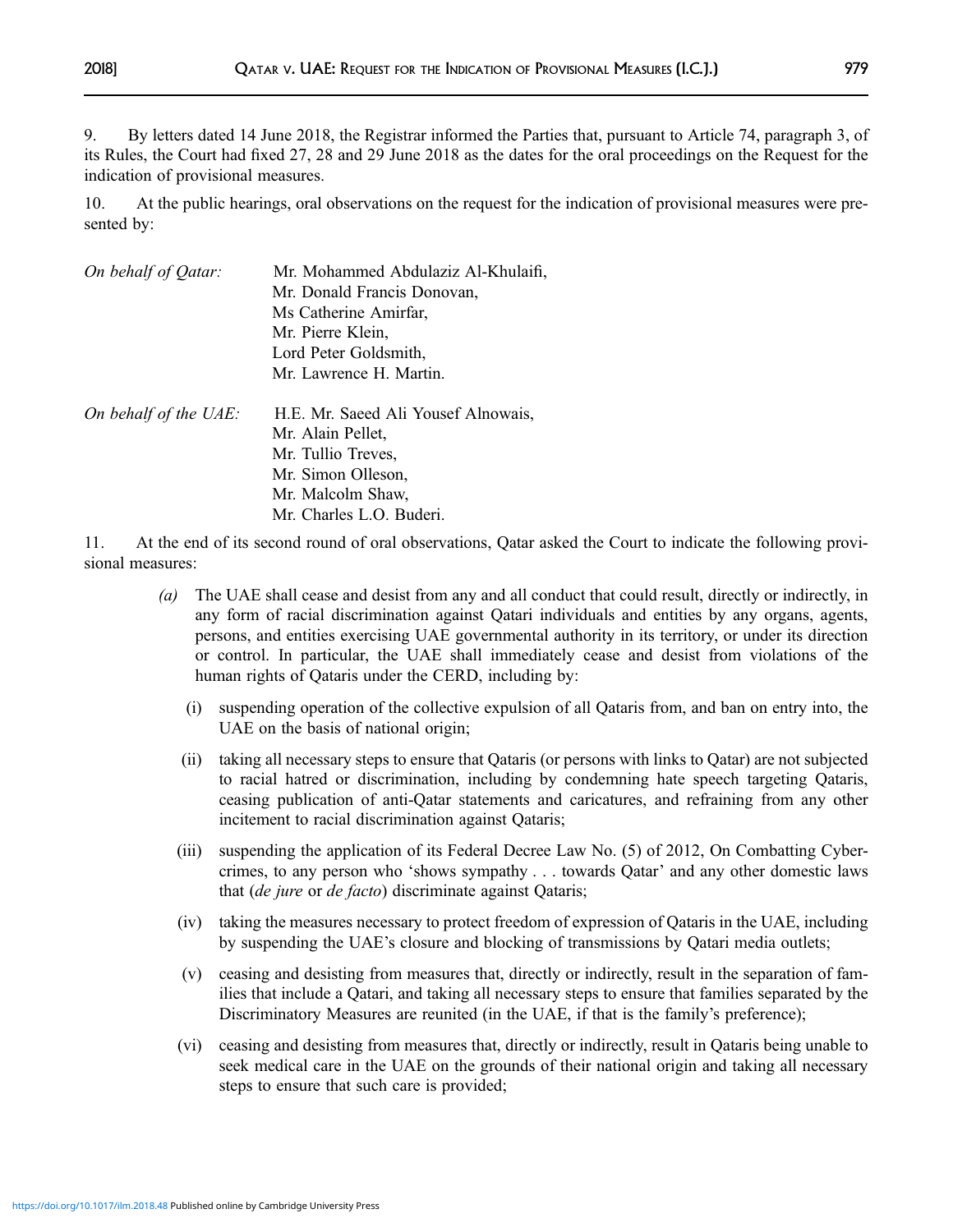- (vii) ceasing and desisting from measures that, directly or indirectly, prevent Qatari students from receiving education or training from UAE institutions, and taking all necessary steps to ensure that students have access to their educational records;
- (viii) ceasing and desisting from measures that, directly or indirectly, prevent Qataris from accessing, enjoying, utilizing, or managing their property in the UAE, and taking all necessary steps to ensure that Qataris may authorize valid powers of attorney in the UAE, renew necessary business and worker licenses, and renew their leases; and
- (ix) taking all necessary steps to ensure that Qataris are granted equal treatment before tribunals and other judicial organs in the UAE, including a mechanism to challenge any discriminatory measures.
- (b) The UAE shall abstain from any measure that might aggravate, extend, or make more difficult resolution of this dispute; and
- $(c)$  The UAE shall abstain from any other measure that might prejudice the rights of Qatar in the dispute before the Court."

12. At the end of its second round of oral observations, the UAE requested the Court "to reject the request for the indication of provisional measures submitted by the State of Qatar".

13. At the hearings, Members of the Court put questions to the Parties, to which replies were given in writing, in accordance with Article 61, paragraph 4, of the Rules of Court. Under Article 72 of the Rules of Court, each Party presented written comments on the written replies received from the other.

> \* \* \*

# I. PRIMA FACIE JURISDICTION

## 1. GENERAL INTRODUCTION

14. The Court may indicate provisional measures only if the provisions relied on by the Applicant appear, prima facie, to afford a basis on which its jurisdiction could be founded, but need not satisfy itself in a definitive manner that it has jurisdiction as regards the merits of the case (see, for example, Jadhav (India v. Pakistan), Provisional Measures, Order of 18 May 2017, I.C.J. Reports 2017, p. 236, para. 15).

15. In the present case, Qatar seeks to found the jurisdiction of the Court on Article 36, paragraph 1, of the Statute of the Court and on Article 22 of CERD (see paragraph 3 above). The Court must therefore first determine whether those provisions prima facie confer upon it jurisdiction to rule on the merits of the case, enabling it — if the other necessary conditions are fulfilled — to indicate provisional measures.

16. Qatar and the UAE are parties to CERD. Qatar acceded to that instrument on 22 July 1976, without entering any reservation; the UAE did so on 20 June 1974, without entering a reservation to Article 22 or any other relevant reservation for the present purposes.

17. Article 22 of CERD provides that:

"Any dispute between two or more States Parties with respect to the interpretation or application of this Convention, which is not settled by negotiation or by the procedures expressly provided for in this Convention, shall, at the request of any of the parties to the dispute, be referred to the International Court of Justice for decision, unless the disputants agree to another mode of settlement."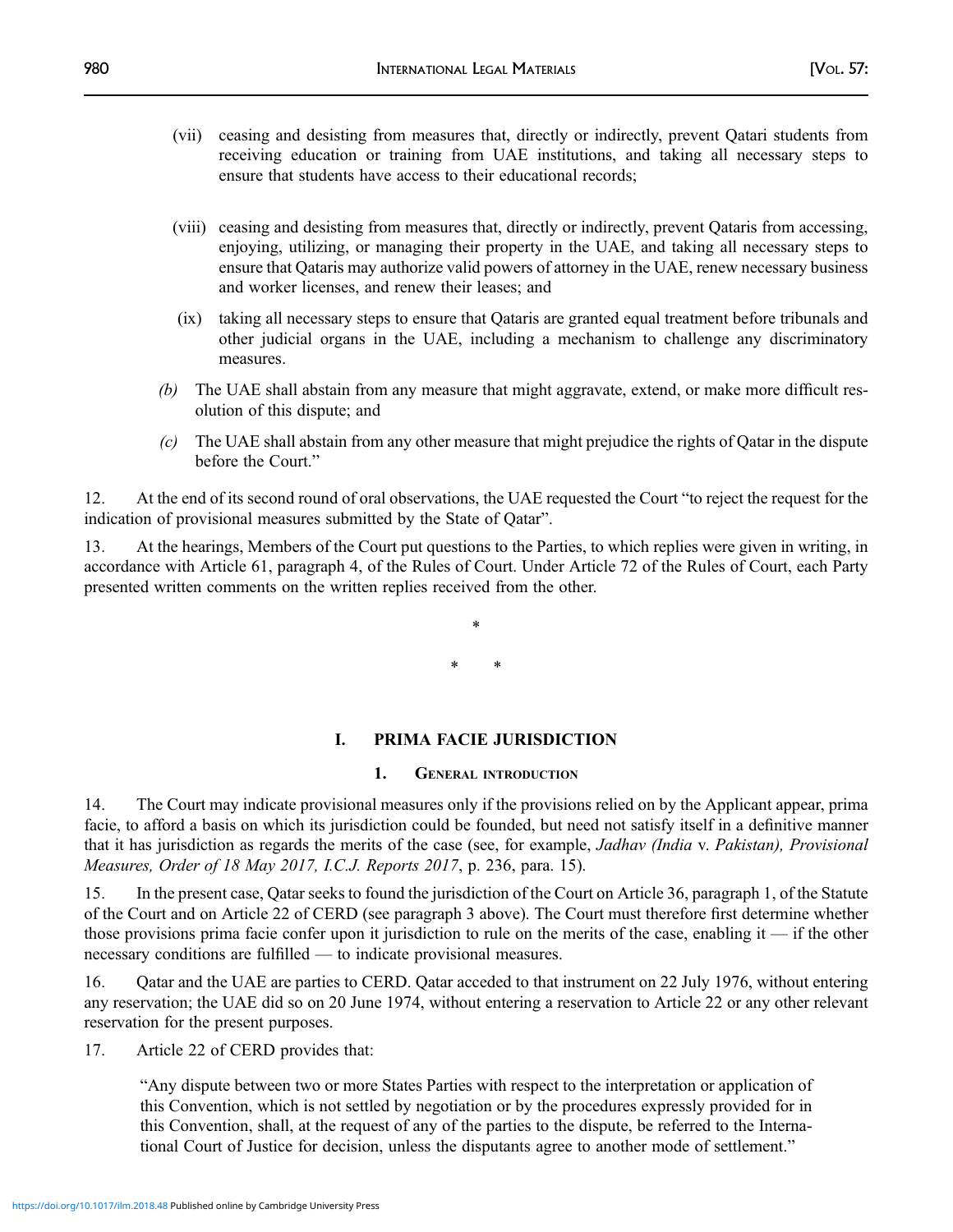### 2. EXISTENCE OF A DISPUTE CONCERNING THE INTERPRETATION OR APPLICATION OF CERD

18. Article 22 of CERD makes the Court's jurisdiction conditional on the existence of a dispute arising out of the interpretation or application of CERD. A dispute between States exists where they hold clearly opposite views concerning the question of the performance or non-performance of certain international obligations (see *Application of* the International Convention for the Suppression of the Financing of Terrorism and of the International Convention on the Elimination of All Forms of Racial Discrimination (Ukraine v. Russian Federation), Provisional Measures, Order of 19 April 2017, I.C.J. Reports 2017, p. 115, para. 22, citing Interpretation of Peace treaties with Bulgaria, Hungary and Romania, First Phase, Advisory Opinion, I.C.J. Reports 1950, p. 74). The claim of one party must be "positively opposed" by the other (South West Africa (Ethiopia v. South Africa; Liberia v. South Africa), Preliminary Objections, Judgment, I.C.J. Reports 1962, p. 328). In order to determine whether a dispute exists, the Court "cannot limit itself to noting that one of the Parties maintains that the Convention applies, while the other denies it" (Immunities and Criminal Proceedings (Equatorial Guinea v. France), Provisional Measures, Order of 7 December 2016, I.C.J. Reports 2016 (II), p. 1159, para. 47). Since Qatar has invoked as a basis of the Court's jurisdiction the compromissory clause in an international convention, the Court must ascertain whether "the acts complained of by [the Applicant] are prima facie capable of falling within the provisions of that instrument and . . . [whether,] as a consequence, the dispute is one which the Court has jurisdiction *ratione materiae* to entertain" (ibid.).

\* \*

19. Qatar contends that a dispute exists between the Parties concerning the interpretation and application of CERD. It asserts that, beginning on 5 June 2017, the UAE took discriminatory measures against Qataris and their families in violation of the provisions and principles underlying CERD. More specifically, Qatar states that, on 5 June 2017, the UAE "expelled all Qataris within its territory, giving them only 14 days to leave" and that it continues to prohibit Qataris from entering the UAE. Qatar observes that such measures do not apply to other non-citizens residing in the UAE. It therefore contends that the Respondent has targeted Qataris on the basis of their national origin, in violation of Article 1, paragraph 1, of CERD. Relying, *inter alia*, on General Recommendation XXX of the CERD Committee, Qatar argues that the Convention applies to discriminatory conduct based on Qatari national origin or nationality.

20. According to Qatar, because of the measures taken by the UAE, "[t]housands of Qataris are unable to return to the UAE, are separated from their families there, and are losing their homes, their jobs, their property, access to medical care, and the opportunity to pursue their education". It adds that there is no opportunity for Qataris to seek justice for these violations. The Applicant thus submits that the UAE is interfering with Qataris' basic human rights under Articles 2 and 5 of CERD. More specifically, it contends that the Respondent is violating — vis-à-vis Qataris — their right to marriage and choice of spouse; their right to freedom of opinion and expression; their right to public health and medical care; their right to education and training; their right to property; their right to work and their right to equal treatment before tribunals.

21. Qatar also maintains that the UAE has violated its obligations under Articles 4 and 7 of CERD "by failing to condemn racial hatred and prejudice and by inciting such hatred and prejudice against Qatar and Qataris". It further asserts that the UAE has failed to provide Qataris within its jurisdiction with effective protection and remedies against acts of racial discrimination, in violation of Article 6 of CERD.

\*

22. The UAE contends that there is no dispute between the Parties concerning the interpretation or application of CERD. It states that there has been no mass expulsion of Qataris from the UAE, that all Qataris in the UAE continue to enjoy the full rights granted by law to all residents of or visitors to the country and that Qataris live with their families, attend school, and have access to health care as well as government services. The UAE explains that the measures it adopted in June 2017 were "to impose additional requirements on the entry or re-entry into [its] territory by Qatari nationals".

23. The UAE further contends that no Qatari citizens have been prevented from seeking legal remedies for any matter and that there has been no interference in the business affairs of Qatari nationals. The UAE maintains that it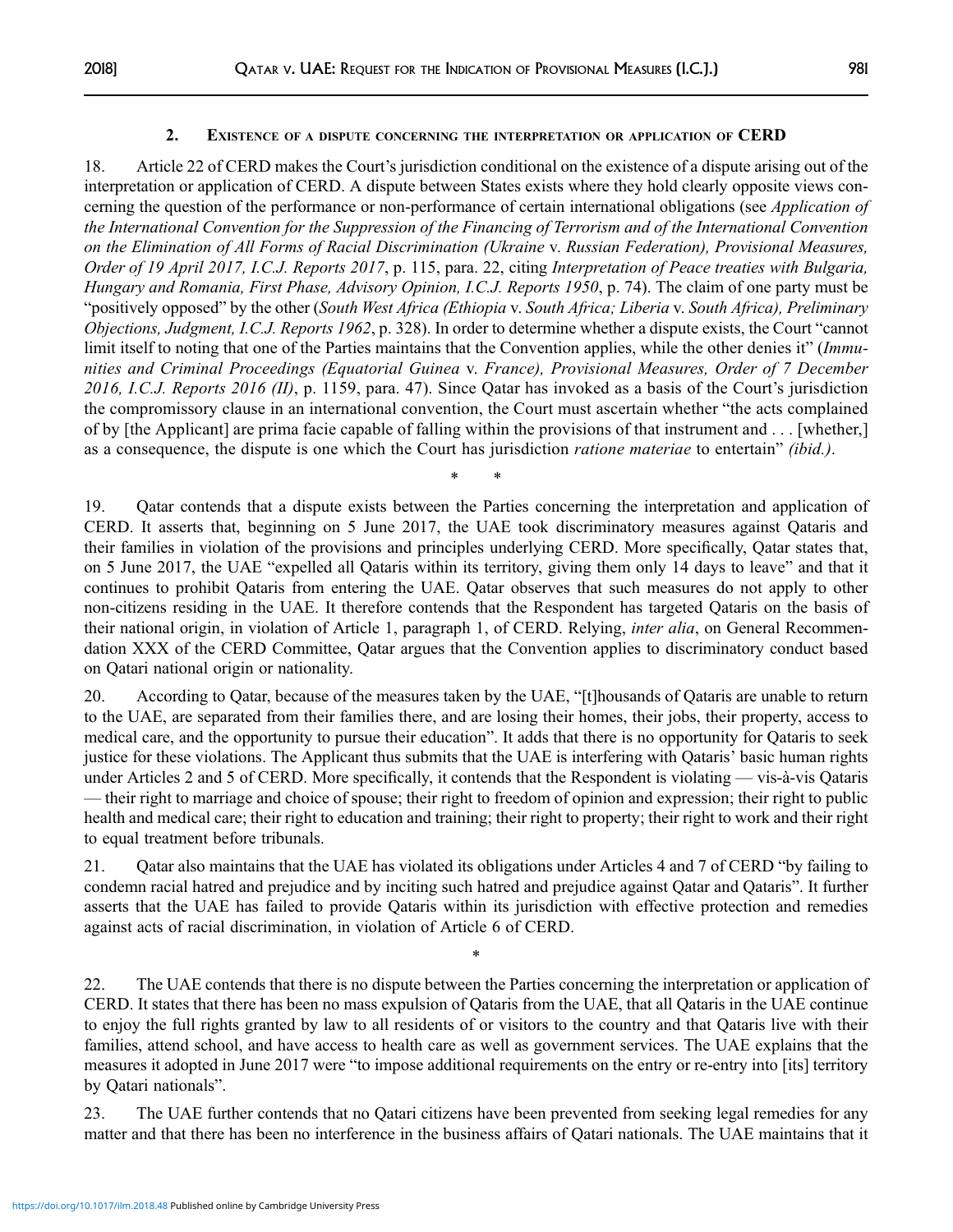has not engaged in any media campaign against Qataris based on their nationality. Moreover, according to the UAE, there is no dispute falling within the scope of CERD as regards any alleged interference with freedom of expression.

24. In addition, the UAE asserts that, "even taking the factual allegations made by Qatar at face value", those allegations do not concern prohibited "racial" discrimination as defined in the Convention or other prohibited measures falling within the scope of the Convention. The UAE considers that the term "national origin" in Article 1, paragraph 1, of CERD is "twinned with" "ethnic origin" and that "national origin" is not to be read as encompassing "present nationality". It explains that such an interpretation flows from the ordinary meaning of that provision, when read in its context and in light of the object and purpose of the Convention. The UAE also considers that its interpretation is confirmed by the *travaux préparatoires*. It thus argues that Qatar's claims relating to alleged differences of treatment of Qatari nationals based solely on their present nationality fall outside the scope ratione materiae of CERD.

25. The Court considers that, as evidenced by the arguments advanced and the documents placed before it, the Parties differ on the nature and scope of the measures taken by the UAE beginning on 5 June 2017 as well as on the question whether they relate to rights and obligations under CERD. Paragraph 2 of the statement made by the UAE on 5 June 2017 envisages the following measures:

\* \*

"Preventing Qatari nationals from entering the UAE or crossing its points of entry, giving Qatari residents and visitors in the UAE 14 days to leave the country for precautionary security reasons. The UAE nationals are likewise banned from traveling to or staying in Qatar or transiting through its territories."

26. The Court notes that Qatar contends that the measures adopted by the UAE purposely targeted Qataris based on their national origin. Consequently, according to Qatar, the UAE has failed to respect its obligations under Articles 2, 4, 5, 6 and 7 of CERD. The Court observes that Qatar maintains in particular that, because of the measures taken on 5 June 2017, UAE-Qatari mixed families have been separated, medical care has been suspended for Qataris in the UAE, depriving those who were under medical treatment from receiving further medical assistance, Qatari students have been deprived of the opportunity to complete their education in the UAE and to continue their studies elsewhere since UAE universities have refused to provide them with their educational records, and Qataris have not been granted equal treatment before tribunals and other judicial organs in the UAE. For its part, the UAE firmly denies that it has committed any of the violations set out above.

27. In the Court's view, the acts referred to by Qatar, in particular the statement of 5 June 2017 — which allegedly targeted Qataris on the basis of their national origin — whereby the UAE announced that Qataris were to leave its territory within 14 days and that they would be prevented from entry, and the alleged restrictions that ensued, including upon their right to marriage and choice of spouse, to education as well as to medical care and to equal treatment before tribunals, are capable of falling within the scope of CERD ratione materiae. The Court considers that, while the Parties differ on the question whether the expression "national . . . origin" mentioned in Article 1, paragraph 1, of CERD, encompasses discrimination based on the "present nationality" of the individual, the Court need not decide at this stage of the proceedings, in view of what is stated above, which of these diverging interpretations of the Convention is the correct one.

28. The Court finds that the above-mentioned elements are sufficient at this stage to establish the existence of a dispute between the Parties concerning the interpretation or application of CERD.

## 3. PROCEDURAL PRECONDITIONS

29. The Court recalls that it has previously indicated that the terms of Article 22 of CERD establish procedural preconditions to be met before the seisin of the Court (see Application of the International Convention on the Elimination of All Forms of Racial Discrimination (Georgia v. Russian Federation), Preliminary Objections, Judgment, I.C.J. Reports 2011 (I), p. 128, para. 141). Under Article 22 of CERD, the dispute referred to the Court must be a dispute "not settled by negotiation or by the procedures expressly provided for in this Convention". In addition, Article 22 states that the dispute may be referred to the Court at the request of any of the parties to the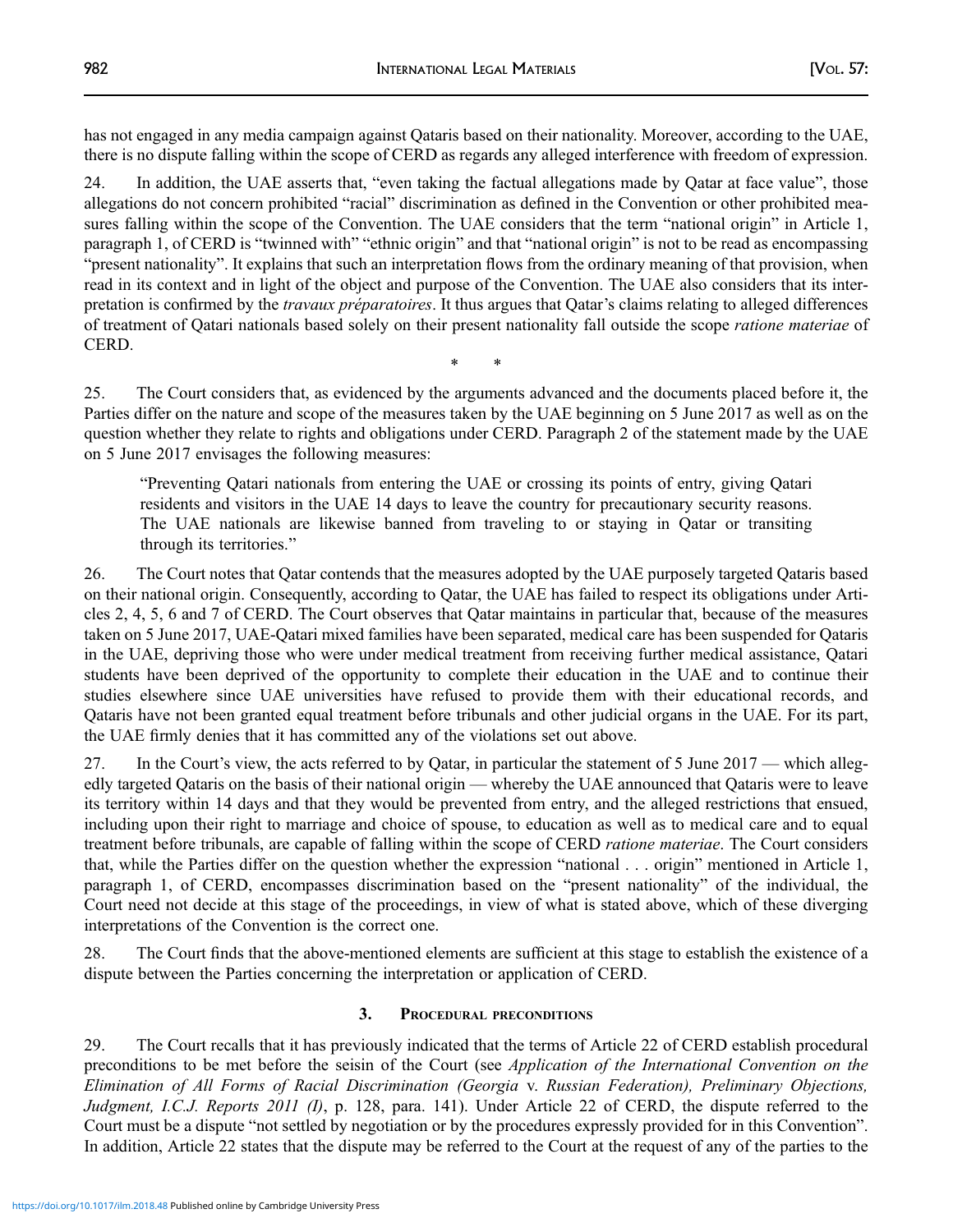dispute only if the parties have not agreed to another mode of settlement. The Court notes that neither Party contends that they have agreed to another mode of settlement. \* \*

30. Concerning the first precondition under Article 22, Qatar asserts that it made "genuine attempts to negotiate with the UAE in order to bring an end to the dispute and to the human rights violations that continue to impose suffering on its people". It adds that it has repeatedly raised questions of specific human rights violations resulting from unlawful acts of discrimination by the UAE against Qataris, since June 2017. More specifically, the Applicant refers to declarations made by high-ranking State officials, in particular an address made on 25 February 2018 to the United Nations Human Rights Council by Qatar's Minister for Foreign Affairs. Qatar asserts moreover that its Minister of State for Foreign Affairs, by a letter dated 25 April 2018, expressly referred to violations of specific provisions of CERD through the UAE's actions of 5 June 2017, and called on the UAE "to enter into negotiations in order to resolve these violations and the effects thereof". The Applicant indicates that, although the invitation asked for a reply within two weeks, the UAE never responded. The Applicant therefore considers that the UAE has either rebuffed or ignored Qatar's efforts to negotiate a peaceful resolution to the dispute and that the Parties have not consequently been able to settle their dispute, despite genuine attempts by Qatar to negotiate.

31. With regard to the second precondition included in Article 22 of CERD, namely the use of the procedures expressly provided for in the Convention, Qatar states that it deposited, on 8 March 2018, a communication with the CERD Committee under Article 11 of the Convention. It argues, however, that initiation or completion of that procedure is not a precondition to the Court's exercise of jurisdiction in the present case. It also points out that it does not rely on this communication for the purposes of showing prima facie jurisdiction.

32. The Applicant finally expresses the view that, in any event, the question whether the two preconditions included in Article 22 of CERD have a cumulative and successive character should not be decided by the Court at this stage.

\*

33. In response to Qatar's arguments concerning the fulfilment of the preconditions included in Article 22 of CERD, the UAE first of all contends that they are cumulative and must be fulfilled successively before the seisin of the Court.

34. As far as the fulfilment of the first precondition is concerned, the UAE argues that, despite its allegations, Qatar has never made a "genuine attempt to negotiate" regarding the application of CERD. According to the UAE, the statements relied on by Qatar only relate very broadly to routine allegations of human rights violations and when, in passing, these documents mention CERD, the reference is not accompanied by any form of proposal to negotiate. It adds that none of these statements can be considered as an offer to negotiate with a view to settling the dispute alleged by Qatar under Article 22 of CERD. With regard to Qatar's letter dated 25 April 2018, which was received, according to the Respondent, on 1 May 2018, the UAE states that this document once again concerns alleged human rights violations in general, and makes no mention of Article 22 of CERD. The UAE asserts that this alleged offer took the form of an "ultimatum", and underlines that it was sent almost a year after the Ministry of Foreign Affairs of the UAE made a statement asking Qataris to leave the country within 14 days. The UAE explains that it neither accepted nor refused Qatar's alleged invitation. It affirms that it was informed only on 7 May 2018 that Qatar had addressed a communication to the CERD Committee. It also points out that Qatar submitted to the Court, on 11 June 2018, its Application instituting the proceedings in the present case and at the same time requested provisional measures without waiting for the outcome of the procedure before the CERD Committee. The UAE therefore concludes that, while it is true that the alleged dispute has not been settled by negotiation, "there has been no 'genuine attempt' to do so".

35. Regarding the second precondition included in Article 22 of CERD, namely the use of the procedures expressly provided for in the Convention, the UAE submits that Qatar must exhaust the procedure in the CERD Committee before seising the Court. In the alternative, the Respondent considers that the way in which Qatar has proceeded is incompatible with both the *electa una via* principle and the *lis pendens* exception, as the same claim has been submitted to two different bodies by the same applicant against the same respondent.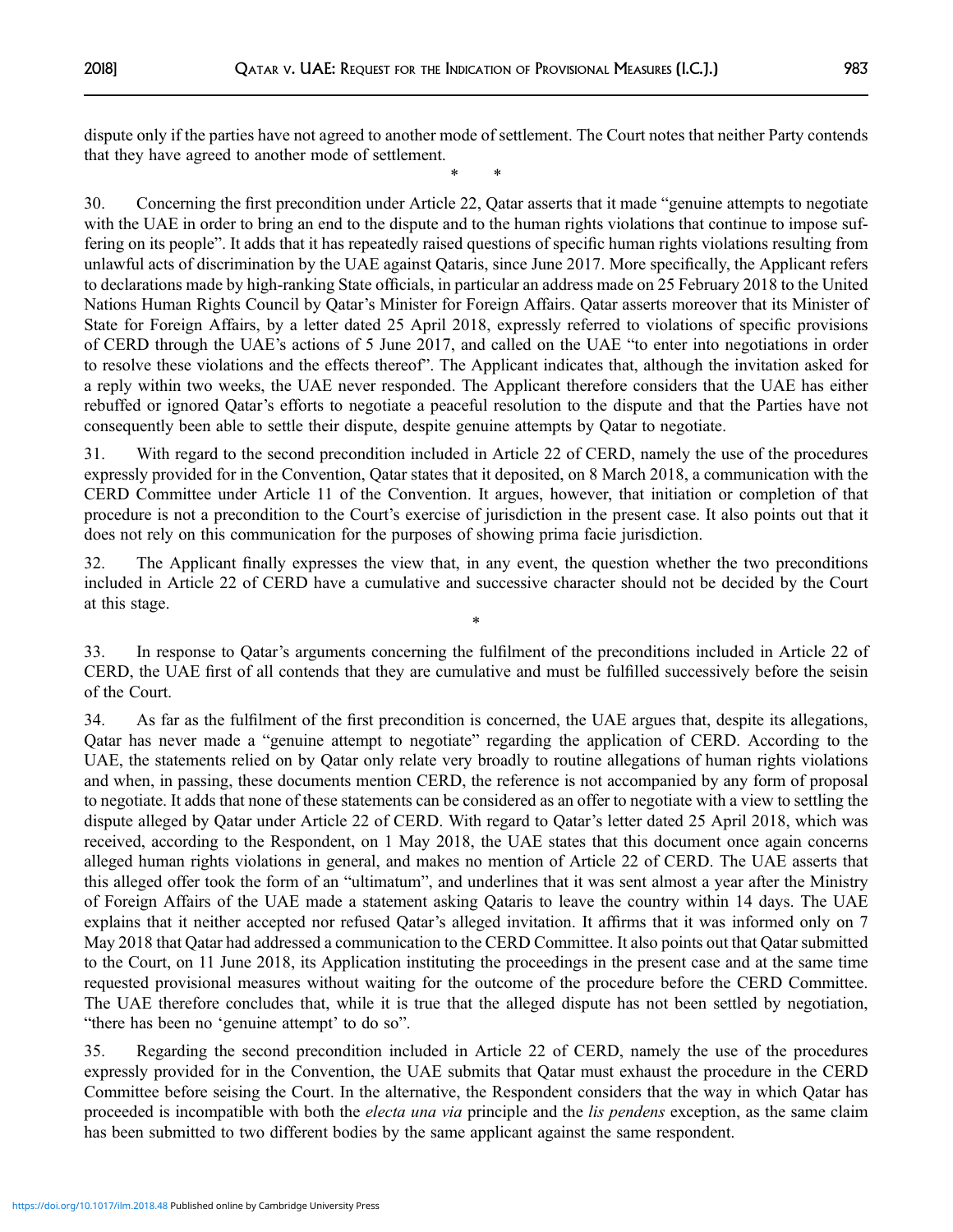\* \*

36. Regarding the first precondition, namely the negotiations to which the compromissory clause refers, the Court observes that negotiations are distinct from mere protests or disputations and require a genuine attempt by one of the parties to engage in discussions with the other party, with a view to resolving the dispute. Where negotiations are attempted or have commenced, the precondition of negotiation is only met when the attempt to negotiate has been unsuccessful or where negotiations have failed, or become futile or deadlocked. In order to meet the precondition of negotiation contained in the compromissory clause of a treaty, "the subject-matter of the negotiations must relate to the subject-matter of the dispute which, in turn, must concern the substantive obligations contained in the treaty in question" (see Application of the International Convention on the Elimination of All Forms of Racial Discrimination (Georgia v. Russian Federation), Preliminary Objections, Judgment, I.C.J. Reports 2011 (I), p. 133, para. 161). At this stage of the proceedings, the Court first has to assess whether it appears that Qatar genuinely attempted to engage in negotiations with the UAE, with a view to resolving their dispute concerning the latter's compliance with its substantive obligations under CERD, and whether it appears that Qatar pursued these negotiations as far as possible.

37. The Court notes that it has not been challenged by the Parties that issues relating to the measures taken by the UAE in June 2017 have been raised by representatives of Qatar on several occasions in international fora, including at the United Nations, in the presence of representatives of the UAE. For example, during the 37th session of the United Nations Human Rights Council in February 2018, the Minister for Foreign Affairs of Qatar referred to "the violations of human rights caused by the unjust blockade and the unilateral coercive measures imposed on [his] country that have been confirmed by the . . . report of the Office of the United Nations High Commissioner for Human Rights Technical Mission", while the UAE — along with Bahrain, Saudi Arabia and Egypt — issued a joint statement "in response to [the] remarks" made by the Minister for Foreign Affairs of Qatar.

38. The Court further notes that, in a letter dated 25 April 2018 and addressed to the Minister of State for Foreign Affairs of the UAE, the Minister of State for Foreign Affairs of Qatar referred to the alleged violations of CERD arising from the measures taken by the UAE beginning on 5 June 2017 and stated that "it [was] necessary to enter into negotiations in order to resolve these violations and the effects thereof within no more than two weeks". The Court considers that the letter contained an offer by Qatar to negotiate with the UAE with regard to the latter's compliance with its substantive obligations under CERD. In the light of the foregoing, and given the fact that the UAE did not respond to that formal invitation to negotiate, the Court is of the view that the issues raised in the present case had not been resolved by negotiations at the time of the filing of the Application.

39. The Court now turns to the second precondition contained in Article 22 of CERD, relating to "the procedures expressly provided for in the Convention". It is recalled that, according to Article 11 of the Convention, "[i]f a State Party considers that another State Party is not giving effect to the provisions of this Convention", the matter may be brought to the attention of the CERD Committee. The Court notes that Qatar deposited, on 8 March 2018, a communication with the CERD Committee under Article 11 of the Convention. It observes, however, that Qatar does not rely on this communication for the purposes of showing prima facie jurisdiction in the present case. Although the Parties disagree as to whether negotiations and recourse to the procedures referred to in Article 22 of CERD constitute alternative or cumulative preconditions to be fulfilled before the seisin of the Court, the Court is of the view that it need not make a pronouncement on the issue at this stage of the proceedings (see Application of the International Convention for the Suppression of the Financing of Terrorism and of the International Convention on the Elimination of All Forms of Racial Discrimination (Ukraine v. Russian Federation), Provisional Measures, Order of 19 April 2017, I.C.J. Reports 2017, pp. 125–126, para. 60). Nor does it consider it necessary, for the present purposes, to decide whether any *electa una via* principle or *lis pendens* exception are applicable in the present situation.

40. The Court thus finds, in view of all the foregoing, that the procedural preconditions under Article 22 of CERD for its seisin appear, at this stage, to have been complied with.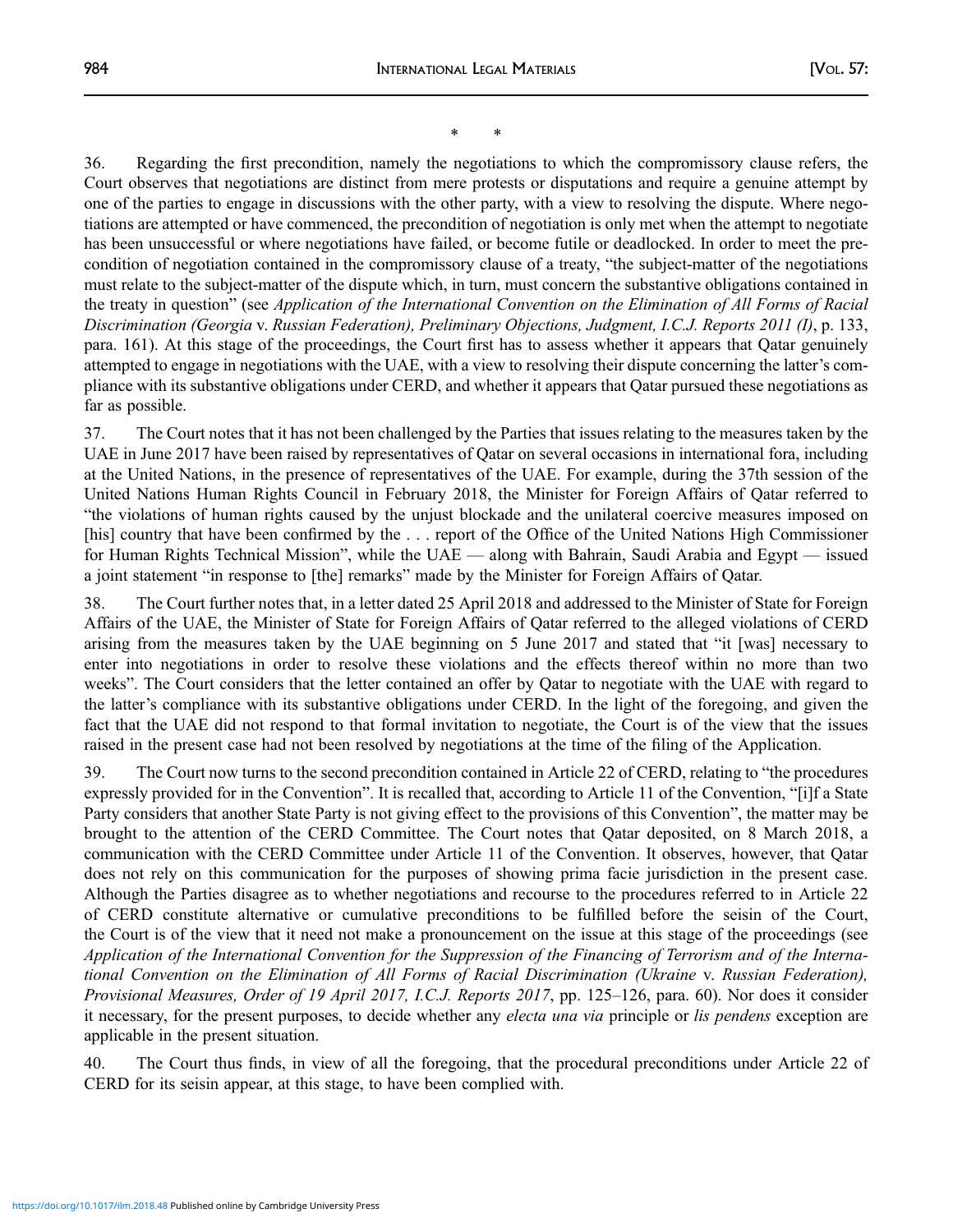### 4. CONCLUSION AS TO PRIMA FACIE JURISDICTION

41. In light of the foregoing, the Court concludes that, prima facie, it has jurisdiction pursuant to Article 22 of CERD to deal with the case to the extent that the dispute between the Parties relates to the "interpretation or application" of the said Convention.

\*

\* \*

42. The Court notes that the UAE has contended that Qatar had to prove that its citizens had exhausted local remedies before it seised the Court and that Qatar has denied that the exhaustion of local remedies is a precondition for the seisin of the Court in the present case. The Court observes that, in the current proceedings, Qatar asserts its rights on the basis of alleged violations of CERD by the UAE. The Court further notes that the UAE did not indicate any effective local remedies that were available to the Qataris that have not been exhausted. The Court is of the view that, at this stage of the proceedings relating to a request for the indication of provisional measures, the issue of exhaustion of local remedies need not be addressed by the Court.

### II. THE RIGHTS WHOSE PROTECTION IS SOUGHT AND THE MEASURES REQUESTED

43. The power of the Court to indicate provisional measures under Article 41 of the Statute has as its object the preservation of the respective rights of the parties in a case, pending its decision on the merits thereof. It follows that the Court must be concerned to preserve by such measures the rights which may subsequently be adjudged by it to belong to either party. Therefore, the Court may exercise this power only if it is satisfied that the rights asserted by the party requesting such measures are at least plausible (see, for example, Application of the International Convention for the Suppression of the Financing of Terrorism and of the International Convention on the Elimination of All Forms of Racial Discrimination (Ukraine v. Russian Federation), Provisional Measures, Order of 19 April 2017, I.C.J. Reports 2017, p. 126, para. 63).

44. At this stage of the proceedings, the Court, however, is not called upon to determine definitively whether the rights which Qatar wishes to see protected exist; it need only decide whether the rights claimed by Qatar on the merits, and for which it is seeking protection, are plausible. Moreover, a link must exist between the rights whose protection is sought and the provisional measures being requested *(ibid., para. 64).* 

\* \*

45. In its Application, Qatar asserts rights under Articles 2, 4, 5, 6 and 7 of CERD. In its Request for the indication of provisional measures, in order to identify the rights which it seeks to protect pending a decision on the merits, Qatar refers to Articles 2, 4, 5 and 6 of the Convention and, in the course of the oral proceedings on its Request, it also referred to Article 7 of the Convention. In those hearings, Qatar asserted that the UAE was violating the Convention's prohibition on collective expulsion, interfering with Qataris' basic human rights under Articles 2 and 5, inciting and failing to condemn racial hatred and prejudice under Articles 4 and 7, and denying effective protection and remedies against acts of racial discrimination under Article 6.

46. Qatar states that the alleged rights are plausible in so far as they are "grounded in a possible interpretation" of the treaty invoked. For Qatar, the definition of racial discrimination under Article 1, paragraph 1, of the Convention "is a question of plausibility of the rights asserted". Qatar submits that "the measures imposed by the UAE on 5 June 2017 and thereafter make clear their purpose: racial discrimination based on national origin". In the second round of oral observations, Qatar added that "the Convention cannot be read to exclude discriminatory conduct based on Qatari national origin or nationality". Qatar argues that its "claims that the UAE is singling out Qataris and only Qataris en masse for discriminatory treatment raise plausible rights supporting an indication of provisional measures".

47. With regard to evidence adduced to demonstrate the plausibility of the rights it claims, Qatar refers in particular to the December 2017 report of the Technical Mission despatched by the Office of the United Nations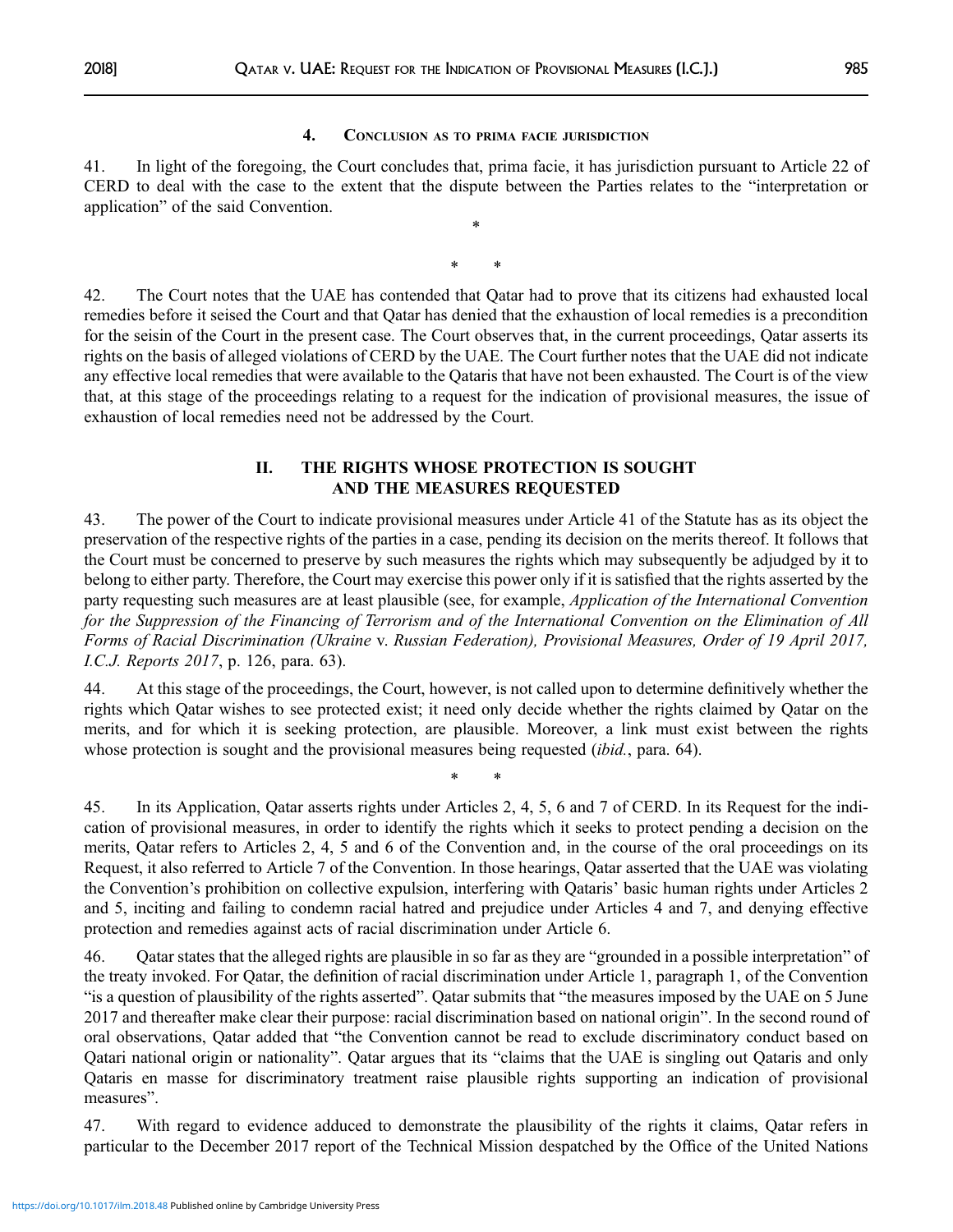High Commissioner for Human Rights (hereinafter "OHCHR") which concluded that the measures put in place by the UAE had "a potentially durable effect on the enjoyment of the human rights and fundamental freedoms of those affected". Qatar argues, in conclusion, that the rights it claims clearly fulfil the condition of plausibility.

\*

48. The UAE, for its part, contends that in making its claim, and in attempting to provide a basis for the measures requested, Qatar seeks to give an unacceptably broad interpretation to a number of the obligations enumerated in Article 5 of the Convention, and that, as a consequence, the rights on which it seeks to rely are not plausible. It submits that the definition of "racial discrimination" in Article 1, paragraph 1, of CERD does not apply to differences of treatment on the basis of "present nationality" (see paragraph 24 above).

49. The UAE also argues that the lack of evidence supporting Qatar's claims calls into question the plausibility of the rights asserted by Qatar. In particular, it maintains that the report of the Technical Mission of the OHCHR relates to events which occurred over seven months earlier and that its relevance to the circumstances prevailing at this moment is highly questionable.

\* \*

50. The Court notes that CERD imposes a number of obligations on States parties with regard to the elimination of racial discrimination in all its forms and manifestations. Article 1 of CERD defines racial discrimination in the following terms:

"any distinction, exclusion, restriction or preference based on race, colour, descent, or national or ethnic origin which has the purpose or effect of nullifying or impairing the recognition, enjoyment or exercise, on an equal footing, of human rights and fundamental freedoms in the political, economic, social, cultural or any other field of public life".

Articles 2, 4, 5, 6 and 7 of the Convention, invoked by Qatar, read as follows:

Article 2

1. States Parties condemn racial discrimination and undertake to pursue by all appropriate means and without delay a policy of eliminating racial discrimination in all its forms and promoting understanding among all races, and, to this end:

- (a) Each State Party undertakes to engage in no act or practice of racial discrimination against persons, groups of persons or institutions and to ensure that all public authorities and public institutions, national and local, shall act in conformity with this obligation;
- (b) Each State Party undertakes not to sponsor, defend or support racial discrimination by any persons or organizations;
- (c) Each State Party shall take effective measures to review governmental, national and local policies, and to amend, rescind or nullify any laws and regulations which have the effect of creating or perpetuating racial discrimination wherever it exists;
- (d) Each State Party shall prohibit and bring to an end, by all appropriate means, including legislation as required by circumstances, racial discrimination by any persons, group or organization;
- (e) Each State Party undertakes to encourage, where appropriate, integrationist multi-racial organizations and movements and other means of eliminating barriers between races, and to discourage anything which tends to strengthen racial division.

2. States Parties shall, when the circumstances so warrant, take, in the social, economic, cultural and other fields, special and concrete measures to ensure the adequate development and protection of certain racial groups or individuals belonging to them, for the purpose of guaranteeing them the full and equal enjoyment of human rights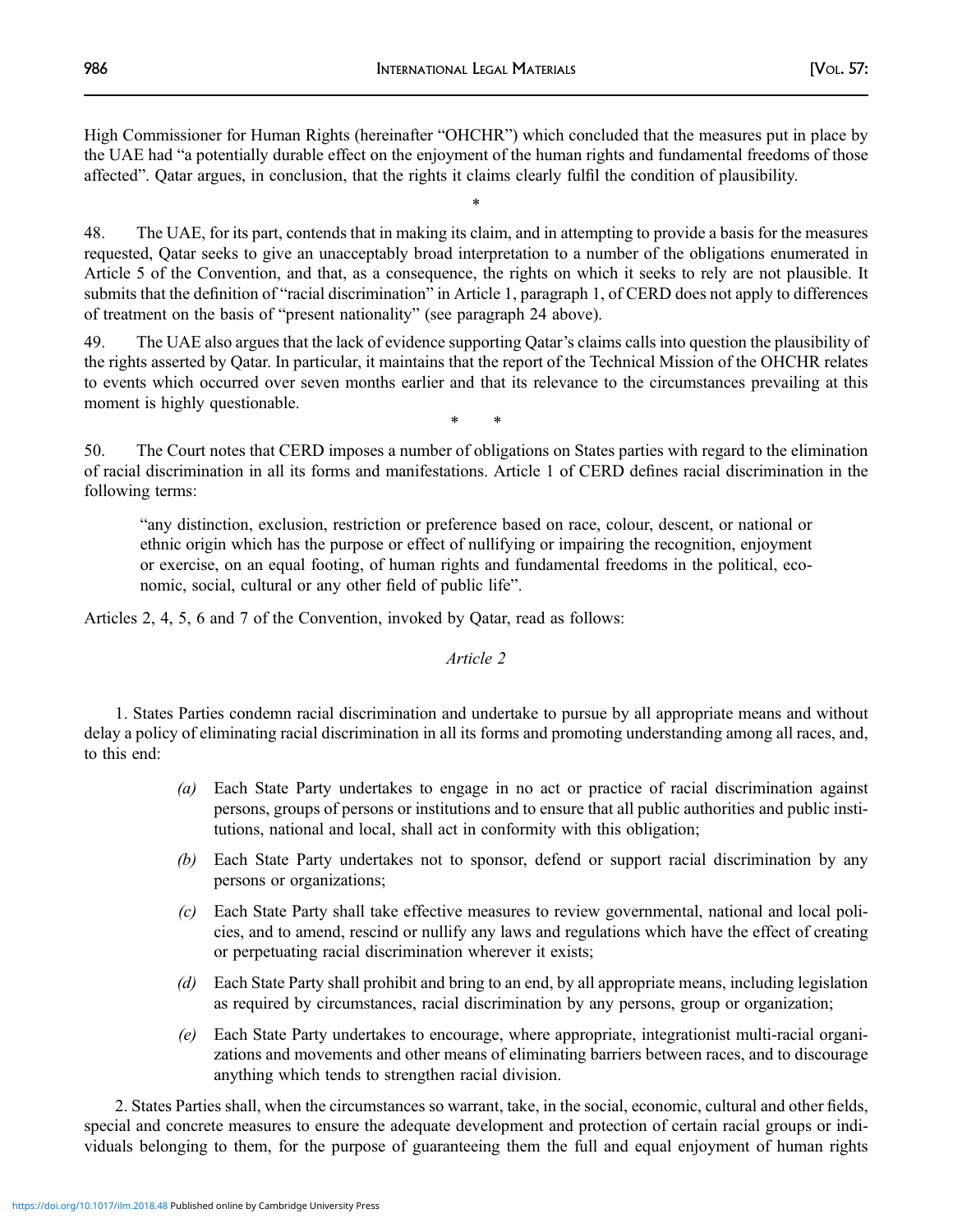and fundamental freedoms. These measures shall in no case entail as a consequence the maintenance of unequal or separate rights for different racial groups after the objectives for which they were taken have been achieved.

### Article 4

States Parties condemn all propaganda and all organizations which are based on ideas or theories of superiority of one race or group of persons of one colour or ethnic origin, or which attempt to justify or promote racial hatred and discrimination in any form, and undertake to adopt immediate and positive measures designed to eradicate all incitement to, or acts of, such discrimination and, to this end, with due regard to the principles embodied in the Universal Declaration of Human Rights and the rights expressly set forth in article 5 of this Convention, inter alia:

- (a) Shall declare an offence punishable by law all dissemination of ideas based on racial superiority or hatred, incitement to racial discrimination, as well as all acts of violence or incitement to such acts against any race or group of persons of another colour or ethnic origin, and also the provision of any assistance to racist activities, including the financing thereof;
- (b) Shall declare illegal and prohibit organizations, and also organized and all other propaganda activities, which promote and incite racial discrimination, and shall recognize participation in such organizations or activities as an offence punishable by law;
- (c) Shall not permit public authorities or public institutions, national or local, to promote or incite racial discrimination.

### Article 5

In compliance with the fundamental obligations laid down in article 2 of this Convention, States Parties undertake to prohibit and to eliminate racial discrimination in all its forms and to guarantee the right of everyone, without distinction as to race, colour, or national or ethnic origin, to equality before the law, notably in the enjoyment of the following rights:

- (a) The right to equal treatment before the tribunals and all other organs administering justice;
- (b) The right to security of person and protection by the State against violence or bodily harm, whether inflicted by government officials or by any individual group or institution;
- (c) Political rights, in particular the right to participate in elections to vote and to stand for election on the basis of universal and equal suffrage, to take part in the Government as well as in the conduct of public affairs at any level and to have equal access to public service;
- (d) Other civil rights, in particular:
	- (i) The right to freedom of movement and residence within the border of the State;
	- (ii) The right to leave any country, including one's own, and to return to one's country;
	- (iii) The right to nationality;
	- (iv) The right to marriage and choice of spouse;
	- (v) The right to own property alone as well as in association with others;
	- (vi) The right to inherit;
	- (vii) The right to freedom of thought, conscience and religion;
	- (viii) The right to freedom of opinion and expression;
	- (ix) The right to freedom of peaceful assembly and association;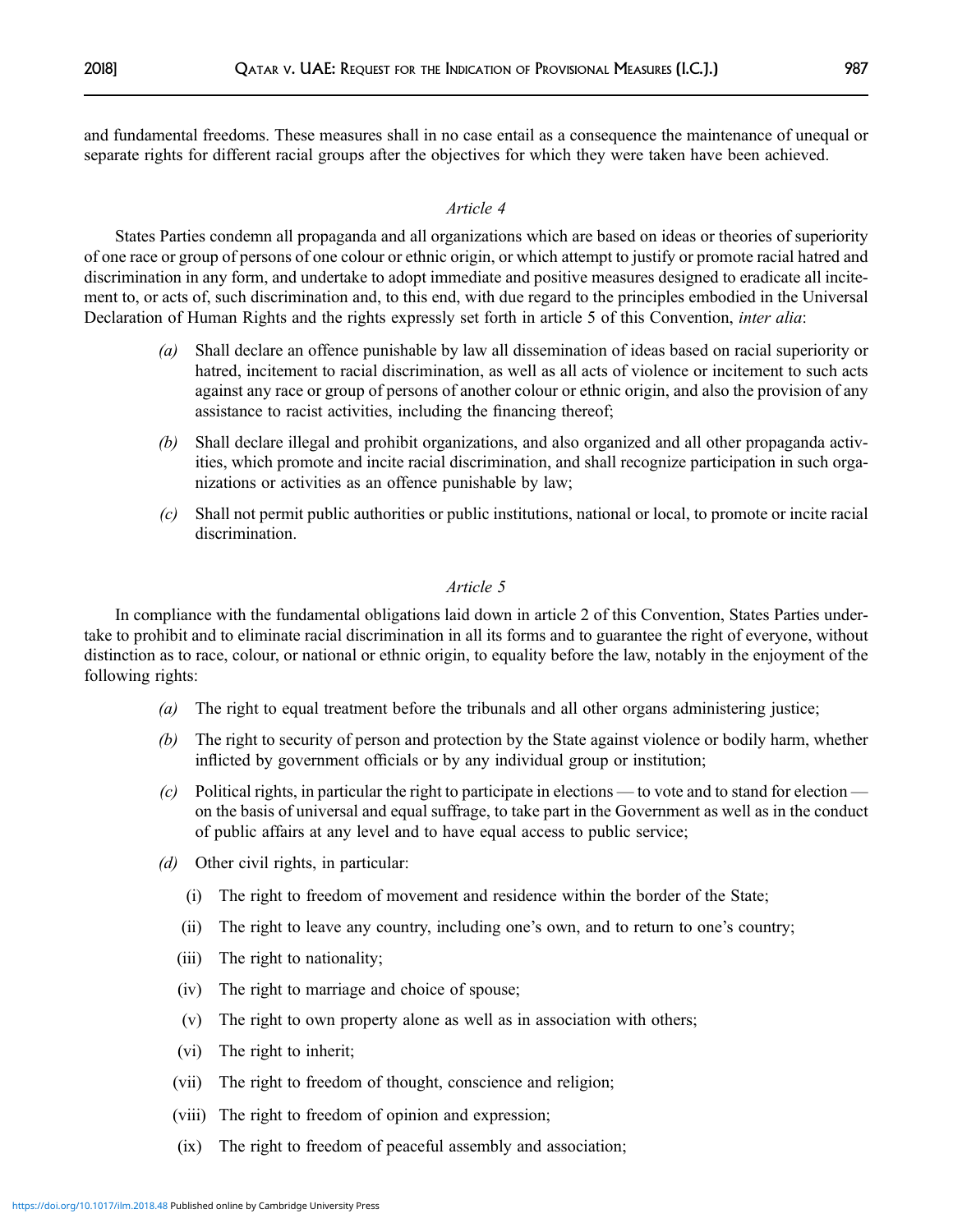- (e) Economic, social and cultural rights, in particular:
	- (i) The rights to work, to free choice of employment, to just and favourable conditions of work, to protection against unemployment, to equal pay for equal work, to just and favourable remuneration;
	- (ii) The right to form and join trade unions;
	- (iii) The right to housing;
	- (iv) The right to public health, medical care, social security and social services;
	- (v) The right to education and training;
	- (vi) The right to equal participation in cultural activities;
- (f) The right of access to any place or service intended for use by the general public, such as transport, hotels, restaurants, cafés, theatres and parks.

### Article 6

States Parties shall assure to everyone within their jurisdiction effective protection and remedies, through the competent national tribunals and other State institutions, against any acts of racial discrimination which violate his human rights and fundamental freedoms contrary to this Convention, as well as the right to seek from such tribunals just and adequate reparation or satisfaction for any damage suffered as a result of such discrimination.

### Article 7

States Parties undertake to adopt immediate and effective measures, particularly in the fields of teaching, education, culture and information, with a view to combating prejudices which lead to racial discrimination and to promoting understanding, tolerance and friendship among nations and racial or ethnical groups, as well as to propagating the purposes and principles of the Charter of the United Nations, the Universal Declaration of Human Rights, the United Nations Declaration on the Elimination of All Forms of Racial Discrimination, and this Convention."

51. The Court recalls, as it did in past cases in which CERD was at issue, that there is a correlation between respect for individual rights, the obligations of States parties under CERD and the right of States parties to seek compliance therewith (see Application of the International Convention for the Suppression of the Financing of Terrorism and of the International Convention on the Elimination of All Forms of Racial Discrimination (Ukraine v. Russian Federation), Provisional Measures, Order of 19 April 2017, I.C.J. Reports 2017, p. 135, para. 81).

52. The Court notes that Articles 2, 4, 5, 6 and 7 of CERD are intended to protect individuals from racial discrimination. Consequently, in the context of a request for the indication of provisional measures, a State party to CERD may avail itself of the rights under the above-mentioned Articles only if the acts complained of appear to constitute acts of racial discrimination as defined in Article 1 of the Convention.

53. In this regard, the Court recalls its conclusion that it need not decide at this stage of the proceedings between the divergent views of the Parties on whether the expression "national . . . origin" in Article 1, paragraph 1, of CERD encompasses discrimination based on "present nationality" (see paragraph 27 above).

54. In the present case, the Court notes, on the basis of the evidence presented to it by the Parties, that the measures adopted by the UAE on 5 June 2017 appear to have targeted only Qataris and not other non-citizens residing in the UAE. Furthermore, the measures were directed to all Qataris residing in the UAE, regardless of individual circumstances. Therefore, it appears that some of the acts of which Qatar complains may constitute acts of racial discrimination as defined by the Convention. Consequently, the Court finds that at least some of the rights asserted by Qatar under Article 5 of CERD are plausible. This is the case, for example, with respect to the alleged racial discrimination in the enjoyment of rights such as the right to marriage and to choice of spouse, the right to education, as well as freedom of movement, and access to justice.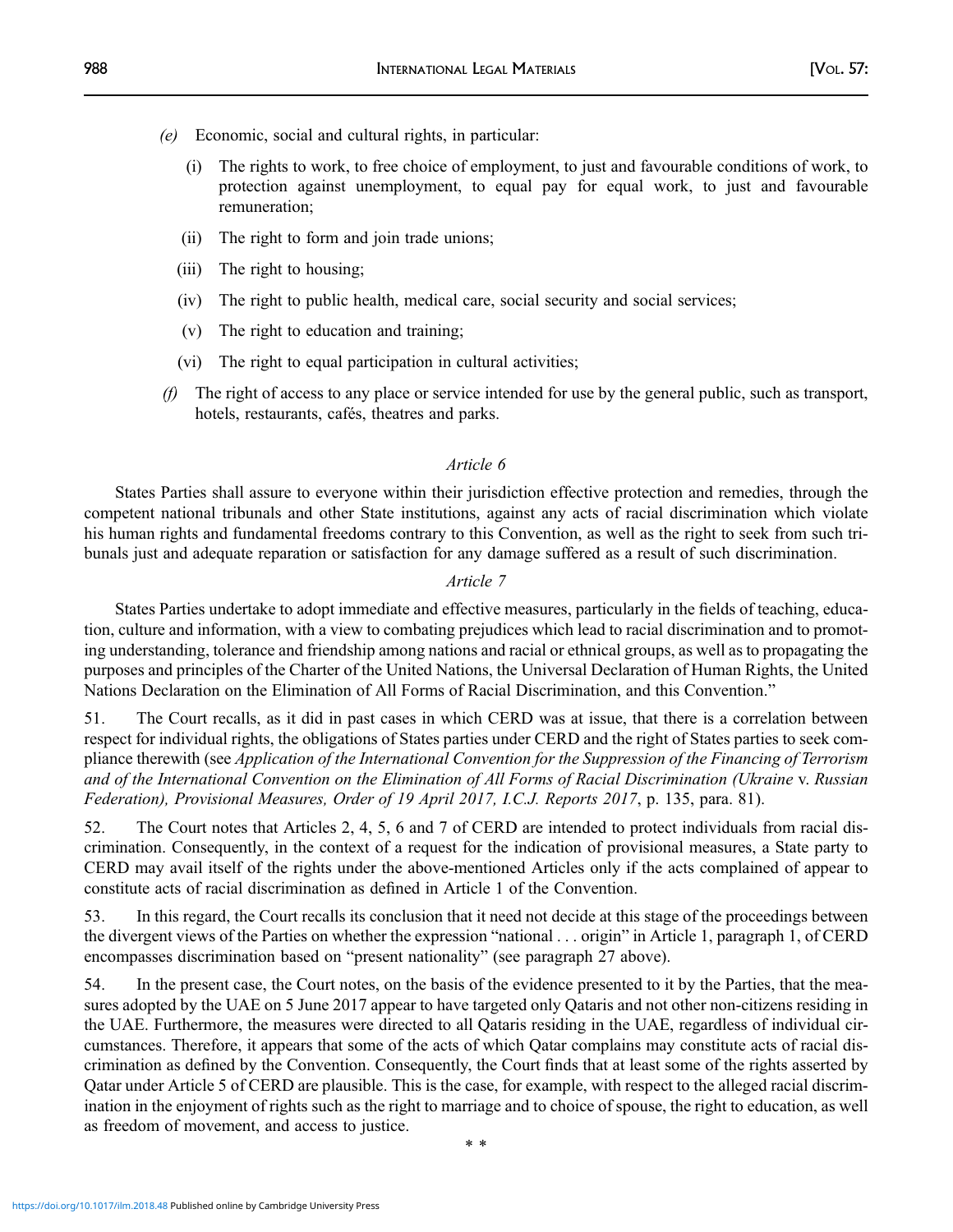55. The Court now turns to the issue of the link between the rights claimed and the provisional measures requested.

\* \*

56. Qatar contends that there is clearly a link between all the measures requested and the various rights arising out of CERD whose protection it seeks, including the general prohibition of racial discrimination, the prohibition of hate speech, and the enjoyment of civil and political rights, as well as economic, social and cultural rights referred to in Article 5 of the Convention.

\*

57. The UAE, for its part, contends that the requisite link between the rights relied upon and the measures sought is not present. In particular, it argues that the principal aim of the provisional measures being requested is the overturning of the alleged limitations on the entry of Qatari nationals to the UAE; however, according to the UAE, the measures sought are as such insufficiently linked to the rights which Qatar asserts are at issue.

\* \*

58. The Court has already found (see paragraph 54 above) that at least some of the rights asserted by Qatar under Article 5 of CERD are plausible. It recalls that Article 5 prohibits discrimination in the enjoyment of a variety of civil and political rights and economic, social and cultural rights. The Court considers that the measures requested by Qatar (see paragraph 11 above) are aimed not only at ending any collective expulsion of Qataris from the territory of the UAE, but also at protecting other specific rights contained in Article 5.

59. The Court concludes, therefore, that a link exists between the rights whose protection is being sought and the provisional measures being requested by Qatar.

# III. RISK OF IRREPARABLE PREJUDICE AND URGENCY

60. The Court, pursuant to Article 41 of its Statute, has the power to indicate provisional measures when irreparable prejudice could be caused to rights which are the subject of judicial proceedings (see, for example, *Jadhav* (India v. Pakistan), Provisional Measures, Order of 18 May 2017, I.C.J. Reports 2017, p. 243, para. 49; Application of the International Convention for the Suppression of the Financing of Terrorism and of the International Convention on the Elimination of All Forms of Racial Discrimination (Ukraine v. Russian Federation), Provisional Measures, Order of 19 April 2017, I.C.J. Reports 2017, p. 136, para. 88).

61. However, the power of the Court to indicate provisional measures will be exercised only if there is urgency, in the sense that there is a real and imminent risk that irreparable prejudice will be caused to the rights in dispute before the Court gives its final decision (Jadhav (India v. Pakistan), Provisional Measures, Order of 18 May 2017, I.C.J. Reports 2017, p. 243, para. 50; Application of the International Convention for the Suppression of the Financing of Terrorism and of the International Convention on the Elimination of All Forms of Racial Discrimination (Ukraine v. Russian Federation), Provisional Measures, Order of 19 April 2017, I.C.J. Reports 2017, p. 136, para. 89). The condition of urgency is met when the acts susceptible of causing irreparable prejudice can "occur at any moment" before the Court rules on the merits (Immunities and Criminal Proceedings (Equatorial Guinea v. France), Provisional Measures, Order of 7 December 2016, I.C.J. Reports 2016 (II), p. 1169, para. 90). The Court must therefore consider whether such a risk exists at this stage of the proceedings.

62. The Court is not called upon, for the purposes of its decision on the request for the indication of provisional measures, to establish the existence of breaches of CERD, but to determine whether the circumstances require the indication of provisional measures for the protection of rights under this instrument. It cannot at this stage make definitive findings of fact, and the right of each Party to submit arguments in respect of the merits remains unaffected by the Court's decision on the request for the indication of provisional measures.

\* \*

63. Qatar submits that irreparable prejudice is the natural consequence of violations of the rights before the Court in this case and that no decision of the Court on the merits — whenever it is rendered — could "wipe out" all of this damage and "restore" the status quo ante. Qatar is of the view that, in the present case, the Court does not need to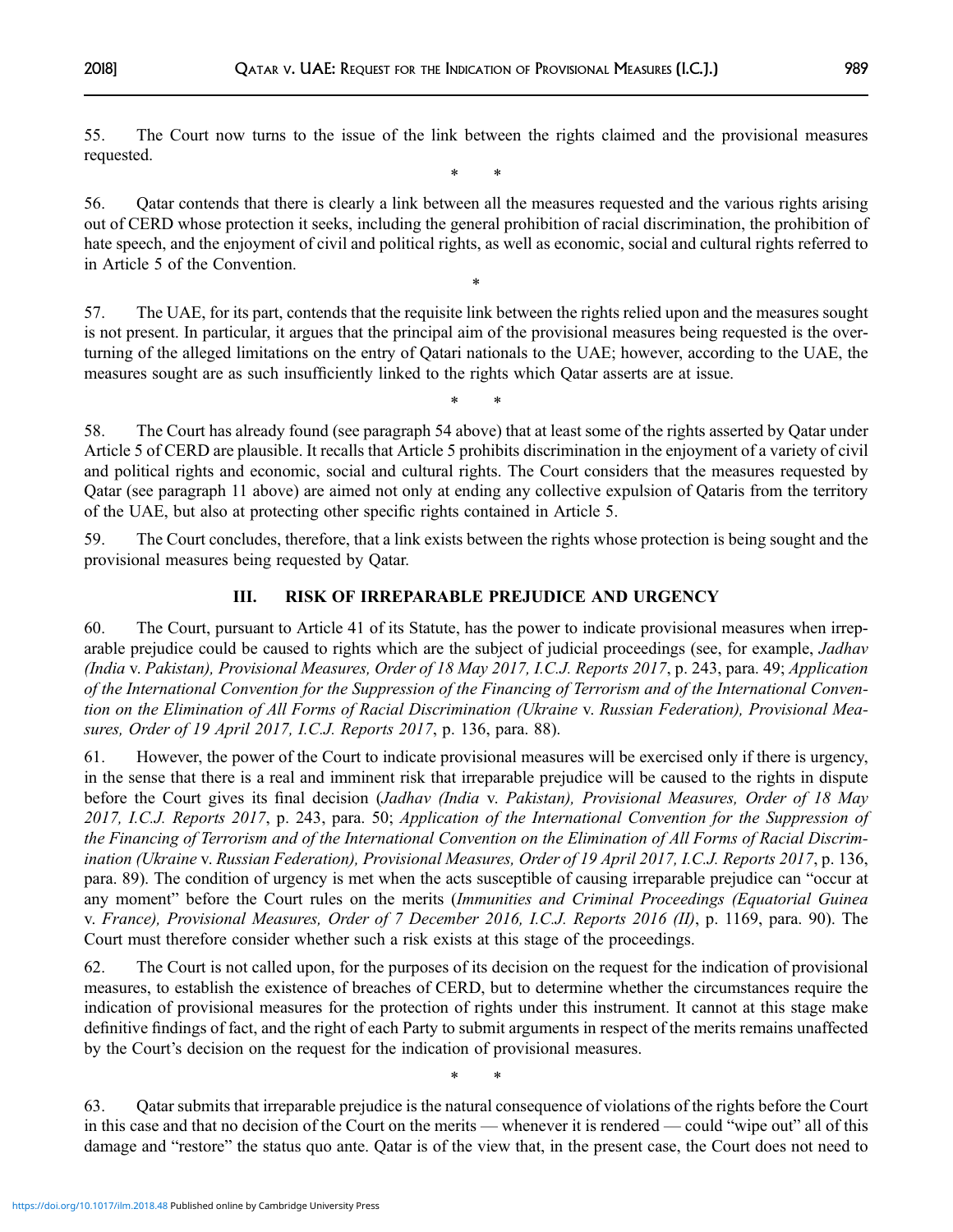determine whether there is a risk of irreparable prejudice to those rights, since the evidence shows that this type of prejudice exists today and continues to be manifest, as a result of the UAE's refusal to comply with CERD. Qatar thus emphasizes the continuous nature of the violations of the fundamental rights alleged, namely the rights to movement and residence, family reunification, education, work, freedom of opinion and expression, health, freedom of religious practice, private property and the right to access courts in the UAE to protect Qatari property and assets or to challenge any discriminatory measures. Qatar stresses that the "durable consequences" of the continuous violation of the right to movement and residence on the right to work and to access property, as well as on the right to family reunification, was acknowledged in the report of the Technical Mission despatched by the OHCHR and, therefore, "cannot be questioned". Citing a report of Amnesty International dated 5 June 2018, Qatar asserts that, a year on, the situation has not improved and that residents of the region are still left facing uncertain futures. Qatar concludes that, since the damage is present and ongoing, the condition of imminence is also plainly fulfilled.

64. Qatar claims that the UAE has resisted all requests to terminate the discriminatory measures. It refers in particular to the issuance by the UAE of thirteen demands on 23 June 2017, supplemented by six demands on 5 July 2017, requesting, inter alia, that Qatar align itself with the other Gulf and Arab countries militarily, politically, socially, and economically, as a precondition for the lifting of the discriminatory measures. Qatar submits that, in doing so, the UAE has aggravated the dispute. Qatar contends that, in light of the UAE's refusal to suspend or withdraw its illegal acts, the people of Qatar could see an indefinite violation of their rights and would suffer damage and distress as a result. Accordingly, it considers that provisional measures are "urgently required to compel the UAE to abide by its international obligations under the CERD".

\*

65. The UAE denies that there exists a risk of irreparable prejudice to the rights of the Applicant under CERD. Challenging the reliance and independence of the evidence submitted to the Court by Qatar, it asserts that Qataris continue to enjoy the full rights granted by law to all residents of or visitors to the UAE. Although the UAE does not deny that it has severed relations with Qatar due to national security concerns, in particular its alleged support for terrorism and extremism, it asserts that the statement of 5 June 2017, whereby its Ministry of Foreign Affairs announced that Qataris were to leave the UAE within 14 days and that they would be prevented from entry, was carefully measured to have the least possible impact on the people of Qatar. The UAE asserts that there were in fact no legal steps taken by its Government to deport Qataris who remained after the 14-day period; restrictions were only imposed on Qataris wishing to enter the UAE, who were required to seek prior permission, which was almost always granted. The UAE adds that measures have been taken to deal with the problem of separation of families that include Qataris. Thus, a presidential directive, issued on 6 June 2017, instructed the authorities to take into account the humanitarian circumstances of UAE-Qatari mixed families, and a special telephone line was established to deal with such cases and to ensure that appropriate action was taken. The UAE argues that, even if the Court were to find that there is a risk of prejudice caused to the rights alleged by Qatar as a result of the actions of the UAE, the prejudice would not be irreparable.

66. The UAE further asserts that the situation is not urgent as alleged by Qatar. In addition to referring to the remedial measures already taken, as described in paragraph 65 above, it observes that the Request for provisional measures was filed by Qatar on 11 June 2018, i.e. more than a year after the Ministry of Foreign Affairs of the UAE made a statement asking Qatari nationals to leave the country within 14 days.

\* \*

67. The Court considers that certain rights in question in these proceedings — in particular, several of the rights stipulated in Article 5, paragraphs  $(a)$ ,  $(d)$  and  $(e)$ , of CERD — are of such a nature that prejudice to them is capable of causing irreparable harm (see Application of the International Convention for the Suppression of the Financing of Terrorism and of the International Convention on the Elimination of All Forms of Racial Discrimination (Ukraine v. Russian Federation), Provisional Measures, Order of 19 April 2017, I.C.J. Reports 2017, p. 138, para. 96). On the basis of the evidence presented to it by the Parties, the Court is of the opinion that the situation of Qataris residing in the UAE prior to 5 June 2017 appears to remain vulnerable with regard to their rights under Article 5 of the Convention.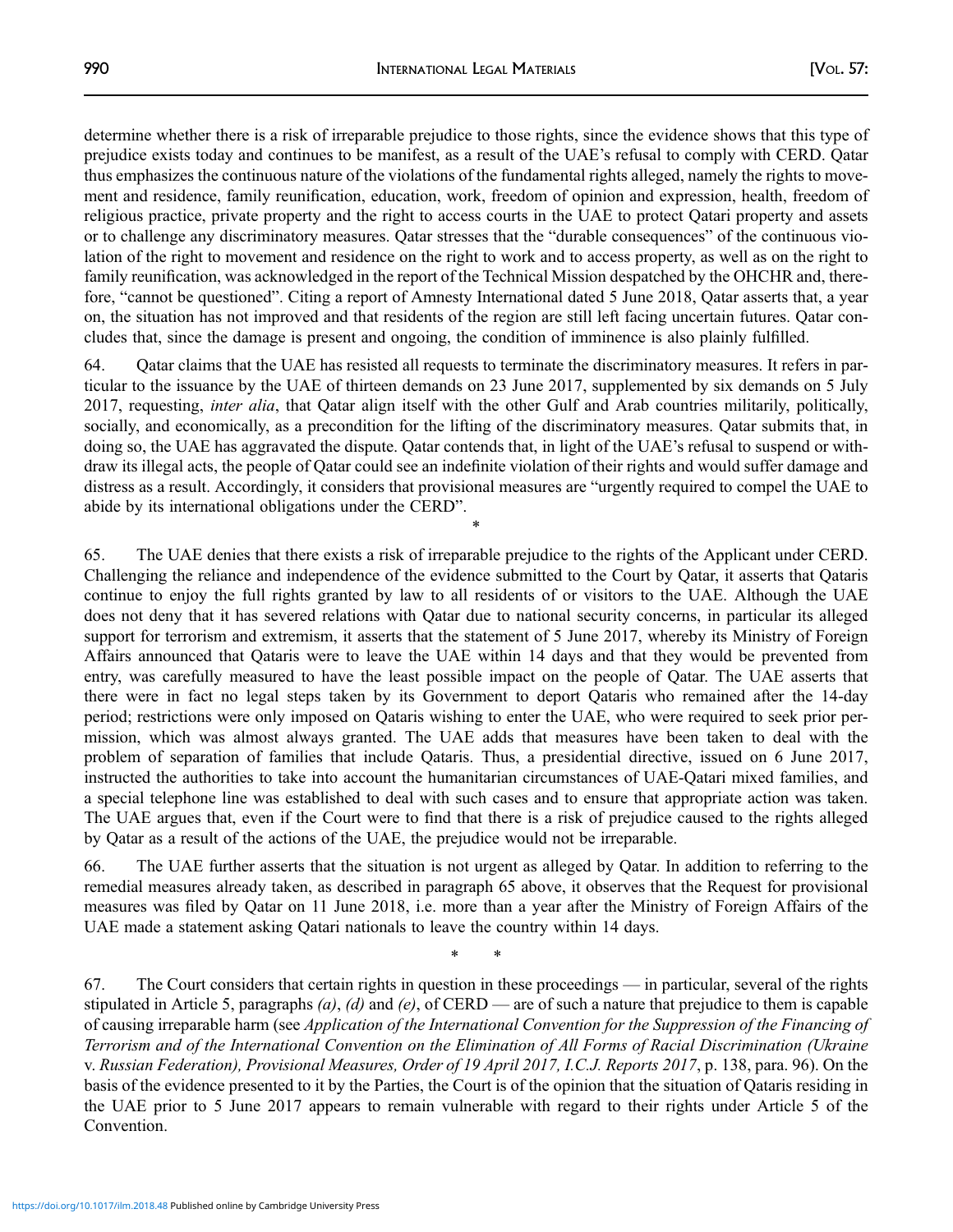68. In this regard, the Court observes that, following the statement of 5 June 2017, whereby the Ministry of Foreign Affairs of the UAE announced that Qataris were to leave the territory within 14 days and that they would be prevented from entry, many Qataris residing in the UAE at that time appeared to have been forced to leave their place of residence without the possibility of return. The Court notes that a number of consequences apparently resulted from this situation and that the impact on those affected seem to persist to this date: UAE-Qatari mixed families have been separated; Qatari students have been deprived of the opportunity to complete their education in the UAE and to continue their studies elsewhere since UAE universities have refused to provide them with their educational records; and Qataris have been denied equal access to tribunals and other judicial organs in the UAE.

69. As the Court has already observed, individuals forced to leave their own place of residence without the possibility of return could, depending on the circumstances, be subject to a serious risk of irreparable prejudice (Application of the International Convention on the Elimination of All Forms of Racial Discrimination (Georgia v. Russian Federation), Provisional Measures, Order of 15 October 2008, I.C.J. Reports 2008, p. 396, para. 142). The Court is of the view that a prejudice can be considered as irreparable when individuals are subject to temporary or potentially ongoing separation from their families and suffer from psychological distress; when students are prevented from taking their exams due to enforced absence or from pursuing their studies due to a refusal by academic institutions to provide educational records; or when the persons concerned are impeded from being able to physically appear in any proceedings or to challenge any measure they find discriminatory.

70. The Court notes that the UAE stated, in response to a question posed by a Member of the Court at the end of the oral proceedings, that, following the statement of 5 June 2017 by its Ministry of Foreign Affairs, no administrative orders have been issued under the Immigration Law to expel Qataris. The Court nonetheless notes that it appears from the evidence before it that, as a result of this statement, Qataris felt obliged to leave the UAE resulting in the specific prejudices to their rights described above. Moreover, in view of the fact that the UAE has not taken any official steps to rescind the measures of 5 June 2017, the situation affecting the enjoyment of their above-mentioned rights in the UAE remains unchanged.

71. The Court thus finds that there is an imminent risk that the measures adopted by the UAE, as set out above, could lead to irreparable prejudice to the rights invoked by Qatar, as specified by the Court (see paragraph 54 above).

## IV. CONCLUSION AND MEASURES TO BE ADOPTED

72. The Court concludes from all of the above considerations that the conditions required by its Statute for it to indicate provisional measures are met. It is therefore necessary, pending its final decision, for the Court to indicate certain measures in order to protect the rights claimed by Qatar, as identified above (see paragraph 54 above).

73. The Court recalls that it has the power, under its Statute, when a request for provisional measures has been made, to indicate measures that are, in whole or in part, other than those requested. Article 75, paragraph 2, of the Rules of Court specifically refers to this power of the Court. The Court has already exercised this power on several occasions in the past (see, for example, Application of the International Convention for the Suppression of the Financing of Terrorism and of the International Convention on the Elimination of All Forms of Racial Discrimination (Ukraine v. Russian Federation), Provisional Measures, Order of 19 April 2017, I.C.J. Reports 2017, p. 139, para. 100).

74. In the present case, having considered the terms of the provisional measures requested by Qatar and the circumstances of the case, the Court finds that the measures to be indicated need not be identical to those requested.

75. Reminding the UAE of its duty to comply with its obligations under CERD, the Court considers that, with regard to the situation described above, the UAE must, pending the final decision in the case and in accordance with its obligations under CERD, ensure that families that include a Qatari, separated by the measures adopted by the UAE on 5 June 2017, are reunited, that Qatari students affected by those measures are given the opportunity to complete their education in the UAE or to obtain their educational records if they wish to continue their studies elsewhere, and that Qataris affected by those measures are allowed access to tribunals and other judicial organs of the UAE.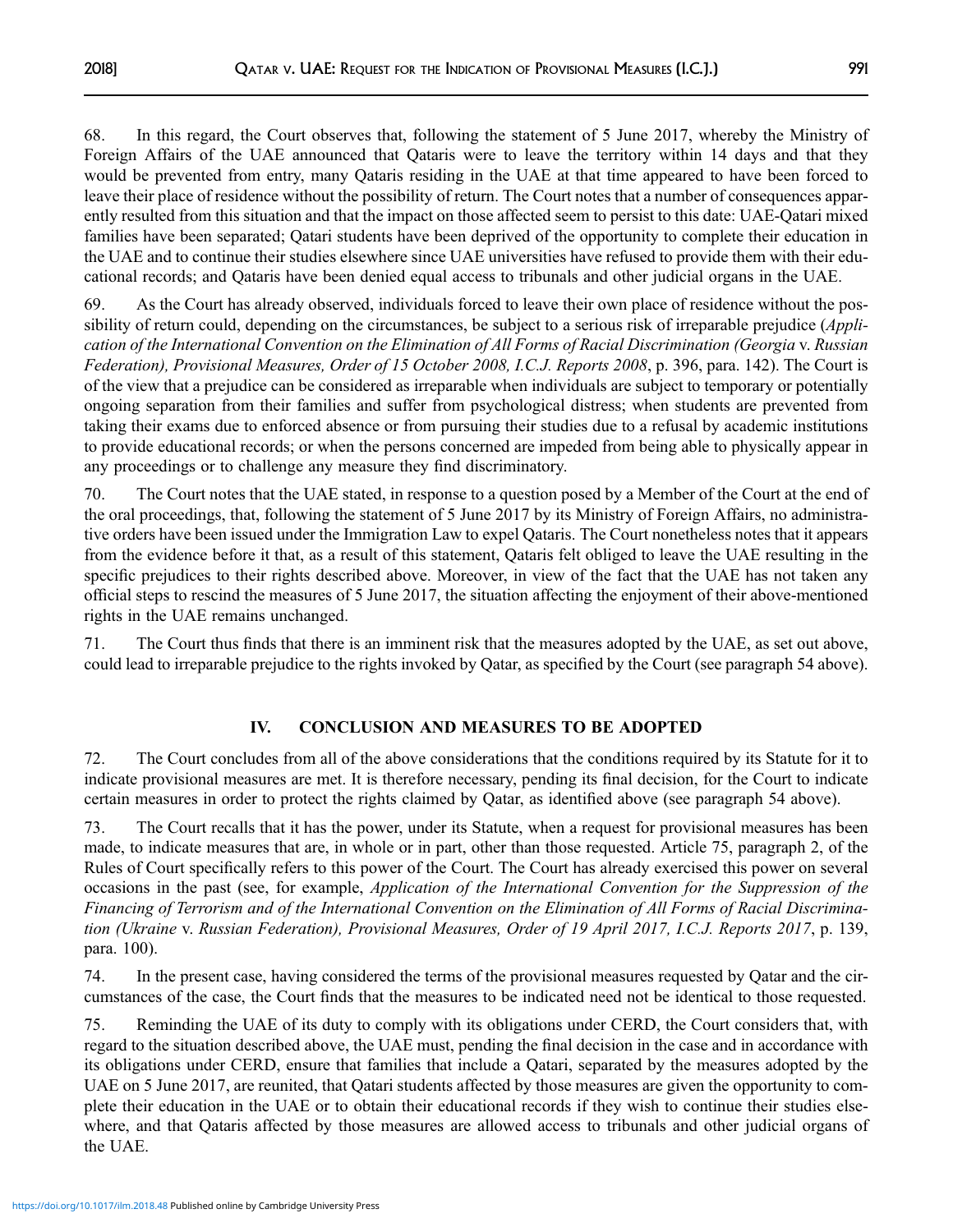76. The Court recalls that Qatar has requested it to indicate measures aimed at ensuring the non-aggravation of the dispute with the UAE. When it is indicating provisional measures for the purpose of preserving specific rights, the Court may also indicate provisional measures with a view to preventing the aggravation or extension of a dispute whenever it considers that the circumstances so require (see Application of the International Convention for the Suppression of the Financing of Terrorism and of the International Convention on the Elimination of All Forms of Racial Discrimination (Ukraine v. Russian Federation), Provisional Measures, Order of 19 April 2017, I.C.J. Reports 2017, p. 139, para. 103). In this case, having considered all the circumstances, in addition to the specific measures it has decided to take, the Court deems it necessary to indicate an additional measure directed to both Parties and aimed at ensuring the non-aggravation of their dispute.

77. The Court reaffirms that its "orders on provisional measures under Article 41 [of the Statute] have binding effect" (LaGrand (Germany v. United States of America), Judgment, I.C.J. Reports 2001, p. 506, para. 109) and thus create international legal obligations for any party to whom the provisional measures are addressed.

\*

\* \*

\*

\* \*

78. The Court further reaffirms that the decision given in the present proceedings in no way prejudges the question of the jurisdiction of the Court to deal with the merits of the case or any questions relating to the admissibility of the Application or to the merits themselves. It leaves unaffected the right of the Governments of Qatar and the UAE to submit arguments in respect of those questions.

\* \*

\*

79. For these reasons,

THE COURT,

Indicates the following provisional measures:

(1) By eight votes to seven,

The United Arab Emirates must ensure that

- (i) families that include a Qatari, separated by the measures adopted by the United Arab Emirates on 5 June 2017, are reunited;
- (ii) Qatari students affected by the measures adopted by the United Arab Emirates on 5 June 2017 are given the opportunity to complete their education in the United Arab Emirates or to obtain their educational records if they wish to continue their studies elsewhere; and
- (iii) Qataris affected by the measures adopted by the United Arab Emirates on 5 June 2017 are allowed access to tribunals and other judicial organs of the United Arab Emirates;

IN FAVOUR: President Yusuf; Vice-President Xue; Judges Abraham, Bennouna, Cançado Trindade, Sebutinde, Robinson; Judge ad hoc Daudet;

AGAINST: Judges Tomka, Gaja, Bhandari, Crawford, Gevorgian, Salam; Judge ad hoc Cot;

(2) By eleven votes to four,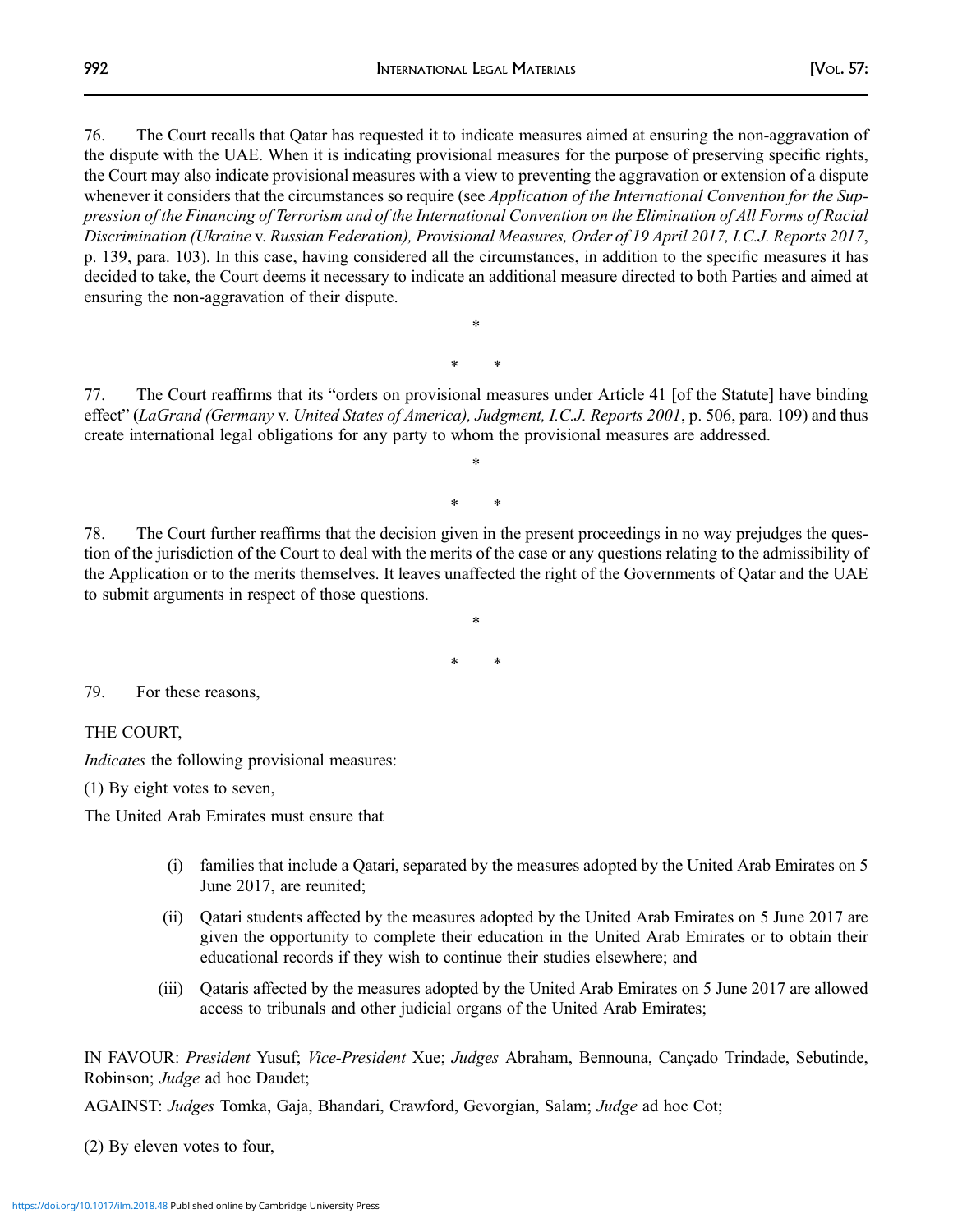Both Parties shall refrain from any action which might aggravate or extend the dispute before the Court or make it more difficult to resolve.

IN FAVOUR: President Yusuf; Vice-President Xue; Judges Tomka, Abraham, Bennouna, Cançado Trindade, Gaja, Sebutinde, Bhandari, Robinson; Judge ad hoc Daudet;

AGAINST: Judges Crawford, Gevorgian, Salam; Judge ad hoc Cot.

Done in English and in French, the English text being authoritative, at the Peace Palace, The Hague, this twenty-third day of July, two thousand and eighteen, in three copies, one of which will be placed in the archives of the Court and the others transmitted to the Government of the State of Qatar and the Government of the United Arab Emirates, respectively.

(Signed) Abdulqawi Ahmed YUSUF, President.

(Signed) Philippe COUVREUR, Registrar.

Judges TOMKA, GAJA and GEVORGIAN append a joint declaration to the Order of the Court; Judge CANÇADO TRINDADE appends a separate opinion to the Order of the Court; Judges BHANDARI, CRAWFORD and SALAM append dissenting opinions to the Order of the Court; Judge *ad hoc* COT appends a dissenting opinion to the Order of the Court.

 $\frac{1}{2}$ 

(Initialled) A.A.Y.

(Initialled) Ph.C.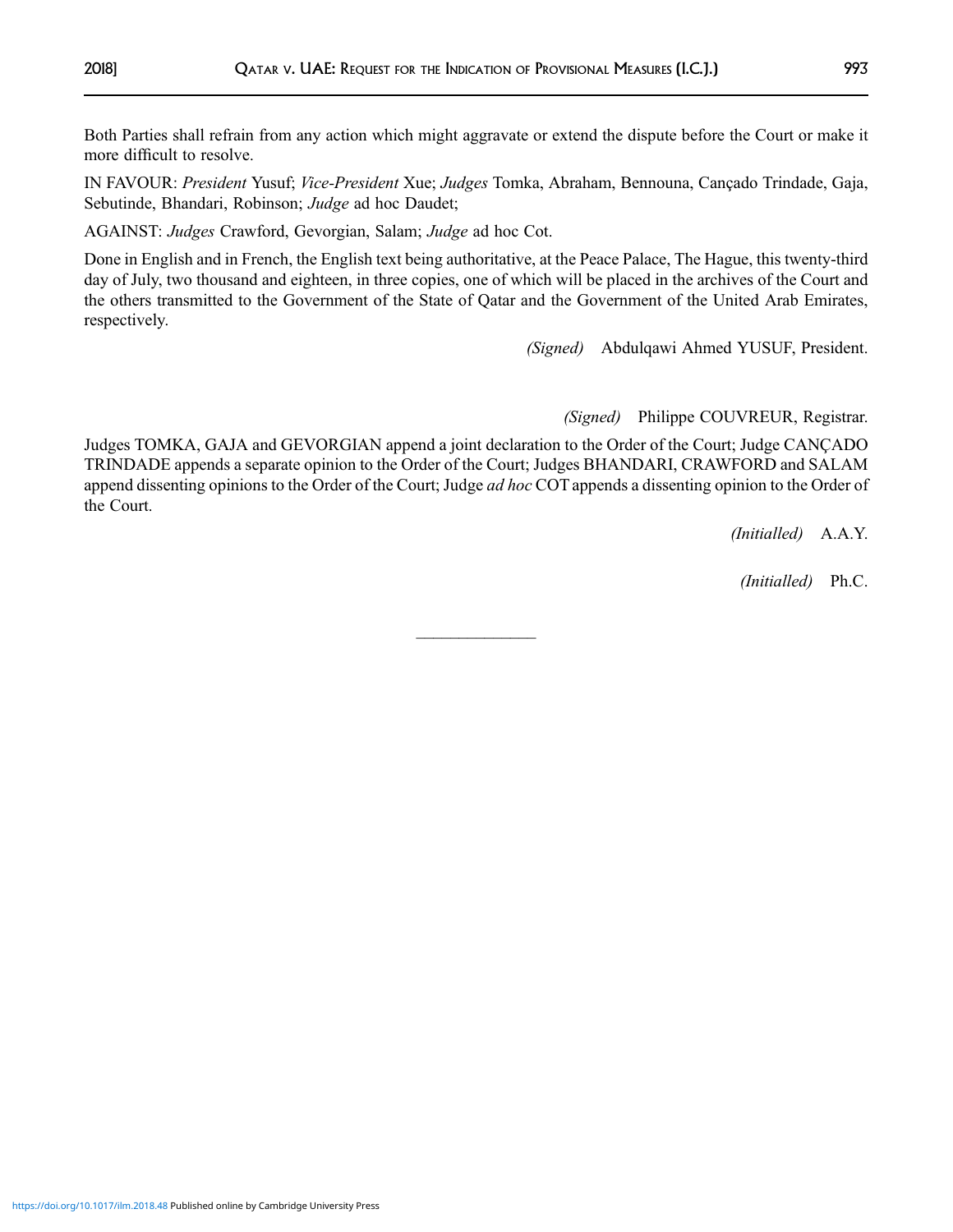### JOINT DECLARATION OF JUDGES TOMKA, GAJA AND GEVORGIAN

Dispute should prima facie fall within the scope of the treaty containing the compromissory clause — Factors to be taken into account for the purposes of the prohibition of racial discrimination — "National origin" not identical to "nationality" — Discrimination based on nationality does not prima facie fall within the scope of CERD.

We have not been able to support the Court's Order for the reasons explained below. Our vote, however, does not imply that we have no understanding for the humanitarian considerations underlying a call that the mixed Qatari– Emirati families remain united or, if they were separated, be able to reunite, that Qatari students be able to continue their studies in the United Arab Emirates (hereinafter "UAE") or elsewhere and that Qataris have access, in case of need, to tribunals and other judicial organs in the UAE. We do hope that the rights of these people are respected. However, we believe that certain legal requirements for the Court to indicate provisional measures are not met in the present case.

1. When assessing prima facie its jurisdiction and the plausibility of the rights invoked by the requesting Party in view of the adoption of provisional measures, the Court has to ascertain that prima facie the dispute falls within the scope of the treaty that contains the compromissory clause conferring jurisdiction on the Court and that the claimed rights are plausibly based on that treaty. Thus, for instance, in *Immunities and Criminal Proceedings (Equatorial* Guinea v. France) the Court found that "prima facie, a dispute capable of falling within the provisions of the Convention against Transnational Organized Crime and therefore concerning the interpretation or the application of Article 4 of that Convention d[id] not exist" (Provisional Measures, Order of 7 December 2016, I.C.J. Reports 2016 (II), p. 1160, para. 50). Similarly, in Application of the International Convention for the Suppression of the Financing of Terrorism and of the International Convention on the Elimination of All Forms of Racial Discrimination (Ukraine v. Russian Federation), the Court concluded that "the conditions required for the indication of provisional measures in respect of the rights alleged by Ukraine on the basis of the ICSFT are not met" (Provisional Measures, Order of 19 April 2017, I.C.J. Reports 2017, p. 132, para. 76).

2. In the present case, Qatar alleges certain violations by the UAE of obligations under the International Convention on the Elimination of All Forms of Racial Discrimination (hereinafter "CERD"), which contains in Article 22 a compromissory clause with respect to disputes concerning the interpretation or application of CERD.

3. The basis of the alleged discrimination in the treatment of individuals by the UAE of which Qatar has complained consists in the Qatari nationality of the persons concerned. However, CERD only applies to some specific factors of discrimination: "race, colour, descent, or national or ethnic origin". Nationality is not listed in Article 1, paragraph 1, among the bases of discrimination to which CERD applies.

4. When the Convention considers "national origin" as one of the prohibited bases for discrimination, it does not refer to nationality. In our view, the two terms are not identical and should not be understood as synonymous. The travaux préparatoires support this view and indicate that States sought to exclude distinction on the basis of nationality from the scope of CERD. In the discussions of the draft Convention in the Third Committee of the General Assembly, an amendment specifying that "the expression 'national origin' does not mean 'nationality' or 'citizenship'" was withdrawn by their sponsors, but this was done only in favour of the final text of Article 1, which evidently was considered to make matters equally clear (United Nations, doc. A/6181, pp. 12–13). The omission of a reference to nationality may be easily explained. Should CERD be considered as covering also discrimination based on nationality, the Convention would be a far-reaching instrument, that contains a clause providing that, with regard to the wide array of civil rights that are protected under CERD, all foreigners must be treated by the host State in the same way as nationals of the State who enjoy the most favourable treatment.

5. The CERD Committee has taken the view — in particular, in paragraph 4 of its General Recommendation No. XXX on discrimination against non-citizens — that the Convention should be interpreted as covering also differences of treatment on the basis of nationality. However, the CERD Committee has not stated in as many words that nationality is equivalent to national origin. It has rather identified certain conditions for the prohibition of discrimination that are specific to nationality and immigration and do not apply when the bases of discrimination listed in Article 1, paragraph 1, are in question. It would be difficult to give weight to this view of the CERD Committee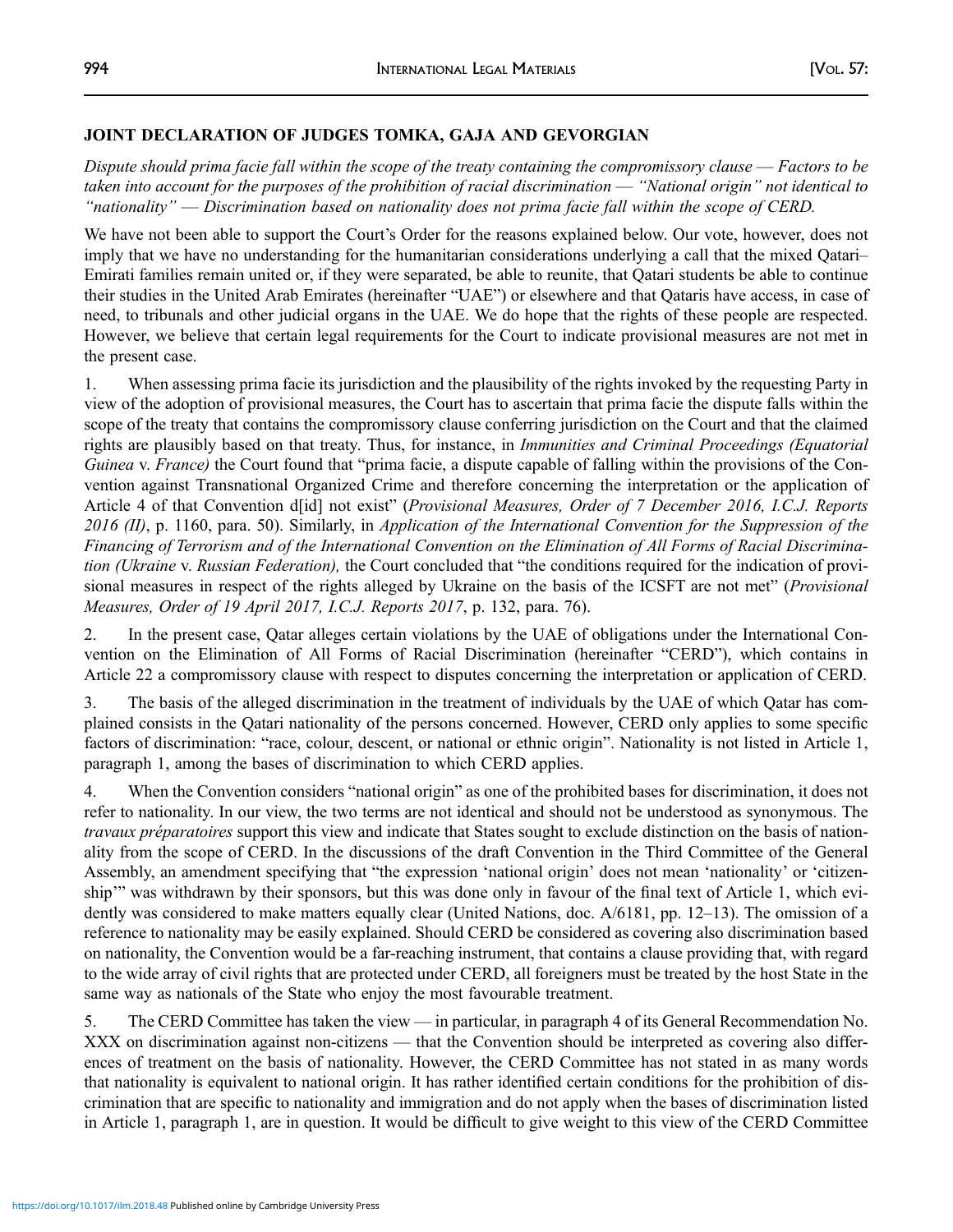since it gives no reason for its interpretation that different treatment based on nationality constitutes racial discrimination under CERD, albeit only to a certain extent.

6. It is true that, when Article 1, paragraph 2, sets forth that CERD does not apply to differences of treatment between citizens and non-citizens, it does not exclude that the Convention applies to differences between a group of foreigners and another group of foreigners. However, even in that case, in order to be relevant under CERD, discrimination must rest on one of the bases listed in Article 1, paragraph 1. Differences of treatment of persons of a specific nationality may target persons who also have a certain ethnic origin and therefore would come under the purview of CERD, but this possibility has not been suggested by Qatar.

7. These remarks lead to the conclusion that the dispute of which the Court is seised does not fall prima facie within the scope of CERD and that the rights that are invoked under CERD are not plausible. This does not mean that the conduct of the UAE could not be viewed as inconsistent with other rules of international law, but in the present case the Court is called to examine only the claims put forward under CERD.

 $\overline{\phantom{a}}$ 

(Signed) Peter TOMKA. (Signed) Giorgio GAJA. (Signed) Kirill GEVORGIAN.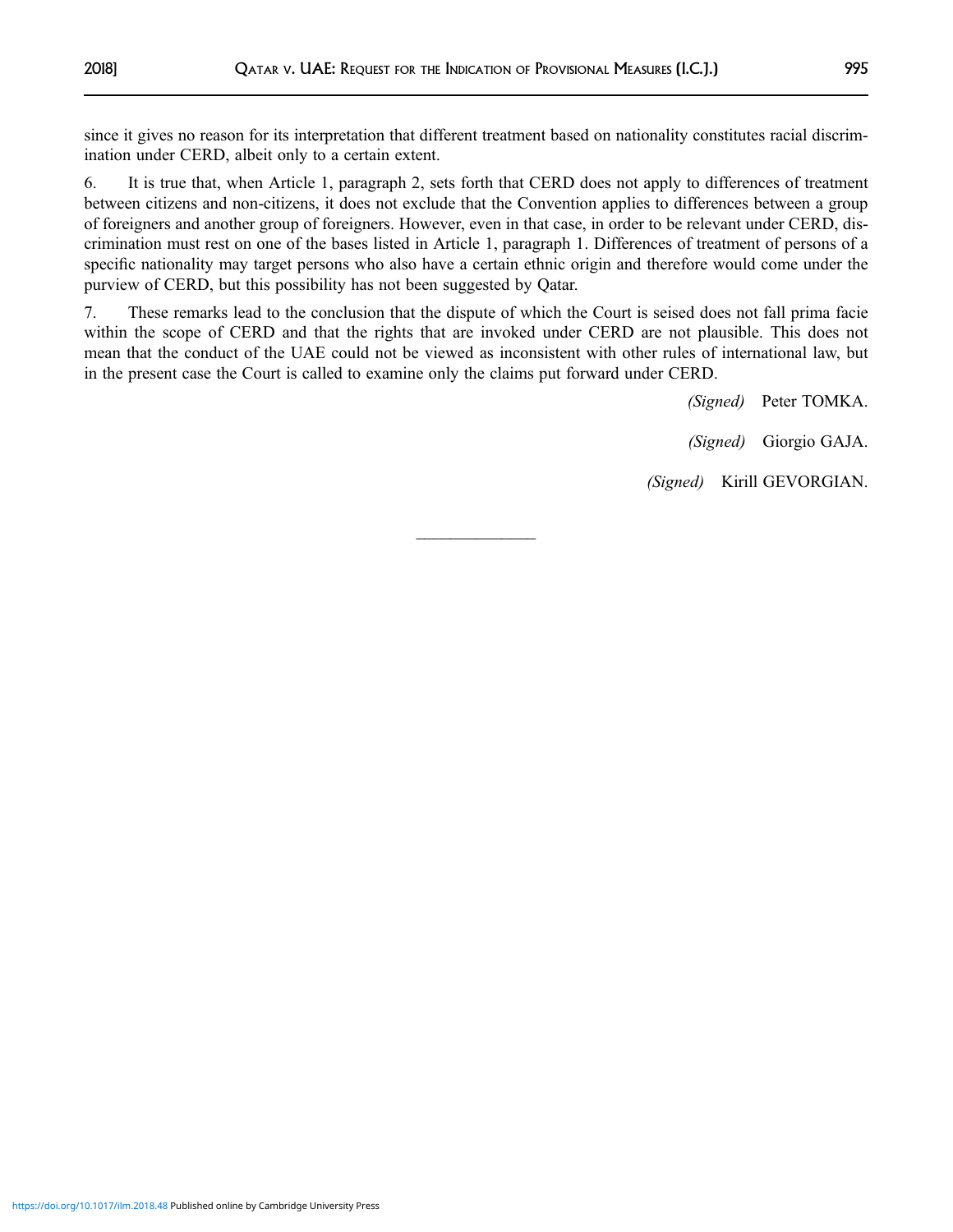### SEPARATE OPINION OF JUDGE CANÇADO TRINDADE

### Table of Contents

| L.    | <b>PROLEGOMENA</b>                                                                                                | Paragraphs<br>996 |
|-------|-------------------------------------------------------------------------------------------------------------------|-------------------|
| II.   | A NEW ERA OF INTERNATIONAL ADJUDICATION OF HUMAN RIGHTS                                                           |                   |
| Ш.    | THE RELEVANCE OF THE FUNDAMENTAL PRINCIPLE OF EQUALITY                                                            |                   |
| IV.   | NON-DISCRIMINATION AND THE PROHIBITION OF ARBITRARINESS                                                           | 1000              |
| V.    | ARGUMENTS OF THE PARTIES IN THE PUBLIC HEARINGS BEFORE THE                                                        |                   |
| VI.   | <b>QUESTIONS PUT TO THE PARTIES IN THE PUBLIC HEARINGS BEFORE</b>                                                 | 1002              |
|       | 1.                                                                                                                | 1002              |
|       | <b>GENERAL ASSESSMENT: RATIONALE OF THE LOCAL REMEDIES RULE IN</b><br>2.<br>INTERNATIONAL HUMAN RIGHTS PROTECTION | 1004              |
|       | <b>3.</b><br><b>GENERAL ASSESSMENT: IMPLICATIONS OF A CONTINUING SITUATION</b>                                    | 1005              |
| VII.  | THE CORRECT UNDERSTANDING OF COMPROMISSORY CLAUSES<br>UNDER HUMAN RIGHTS CONVENTIONS                              | 1005              |
| VIII. | VULNERABILITY OF SEGMENTS OF THE POPULATION                                                                       | 1006              |
| IX.   | TOWARDS THE CONSOLIDATION OF THE AUTONOMOUS LEGAL<br><b>REGIME OF PROVISIONAL MEASURES OF PROTECTION ACCOUNCE</b> | 1007              |
| X.    | <b>INTERNATIONAL LAW AND THE TEMPORAL DIMENSION </b>                                                              | 1008              |
| XI.   | PROVISIONAL MEASURES OF PROTECTION IN CONTINUING                                                                  | 1008              |
| XII.  |                                                                                                                   | 1010              |

## I. PROLEGOMENA.

1. I have concurred, with my vote, for the adoption today, 23 July 2018, by the International Court of Justice (ICJ), of the present Order indicating Provisional Measures of Protection in the case of the International Convention on the Elimination of All Forms of Racial Discrimination [CERD] (Qatar versus United Arab Emirates - UAE). The ICJ has rightly ordered today, with my support, provisional measures of protection, under the CERD Convention. Additionally, as I attribute great importance to some related issues in the *cas d'espèce*, that in my perception underlie the present decision of the ICJ but are left out of the Court's reasoning, I feel obliged to leave on the records, in the present Separate Opinion, the identification of such issues and the foundations of my own personal position thereon.

2. I do so, under the merciless pressure of time, moved by a sense of duty in the exercise of the international judicial function, even more so as some of the lessons I extract from the matter forming the object of the present decision of the Court are not explicitly dealt with in the Court's reasoning in the present Order. This grows in importance in a case, like the present one (and two other cases before - cf. *infra*), lodged with the ICJ under a core human rights treaty like the CERD Convention.

3. This being so, I shall develop my reflections, initially, in the following sequence: a) a new era of international adjudication of human rights cases by the ICJ; b) the relevance of the fundamental principle of equality and nondiscrimination; and c) non-discrimination and the prohibition of arbitrariness. I shall then examine the arguments made by the contending Parties in the public hearings before the ICJ, and the written responses they presented to the questions that I have deemed it fit to put to them; following that, I shall provide my general assessment as to the *rationale* of the local remedies rule in international human rights protection, and as to implications of a continuing situation.

4. Following that, I shall develop my further reflections on the remaining points to consider, namely: a) the correct understanding of compromissory clauses under human rights Conventions; b) vulnerability of segments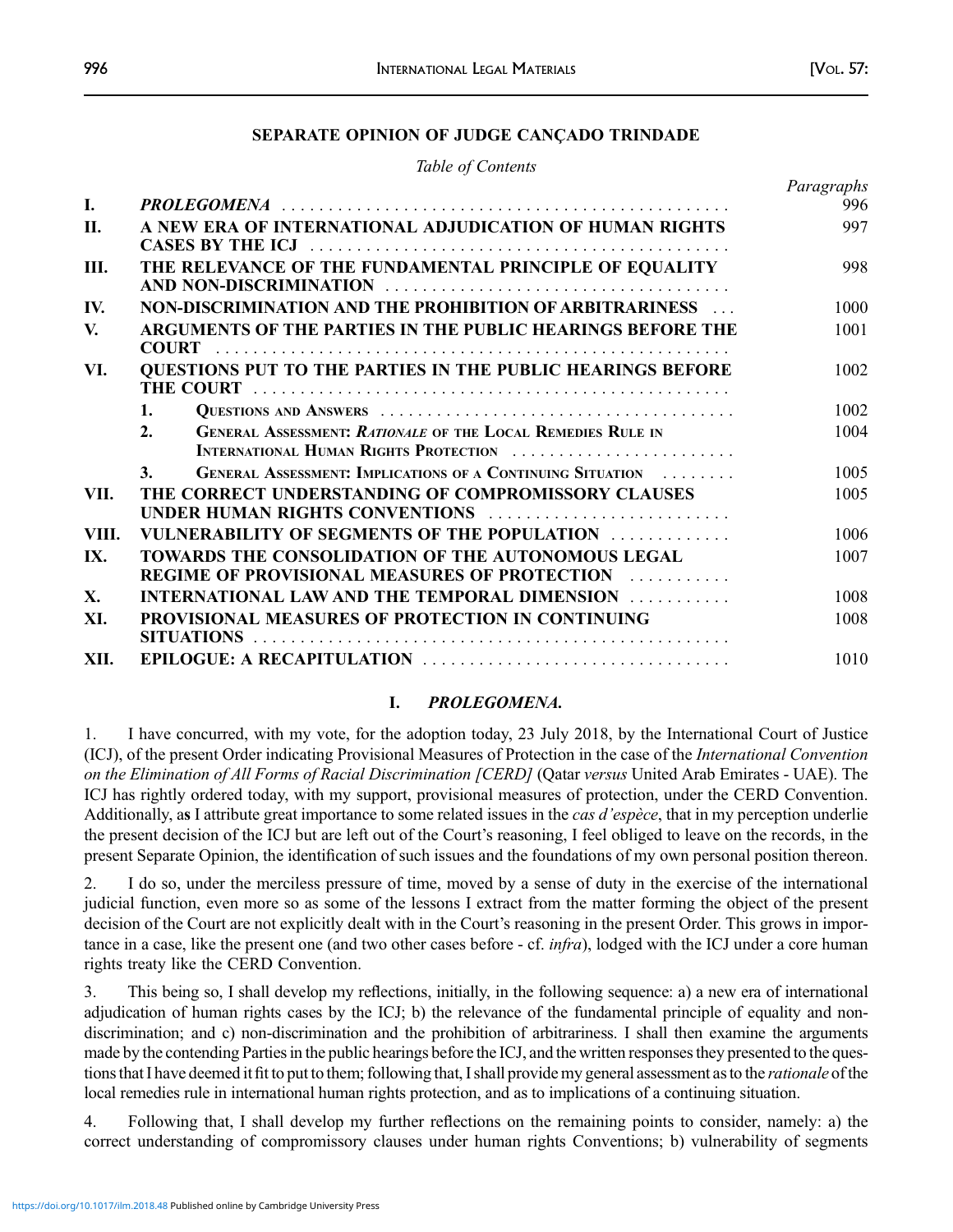of the population; c) towards the consolidation of the autonomous legal regime of provisional measures of protection; d) international law and the temporal dimension; and e) provisional measures of protection in continuing situations. Last but not least, in an epilogue, I shall conclude with a recapitulation of the key points of the position I sustain in the present Separate Opinion.

5. To start with, may I recall that, in a relatively brief period of time (2011–2018), the cas d'espèce on Application of the International Convention on the Elimination of All Forms of Racial Discrimination (CERD Convention - Qatar versus UAE) is the third case lodged with the International Court of Justice (ICJ) under the United Nations CERD Convention: the present Order follows chronologically the Court's decisions in the cases of Georgia versus Russian Federation (preliminary objections, [2](#page-38-0)011)<sup>1</sup> and of Ukraine versus Russian Federation (provisional measures of protection, 2017)<sup>2</sup>.

6. In addition to those three cases under the CERD Convention, there have been other cases brought before the ICJ, and decided by it, along the last eight years, concerning also other human rights treaties. May I recall, in this respect, the case on questions relating to the *Obligation to Prosecute or Extradite* (merits, 2012), under the U.N. Convention against Torture. Another example is provided by the case of A.S. Diallo (merits, 2010, and reparations, 2012), in respect of, inter alia, the U.N. Covenant on Civil and Political Rights (cf. infra).

# II. A NEW ERA OF INTERNATIONAL ADJUDICATION OF HUMAN RIGHTS CASES BY THE ICJ.

7. To the ICJ's Judgment on the merits (of 30.11.2010) on the case of A.S. Diallo, opposing Guinea to D.R. Congo, I appended a Separate Opinion, wherein, *inter alia*, I deemed it fit to draw attention to the advent of a new era of international adjudication of human rights cases by the ICJ (paras. 232–245). In particular, - I singled out, - that was the first time in its history that "the World Court has expressly taken into account the contribution of the case-law of two international human rights tribunals, the European and the Inter-American Courts, to the perennial struggle of human beings against *arbitrariness*". In effect, - I added, - paragraph 65 of its Judgment referred to "the protection of the human person against arbitrary treatment, encompassing the prohibition of arbitrary expul $sion<sup>3</sup>$  (para. 237). I then concluded that

 $\cdots$ ) It is indeed reassuring that the ICJ has disclosed a new vision of this particular issue, in so far as international human rights tribunals are concerned. This is particularly important at a time when States rely, in their submissions to this Court, on relevant provisions of human rights conventions, as both Guinea and the D.R. Congo have done in the present case, in their arguments centred on the U.N. Covenant on Civil and Political Rights and the African Charter on Human and Peoples' Rights (in addition to the relevant provision of the Vienna Convention on Consular Relations, in the framework of the international protection of human rights).

This is not the only example wherein this has occurred. On 29 May 2009, the ICJ delivered its Order (on provisional measures) in the case concerning Questions Relating to the Obligation to Prosecute or Extradite, wherein Belgium and Senegal presented their submissions concerning the interpretation and application of the relevant provisions of the 1984 U.N. Convention against Torture. And, very recently, a few days ago, in the public sittings before this Court of 13 to 17 September 2010, Georgia and the Russian Federation submitted their oral arguments in the case concerning the *Appli*cation of the International Convention on the Elimination of All Forms of Racial Discrimination, another U.N. human rights treaty. It is reassuring that States begin to rely on human rights treaties before this Court, heralding a move towards an era of possible adjudication of human rights cases by the ICJ itself. The international juridical conscience has at last awakened to the fulfillment of this need.

The ICJ, in the exercise of its contentious as well as advisory functions in recent years, has referred either to relevant provisions of a human rights treaty such as the Covenant on Civil and Political Rights, or to the work of its supervisory organ, the Human Rights Committee. These antecedents are not to pass unnoticed, in acknowledging the turning-point which has just occurred in the present case of A.S. Diallo: the Court, in the Judgment being delivered today, 30 November 2010, has gone much further, beyond the United Nations system, in acknowledging the contribution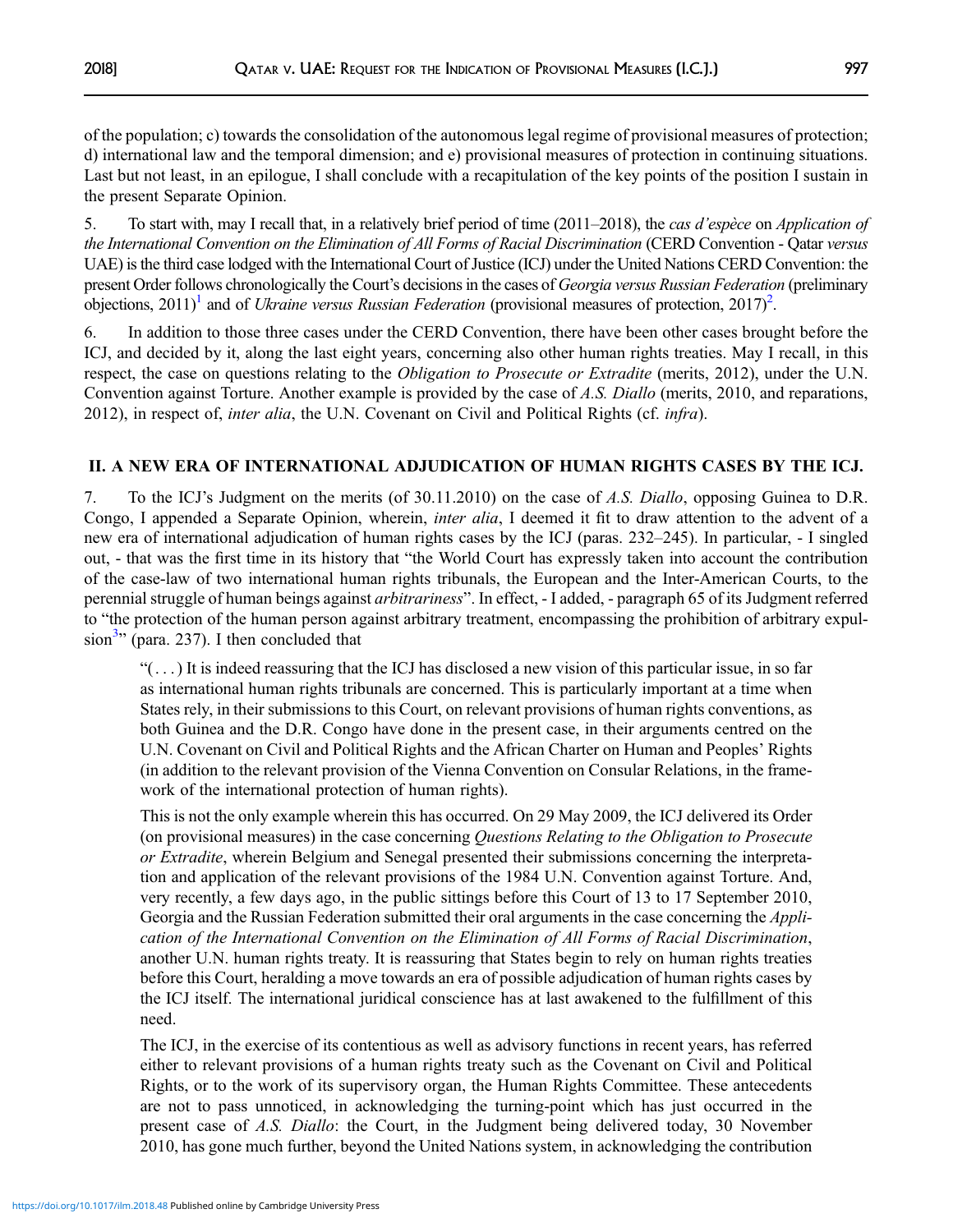of the jurisprudential construction of two other international tribunals, the Inter-American [IACtHR] and the European [ECtHR] Courts of Human Rights. It has also dwelt upon the contribution of an international human rights supervisory organ, the African Commission on Human and Peoples' Rights. The three regional human rights systems operate within the framework of the universality of human rights.  $( \ldots )$ 

By cultivating this dialogue, attentive to each other's work in pursuance of a common mission, contemporary international tribunals will provide avenues not only for States, but also for human beings, everywhere, and in respect of distinct domains of international law, to recover their faith in human justice. They will thus be enlarging and strengthening the aptitude of contemporary international law to resolve disputes occurred not only at *inter*-State level, but also at *intra*-State level. And they will thus be striving towards securing to States as well as to human beings what they are after: the realization of justice" (paras. 241–243 and 245).

8. In the light of the aforementioned, and bearing in mind all that has been happening here at the *Grande Salle de* Justice in the Peace Palace at The Hague in the last nine years, one is to acknowledge that we are already within the new era of international adjudication of human rights cases by the ICJ. The present case of *Application of the CERD* Convention (Qatar versus UAE) bears witness of that. Having pointed this out, I can now move to the next point to consider in this Separate Opinion, namely, the relevance of the fundamental principle of equality and non-discrimination.

### III. THE RELEVANCE OF THE FUNDAMENTAL PRINCIPLE OF EQUALITY AND NON-DISCRIMINATION.

9. In the cas d'espèce, Qatar's Request for the Indication of Provisional Measures of Protection (of 11.06.2018) identifies the rights it seeks to protect against discriminatory measures that "violate the customary international law principle of non-discrimination as well as the specific obligations enumerated in CERD [Convention] Articles 2, 4, 5,  $6, 7$ " (p. 8, para. 12)<sup>4</sup>. The principle of equality and non-discrimination lies indeed in the foundations of the protected rights under the CERD Convention. This is a point which should have been attentively addressed by the contending parties in the course of the current proceedings<sup>[5](#page-39-0)</sup>, which were largely consumed by diverting attention to points with no bearing at all on the consideration of provisional measures of protection under a human rights Convention.

10. This being so, I feel obliged to fill the gap, as I nourish the hope that this unfortunate diversion does not happen again in cases of the kind before the ICJ, where the applicable law is a human rights Convention, and not at all diplomatic protection rules. It is the principle of equality and non-discrimination which here calls for attention, there being no place for devising or imagining new "preconditions" for the consideration of provisional measures of protection under a human rights Convention; it makes no sense to intermingle at this stage the consideration of provisional measures with so-called "plausible admissibility" (cf. section VI, infra).

11. In focusing attention, thus, on the principle of equality and non-discrimination, it should not pass unnoticed, to start with, that the idea of human equality marked presence already in the origins of the law of nations (droit des gens), well before finding expression in the international instruments which conform its *corpus juris gentium*, as known in our times. The idea of *human equality* was underlying the original conception of the *unity of human* kind (present, for example, in the pioneering thinking of Francisco de Vitoria and Bartolomé de Las Casas in the XVIth century).

12. The fundamental principle of equality and non-discrimination is nowadays a basic pillar of the U.N. CERD Convention, and of the whole *corpus juris* of the International Law of Human Rights. The expression of such principle emanated from human conscience, and projected itself in the evolving law of nations from the XVIIth to the XXIst centuries. The principle of equality and non-discrimination has a long history, accompanying the historical formation and evolution of the law of nations itself.

13. By the mid-XXth century, the 1948 Universal Declaration of Human Rights proclaimed that "[a]ll human beings are born free and equal in dignity and rights. They are endowed with reason and conscience and should act towards one another in a spirit of brotherhood" (Article 1). It added that "[a]ll are equal before the law and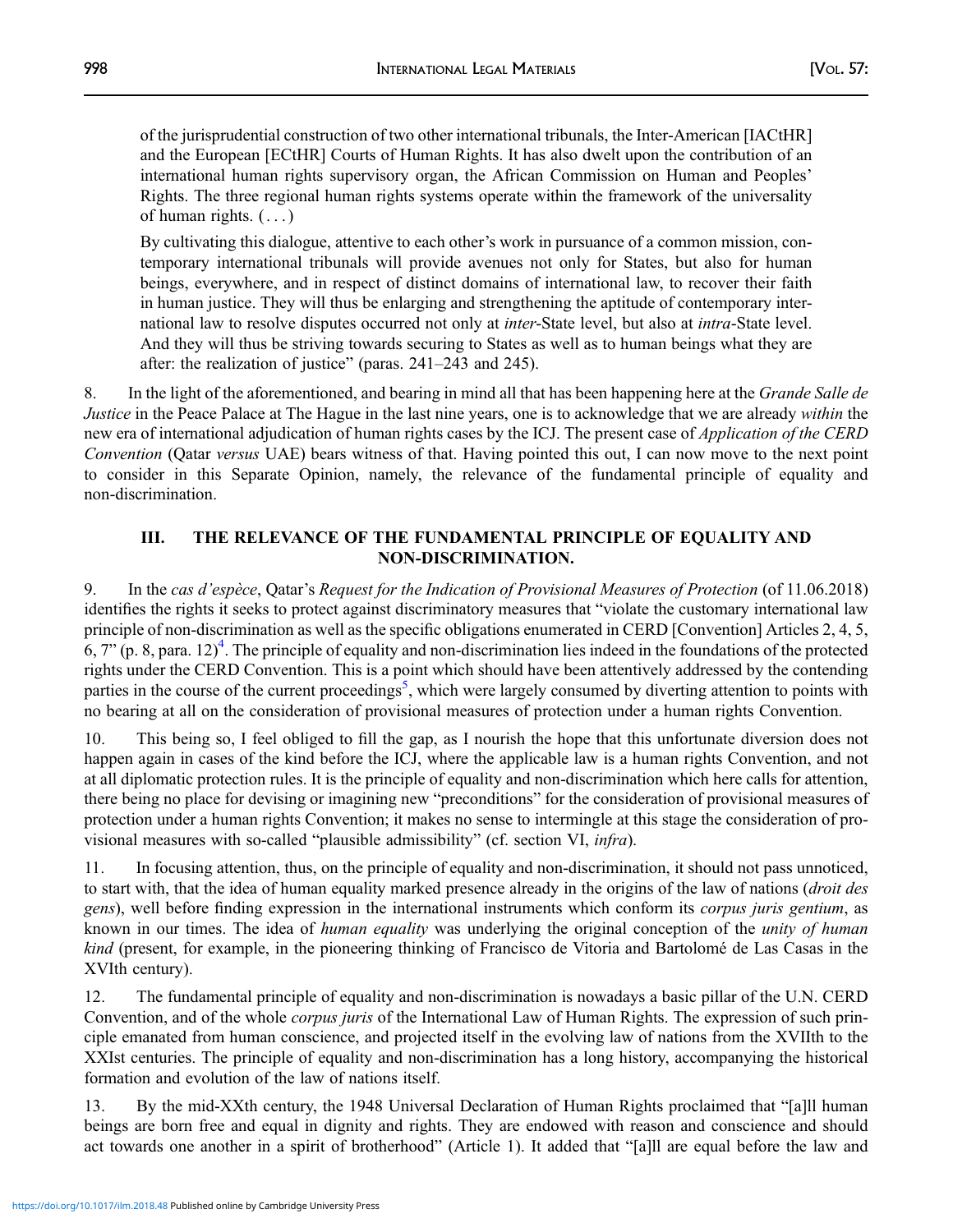are entitled without any discrimination to equal protection of the law. All are entitled to equal protection against any discrimination in violation of this Declaration and against any incitement to such discrimination" (Article 7).

14. And the 1945 Charter of the United Nations began by asserting the determination of "the peoples of the United Nations" to "reaffirm faith in fundamental human rights, in the dignity and worth of the human person, in the equal rights of men and women and of nations large and small" (second preambular paragraph). Nowadays, the fundamental principle of equality and non-discrimination lies also in the foundations of the Law of the United Nations itself.

15. The gradual consolidation of the mechanisms of international protection of human rights, moreover, has much contributed to a growing awareness of the importance of the prevalence of the basic principle of equality and non-discrimination. Certain expressions were to emerge (e.g., "equality before the law" and "equal protection of the law"), on the basis of human values, and associated to the corresponding obligations of States Parties to human rights treaties.

16. Supervisory organs of such treaties have been giving their constant contribution - of growing importance - to the prohibition of the discrimination *de facto* or *de jure*, in their faithful exercise of their functions of protection of the human person<sup>[6](#page-39-0)</sup>. The obligation of non-discrimination as related to the substantive rights protected under those treaties draws attention to the *positive obligations* of the States Parties to secure the protection of the human beings under their jurisdiction against the discrimination in all ambits of human relations<sup>[7](#page-39-0)</sup>.

17. For its part, the Committee on the Elimination of Racial Discrimination, for example, has in this respect issued General Recommendations orienting its own interpretation of the relevant provisions of the CERD Convention. Among them, there are those which have an incidence in the consideration of the present case of *Application of the* CERD Convention (Qatar versus UAE), namely: General Recommendation n. 30 (of 19.08.2004), on discrimination against non-citizens; General Recommendation n. 35 (of 26.09.2013), on combatting racist hate speech; General Recommendation n. 25 (of 20.03.2000), on gender-related dimensions of racial discrimination; General Recommendation n. 22 (of 23.08.1996), on Article 5 of the CERD Convention in relation to refugees and displaced persons.

18. The advances in respect of the basic principle of equality and non-discrimination at normative and jurispru-dential levels<sup>[8](#page-39-0)</sup>, have not, however, been accompanied by the international legal doctrine, which so far has not dedicated sufficient attention to that fundamental principle; it stands far from guarding proportion to its importance both in theory and practice of Law. This is one of the rare examples of international case-law preceding international legal doctrine, and requiring from it due and greater attention.

19. A significant jurisprudential advance is found in the ground-breaking Advisory Opinion n. 18 (of 17.09.2003) of the IACtHR, on the Juridical Condition and Rights of Undocumented Migrants, upholding the view that the fundamental principle of equality and non-discrimination had entered the realm of *jus cogens*, thus enlarging its material content (paras. 97–101 and 110–111)<sup>9</sup>. In the IACtHR's understanding, States cannot discriminate, nor tolerate discriminatory situations to the detriment of those persons; they had a duty to guarantee them the due process of law, irrespective of their migratory status. States can no longer subordinate or condition the observance of the principle of equality before the law and non-discrimination to the objectives of their migratory or other policies.

20. For my part, I focused on this significant jurisprudential advance in my Concurring Opinion appended to the aforementioned Advisory Opinion n. 18 of the IACtHR, wherein I stressed, in support of the Court's position, the relevance of the basic principle of equality and non-discrimination, enlarging the material content of *jus cogens*, and permeating, - together with other general principles of law, - the whole juridical order itself, conforming its substratum (paras.  $44-46$ ,  $52-58$ , 65 and  $72$ )<sup>[10](#page-39-0)</sup>. Without such principles, there is ultimately no legal order at all. I developed my whole reasoning in the line of jusnaturalist thinking, - which marked the origins and historical evolution of the law of nations (droit des gens), - in the framework of the *civitas maxima gentium* and of the universality of the human kind.

21. The path was then paved for jurisprudential developments also in the international adjudication of contentious cases pertaining to the basic principle of equality and non-discrimination $11$ . In effect, this fundamental principle has been addressed - in Judgments on contentious cases as well as in Advisory Opinions - in face of *social*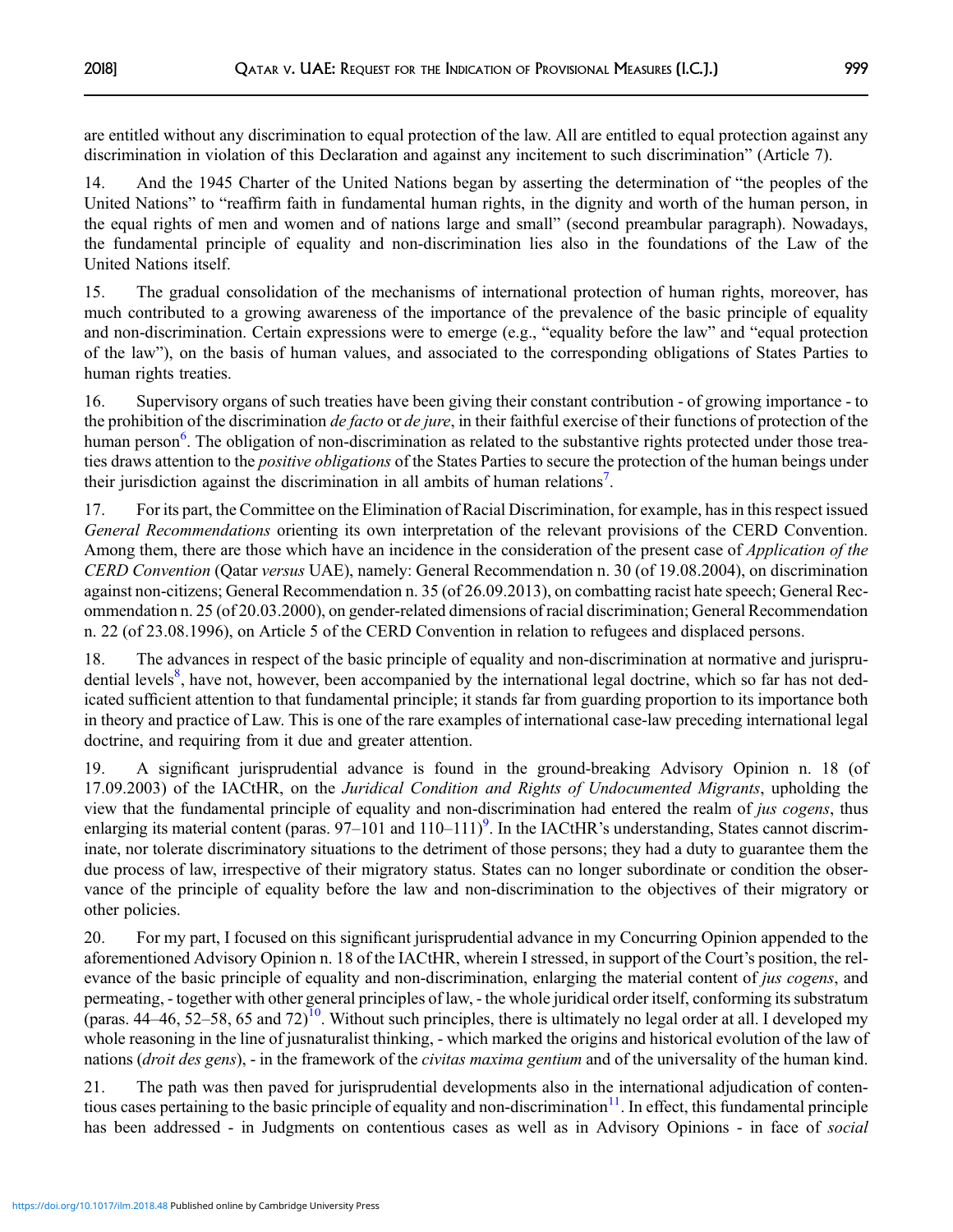marginalization (IACtHR, cases of Servellón-García and Others, 2006, and of Indigenous Community Sawhoyamaxa, 2006); of prohibition of arbitrariness (ICJ, case of A.S. Diallo, merits, 2010, and reparations, 2012; Advisory Opinion on the Declaration of Independence of Kosovo, 2010; and case concerning the CERD Convention, 2011), as well as in face of procedural equality (IACtHR, case Loayza Tamayo, 1997; and ICJ, Advisory Opinion on Judgment of the ILO Administrative Tribunal on a Complaint against IFAD, 2012).

# IV. NON-DISCRIMINATION AND THE PROHIBITION OF ARBITRARINESS.

22. The protection being sought before the ICJ in the *cas d'espèce*, under the CERD Convention, is furthermore against arbitrary measures, against arbitrariness. Brief references were made to this in the course of the present oral pleadings before the  $\text{ICJ}^{12}$  $\text{ICJ}^{12}$  $\text{ICJ}^{12}$ . This point has not escaped the attention of other international tribunals, under other human rights Conventions: for example, *inter alia*, in its Judgment (merits, of 03.07.2014) on the case of Georgia versus Russia, the European Court of Human Rights (ECtHR) singled out the duty under the European Convention on Human Rights (ECHR) "to protect the individual from arbitrariness", and found that the arrests and detentions that preceded "collective" expulsions (of nationals of the applicant State) amounted to "an administrative practice" in breach of Article 5(1) and (4) of the ECHR (paras. 182 and 186–188).

23. Subsequently, in its Judgment (merits, of 23.08.2016) on the case of J.K. and Others versus Sweden, concerning expulsion of non-citizens (the applicants being Iraqi nationals), the ECtHR held that, if deported, they would face a risk of being subjected to treatment in breach of Article 3 of the ECHR (para. 123) in the destination country. In effect, non-discrimination and the prohibition of arbitrariness are a point which cannot be overlooked, also in a wider framework, in time and space. After all, in the relations between human beings and public power, arbitrariness is an issue which has marked presence everywhere along the history of humankind. It has been a source of concern along the centuries. This is why the tragedies written and performed in ancient Greece remain so contemporary in our days, after so many centuries.

24. Suffice it here to recall, e.g., in Sophocles's *Antigone* (441 b.C.), the arbitrariness of the ruler Creon's decree prohibiting Antigone to bury the corpse of one of her deceased brothers (Polynices), and her determination nevertheless to do so in pursuance of justice; or else further to recall, some years later, e.g., in Euripides's Suppliant Women (424–419 b.C.), the arbitrariness that led to the grief and lamentation of the women whose deceased children had been separated from them, and their corpses then needed to be buried.

25. Sophocles's Antigone, in particular, has been rewritten, in successive centuries, by several other authors, bearing in mind their respective contemporary manifestations of arbitrariness. Although the ancient Greeks had eyes mainly for justice rather than law (and only later on, Romans of the ancient Empire began to distinguish between law and justice), there are those who seek to associate the tragedy of Sophocles with the seeds or origins of the distinction between natural law and positive law.

26. In any case, arbitrariness, as history shows, is unfortunately part of human nature, and the discrimination that ensues therefrom is both *de facto* and *de jure*. If we look at the world nowadays, marked by a serious crisis of values, we can see, in all continents, the inhumane split of families in frontiers, in particular those of migrants or noncitizens. Positive law alone cannot solve the problems created at times by itself, to the detriment of human beings in situations of vulnerability (cf. infra). Law and justice go together, they are indissociable, in the line of the more lucid jusnaturalist thinking.

27. It is important to keep those ancient Greek tragedies in mind also to face the so-called "globalization",-a misleading and false neologism en vogue in the XXIst century. Such neologism hides the marginalization and social exclusion of increasingly greater segments of the population (including migrants). Frontiers have been opened to capitals and goods, but are sadly being closed down to human beings (with split of families, and new walls, fences and detention centres, in distinct continents).

28. The material progress of some has been accompanied by the exploitation of many (including undocumented migrants). Some human beings (especially power-holders) have placed most fellow human beings in a scale of priority inferior to that attributed to capitals and goods. Nothing has been learned from sufferings of past generations; hence the need to remain attached to the goal of the realization of justice, bearing in mind that law and justice go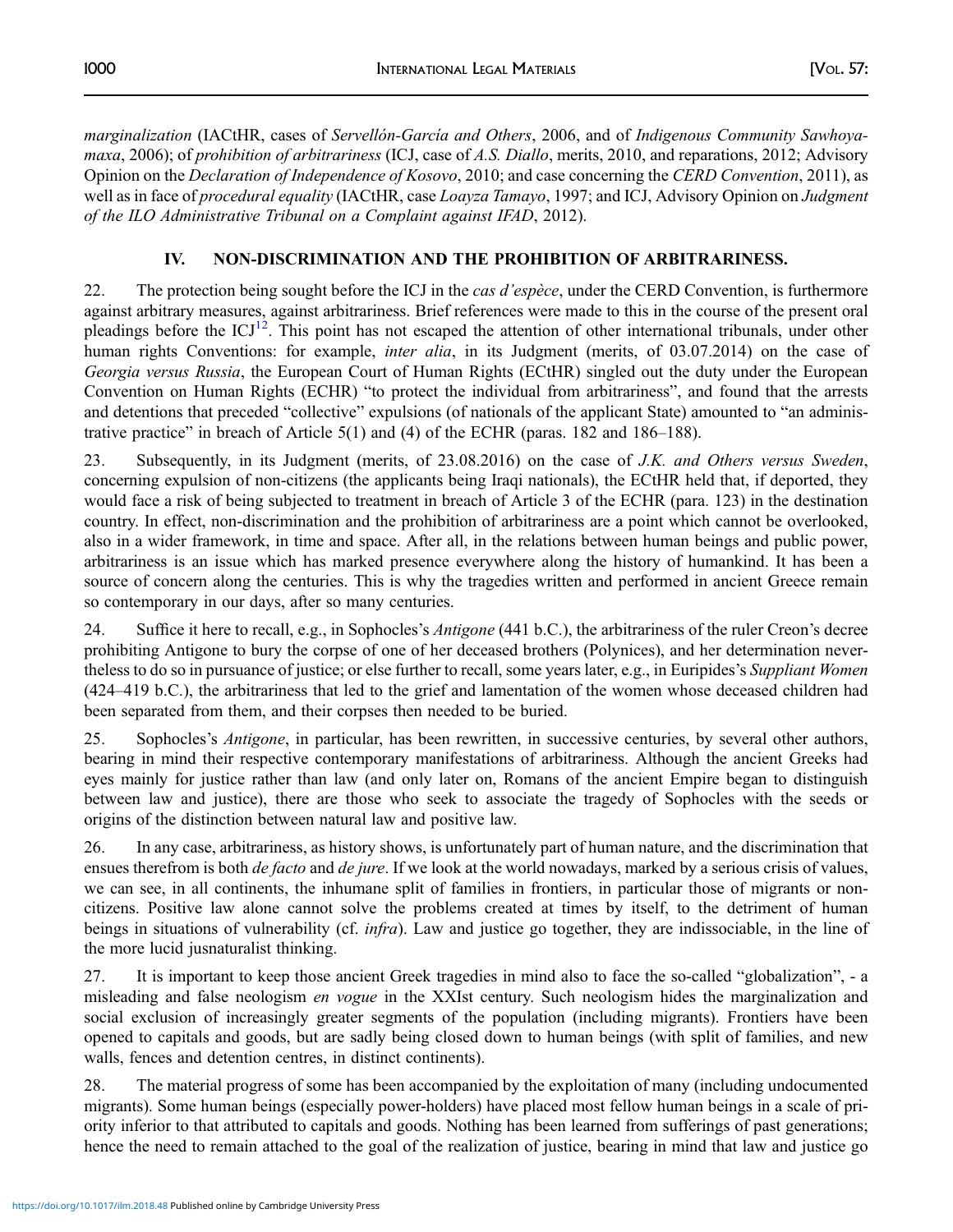indissociably together. The ICJ has a mission to keep on endeavouring to contribute to a *humanized* law of nations, in the dehumanized world of our days.

29. In my aforementioned Separate Opinion appended to the ICJ's Judgment on the case of A.S. Diallo (merits, of 30.11.2010), - concerning the arbitrary detentions followed by expulsion of a foreigner from his country of residence, - I devoted an entire section (VI) of it to "The Prohibition of *Arbitrariness* in the International Law of Human Rights" (paras. 107–142), wherein I examined the doctrinal development and the jurisprudential construction on the matter. I pondered, *inter alia*, that, as human rights treaties

"conform a Law of protection (a droit de protection), oriented towards the safeguard of the ostensibly weaker party, the victim, it is not at all surprising that the prohibition of *arbitrariness*  $(\ldots)$ covers arrests and detentions, as well as other acts of the public power, such as expulsions" (para. 109).

30. Such has in fact been the understanding of international tribunals entrusted with the interpretation and application of human rights treaties, - like the ICJ in the present case of the Application of the CERD Convention (Qatar versus UAE). As I pointed out in that Separate Opinion in the case of A.S. Diallo, the case-law of international human rights tribunals is quite clear in this respect. No one can be deprived of liberty in an arbitrary way (cf. e.g., ECtHR, case of Amuur versus France, Judgment of 25.06.1996). No one can be detained or arrested, even when this is considered as "legal", when it is incompatible with the provisions of human rights treaties and carried out with arbitrariness (e.g., IACtHR, case of the "Street Children" - Villagrán Morales and Others versus Guatemala, merits, Judgment of 19.11.1999; cases of Bámaca Velásquez and of Maritza Urrutia versus Guatemala, Judgments of 25.11.2000 and of 27.11.2003, respectively).

31. The prohibition of arbitrariness, - I proceeded, - stands not only in respect of the right to personal liberty, but also in relation to all other rights protected under human rights treaties<sup>[13](#page-39-0)</sup>, so as to secure the prevalence of the rule of law (la prééminence du droit). Epistemologically, this is the correct posture in this respect, given the universally acknowledged interrelatedness and indivisibility of all human rights. Arbitrariness amounts, in effect, to an abus de pouvoir on the part of the State agents. Accordingly, a domestic law or an administrative act, concerning migrants or non-citizens, cannot be applied when incompatible with the provisions of human rights treaties.

32. And in that Separate Opinion, I concluded, on the extent of the prohibition of arbitrariness, that

"Human nature being what it is, everyone needs to guard protection against arbitrariness on the part of State authorities. In a wider horizon, human beings need protection ultimately against themselves, in their relations with each other. There is hardly any need to require an express provision to the effect of prohibiting arbitrariness in respect of distinct rights, or else to require the insertion of the adjective 'arbitrary' in distinct provisions, in order to enable the exercise of protection against arbitrariness, in any circumstances, under human rights treaties. The letter together with the spirit of those provisions under human rights treaties, converge in pointing to the same direction: the absolute prohibition of arbitrariness, under the International Law of Human Rights as a whole. Underlying this whole matter is the imperative of access to justice *lato sensu*, the *right to the Law* (le droit au Droit, el derecho al Derecho), the right to the realization of justice in a democratic society" (para. 142).

# V. ARGUMENTS OF THE PARTIES IN THE PUBLIC HEARINGS BEFORE THE COURT.

33. The prohibition of arbitrariness brings to the fore the issue of the vulnerability of those affected by discriminatory measures. Before examining this point (cf. section VII, *infra*), may I now turn to the arguments of the parties during the oral pleadings which have just taken place before the ICJ. In the course of the public hearings (first round) before the Court, the applicant State presented (on 27.06.2018) its own understanding of the factual context of the cas d'espèce within a temporal dimension.

34. Qatar argued that the "collective expulsion" of Qataris from the UAE as a discriminatory measure was ongoing, affecting continuously some of their rights under the CERD Convention (e.g., with the separation of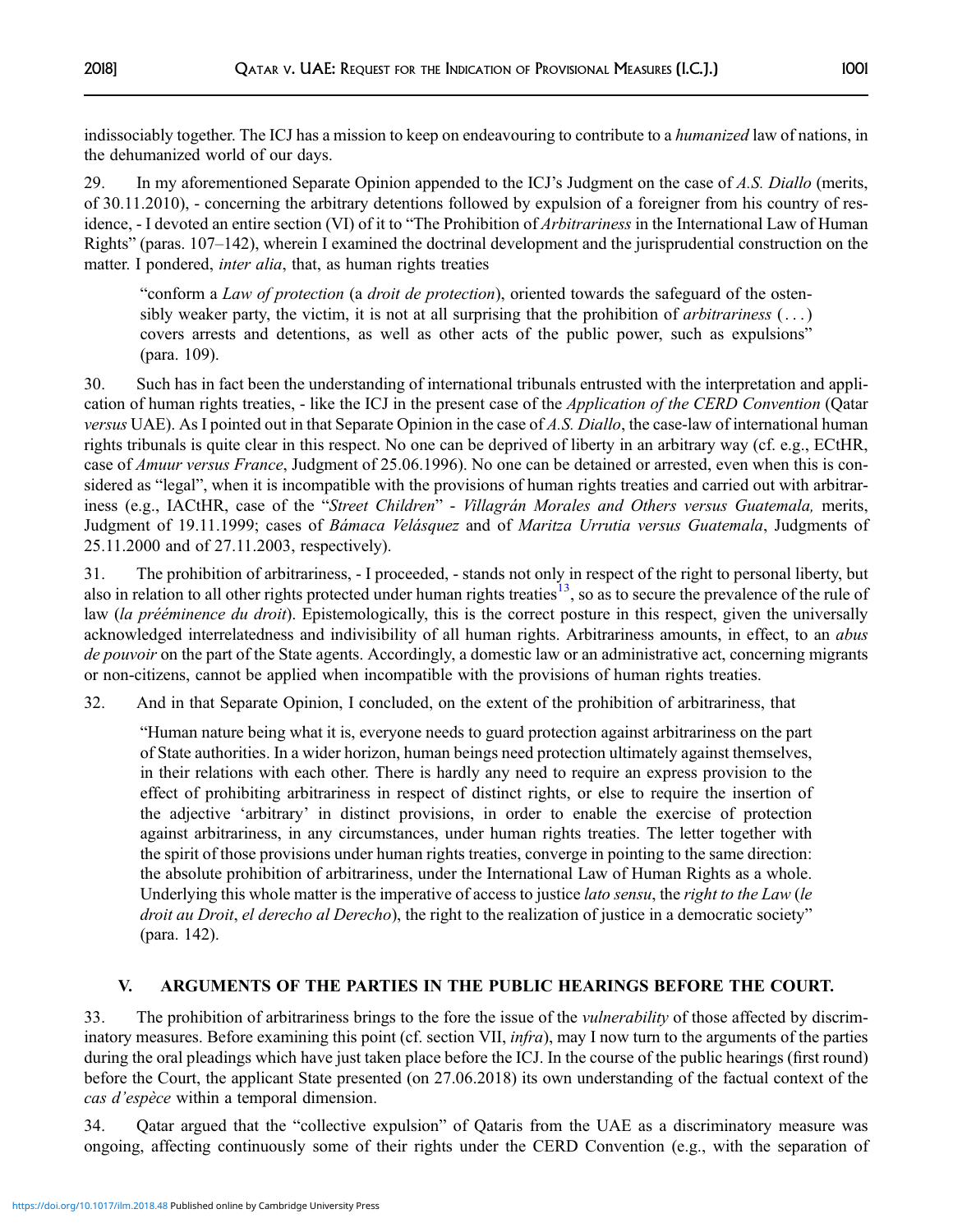families and loss of work); this was leading to the prolongation and indefinite duration<sup>[14](#page-39-0)</sup> of harm or damage, in the human tragedy<sup>[15](#page-39-0)</sup> of the numerous and vulnerable victims<sup>16</sup>. There was need for urgent regard to human suffering; the continuing vulnerability of segments of the population required urgently, in its view, provisional measures of protection.

35. In the following public hearings before the Court (still first round, on 28.06.2018), the respondent State did not address such issue of a continuing situation raised by Qatar; the UAE focused instead on other aspects, attempting to minimize and dismiss the request for provisional measures of protection $17$ . It consumed much of the time of those public hearings raising the point (responded by the applicant State - *infra*), *inter alia*, of the rule of exhaustion of local remedies $^{18}$  $^{18}$  $^{18}$ .

36. In the second and last round of public hearings before the Court (on 29.06.2018) the local remedies rule continued to be addressed, this time by both the applicant State, in response to the argument of the respondent State, and by this latter once again<sup>19</sup>. The applicant State, furthermore, consistently reiterated its understanding of a *continuing* situation of ongoing alleged violations of human rights requiring "humanitarian considerations"<sup>[20](#page-39-0)</sup>.

# VI. QUESTIONS PUT TO THE PARTIES IN THE PUBLIC HEARINGS BEFORE THE COURT.

## 1. QUESTIONS AND ANSWERS.

37. Those arguments advanced by the contending parties led me to address the following questions to both of them, at the end of the public hearings (on 29.06.2018):

- "1. Does the local remedies rule have the same rationale in diplomatic protection and in international human rights protection? Does the effectiveness of local remedies have an incidence under the United Nations Convention on the Elimination of All Forms of Racial Discrimination and other human rights treaties?
- 2. Is it necessary to address the so-called plausibility of rights in face of a *continuing situation* allegedly affecting the rights protected under a human rights treaty like the United Nations Convention on the Elimination of All Forms of Racial Discrimination?
- 3. What are the implications or effects, if any, of the existence of a continuing situation allegedly affecting rights protected under a human rights Convention, for requests of provisional measures of protection?"<sup>[21](#page-39-0)</sup>.

38. In the course of the following week, the contending parties provided the Court with their respective written answers (of 03.07.2018) to my questions, first, as to the *rationale* of the local remedies rule in diplomatic protection and in international human rights protection, and then, on the implications of a continuing situation. In respect of the *first question*, the applicant State, in its detailed written answer, first recalled that international human rights supervisory organs have stressed that the local remedies rule here requires "actual redress" for victims of human rights violations, determining the obligation of States Parties to human rights treaties to provide them with effective remedies<sup>[22](#page-39-0)</sup>. And it proceeded:

"This added element of 'actual redress' finally echoes the differences in the function of the local remedies rule in both systems, illustrated by Judge Cançado Trindade's seminal 1983 monograph on the subject<sup>[23](#page-39-0)</sup>. In diplomatic protection, the local remedies rule ensures that disputes are not elevated onto the international plane before the authorities of the offending State have had an adequate opportunity to address them by their own means. It can thus be said that in diplomatic protection, the local remedies rule operates preemptively.

In international human rights protection, the focus of the rule is different. As explained above, under most major international human rights instruments, States have bound themselves to international obligations to respect and ensure human rights, including by subjecting those obligations to the scrutiny of national tribunals and other State institutions. By asking that such tribunals and other State institutions be resorted to before the violations are entrusted to the international machinery for their implementation, the rule thus operates *protectivel* $v^{24,25}$ .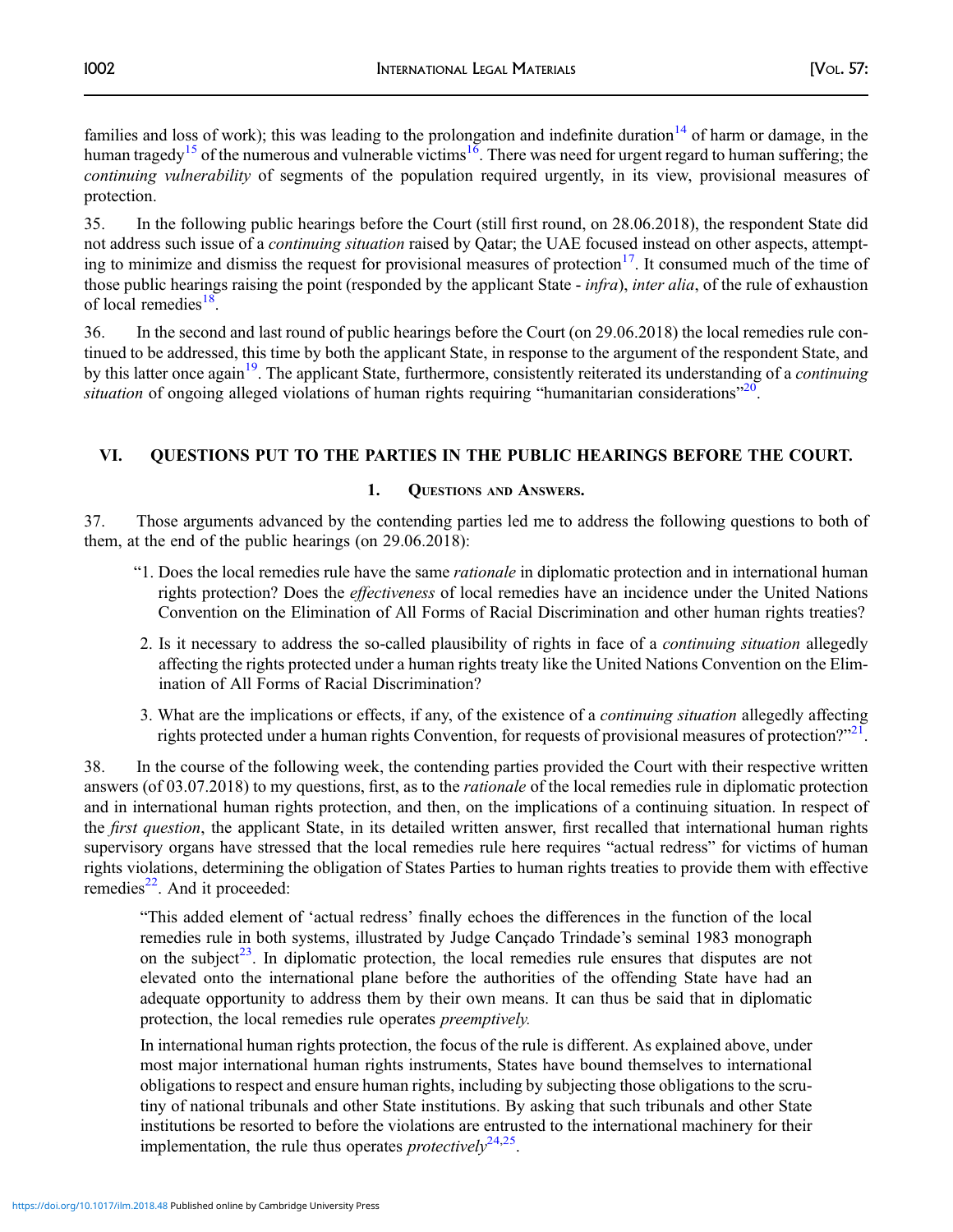39. And the applicant State added that, under the CERD Convention and all other major human rights treaties, the local remedies rule only applies if remedies are effective, this being in accordance with general international law; the "principle of effectiveness" is here "fully applicable"<sup>26</sup>. In view of the foregoing, it submitted that "although there is a certain degree of overlap in the *rationale* of the local remedies rule in the fields of diplomatic protection and international human rights protection, in the latter, the rule is also underscored by an element of 'actual redress'. Such redress must, furthermore, be effective $"^{27}$ .

40. For its part, the respondent State, in its brief written answer to the first question, also of 03.07.2018, argued that the rule of exhaustion of local remedies has the "same rationale" underlying it in the two contexts of "broadened" diplomatic protection and in international human rights protection<sup>[28](#page-39-0)</sup>. Yet, it added, under the CERD Convention and other human rights treaties, and under general international law, the effectiveness of local remedies is a component of that rule, which, e.g., determines that such remedies cannot be "unreasonably prolonged"<sup>[29](#page-39-0)</sup>.

41. As to the *second question*, the applicant State contended that the purpose of the inquiry on "plausibility" of rights, as found in the Court's recent case-law, is a "limited one", not engaging "in any extensive evidentiary inquiry" and not undertaking any "in-depth factual assessment" at the stage of provisional measures; it can only be "a very low threshold"<sup>30</sup>. It added that such very low threshold applies, whether the Court puts the requisite "in terms of 'plausibility of rights' or 'vulnerability of populations'" to be protected under a human rights treaty like the CERD Convention $31$ .

42. The respondent State, for its part, accepted that "violations of human rights" in a "continuing situation" have to be "of concern to the Court". However, - it added, - the issue would "have to be placed within the vision of the Court", i.e., in its view,

"Only States can be parties before the Court in contentious proceedings and the Court when called upon to adjudicate upon a matter has to do so in the light of the rights and duties of those States that are before the Court seeking a legal determination"<sup>32</sup>.

43. The respondent State added that, as part of ensuring the balance between, on the one hand, vulnerable individuals and groups, and, on the other hand, the "adjudication between States in the light of their rights and obligations under international law" has made the Court to have "recourse *inter alia* to the doctrine of plausibility". This is, in its view, "a necessary hurdle to be surmounted before tackling substantive issues of protection" of the "rights or interests of individuals, groups or States under perceived threat"; in sum, the consideration of the "plausibility of the rights" at issue is "an indispensable preliminary step needed in order to address claimed violations of rights, whatever their origin"<sup>[33](#page-39-0)</sup>.

44. As to the *third question*, the applicant State upheld the view that, when there is a *continuing situation* alleged affecting rights protected under a human rights Convention, "the requirement of a real and imminent risk is necessarily satisfied", and "irreparable prejudice is the natural consequence of restrictions on those rights"<sup>34</sup>. In such circumstances, "any assessment of risk of harm is necessarily met", and the evidence provided (reports "showing continuing harm throughout the past thirteen months", as from 05.06.2017) has been, in its view, "more than sufficient" for the Court "to make a finding of urgency", given the "imminent risk of irreparable harm"<sup>35</sup>.

45. For its part, the respondent State argued that, even in case of a continuing situation, the ICJ is to exercise its own functions which are "different from those" of international human rights tribunals at regional levels. Provisional measures, it added cannot be indicated if the Court is not persuaded that the rights invoked are "at least plausible". In its view, "the existence of a continuing situation allegedly affecting rights protected under a human rights treaty does not as such change or modify the conditions required for the indication of provisional measures of protection"[36.](#page-39-0)

46. Still in the same week, the contending parties provided the Court, two days later, with their additional written comments (of 05.07.2018) to each other's respective answers (cf. supra) to my questions. The applicant State recalled the components of effectiveness of local remedies and redress in the rationale of the local remedies rule under human rights treaties, and welcomed the UAE's acceptance of it as well as of the Court's need to be "sensitive and attentive" to a continuing situation in breach of human rights, wherein the harm is "not merely imminent by presently occurring", requiring attention also to "the vulnerability of the affected individuals"<sup>37</sup>.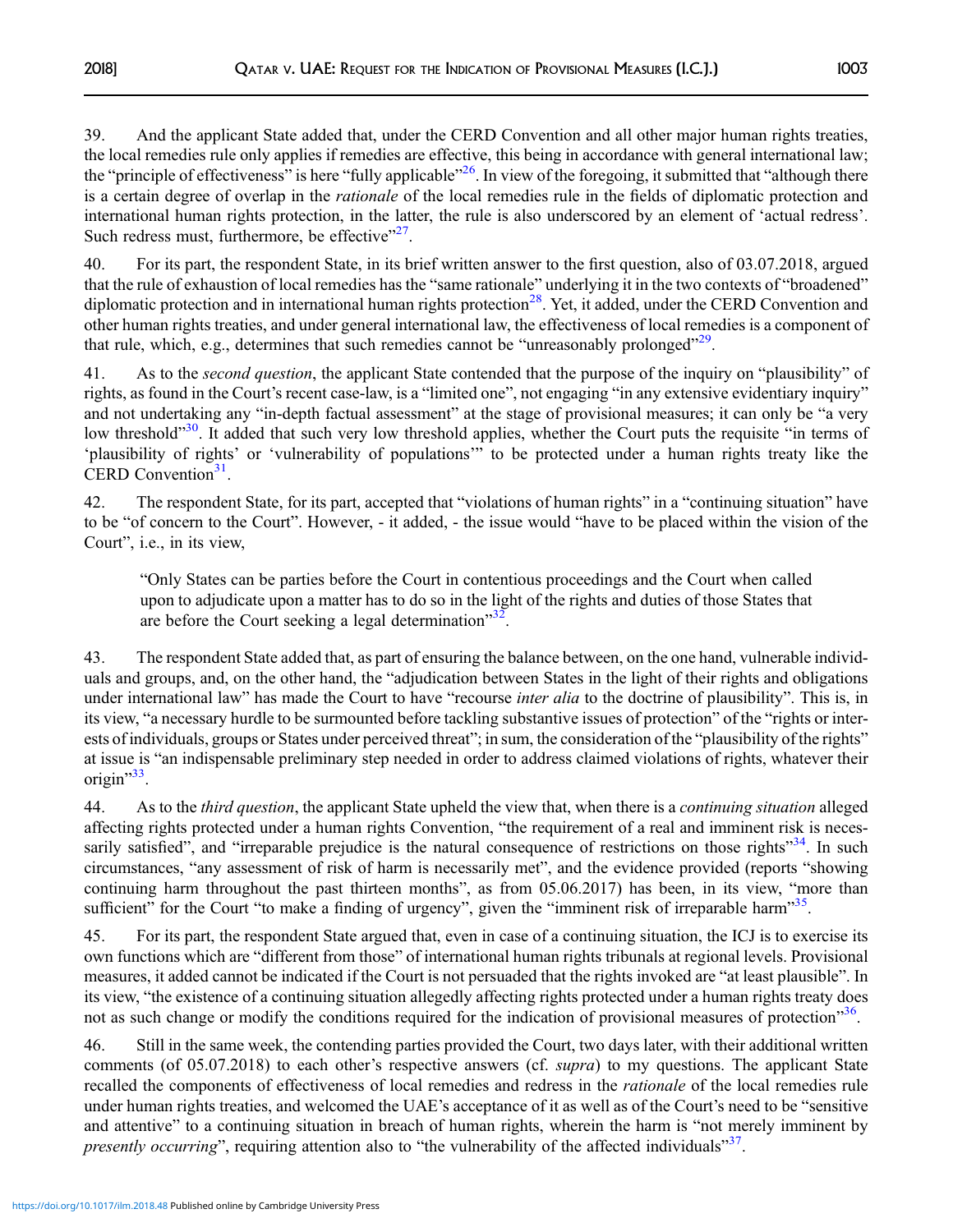47. The respondent State, for its part, insisted on the requirement of exhaustion of local remedies, and on its position that "doctrine of plausibility" constitutes a "balance" between the claimed violation of rights and the "procedural requirements" to adjudicate inter-State cases<sup>38</sup>. Besides questioning the evidence produced, it did not accept the "low threshold" advanced by Qatar, asserting that there "has to be a tangible or plausible basis" for the claims at issue. And it concluded that, in its view, there is no "different approach" to the grant of provisional measures of protection in cases under human rights treaties $39$ .

## 2. GENERAL ASSESSMENT: RATIONALE OF THE LOCAL REMEDIES RULE IN INTERNATIONAL HUMAN RIGHTS PROTECTION.

48. May I now proceed to my own assessment of the arguments surveyed above, presented by the contending parties in their written responses to my questions (supra). To start with, in my understanding, the raising of the rule of exhaustion of local remedies at this early stage is surprising, besides regrettable, due to the fact that the present proceedings are on a request for provisional measures of protection, not on admissibility. The local remedies rule is a condition of admissibility of international claims; it cannot be invoked as a precondition for the consideration of urgent requests of provisional measures of protection.

49. The incidence of the local remedies rule in human rights protection is certainly distinct from its application in the practice of diplomatic protection of nationals abroad; the rule at issue is far from having the dimensions of an immutable or sacrosanct principle of international law. Moreover, the two domains - human rights protection and diplomatic protection - are also distinct, and there is nothing to hinder the application of that rule with greater or lesser rigour in such different domains.

50. Its *rationale* is quite distinct in the two contexts. In the domain of the safeguard of the rights of the human person, attention is focused on the need to secure the faithful realization of the object and purpose of human rights treaties, and on the need of effectiveness of local remedies; attention is focused, in sum, on the needs of protection. The *rationale* of the local remedies rule in the context of diplomatic protection is entirely distinct, focusing on the process of exhaustion of such remedies.

51. Local remedies, in turn, form an integral part of the very system of international human rights protection, the emphasis falling on the element of *redress* rather than on the process of exhaustion. The local remedies rule bears witness of the interaction between international law and domestic law in the present context of protection $40$ . We are here before a *droit de protection*, with a specificity of its own, fundamentally victim-oriented, concerned with the rights of individual human beings rather than of States. Such rights are accompanied by obligations of States.

52. Generally recognized rules of international law (which the formulation of the local remedies rule in human rights treaties refers to), besides following an evolution of their own in the distinct contexts in which they apply, necessarily undergo, when inserted in human rights treaties, a certain degree of adjustment or adaptation, dictated by the special character of the object and purpose of those treaties and by the widely recognized specificity of the international protection of human rights.

Committee on the Elimination of Racial Discrimination (CERD Committee) has deemed it necessary to single out that petitioners are only required to exhaust "remedies that are *effective* in the circumstances" of the *cas d'espèce* (cases of M. Lacko versus Slovakia, decision of 09.08.2001, para. 6.2; and of Zentralrat Deutscher Sinti und Roma et al. versus Germany, decision of 22.02.2008, para 7.3).

54. In another case (of D. Durmic versus Serbia and Montenegro), the CERD Committee pointed out that local remedies need not be exhausted if their application "is unreasonably prolonged" (decision of 06.03.2006, para. 6.5). And, in yet another case (of D.R. versus Australia), the CERD Committee considered that none of the proposed local remedies could be effective, and reiterated (decision of 14.08.2009) that

"domestic remedies need not be exhausted if they objectively have no prospect of success. This is the case where under applicable domestic law, the claim would inevitably be dismissed, or where established jurisprudence of the highest domestic tribunals would preclude a positive result" (paras. 6.4–6.5).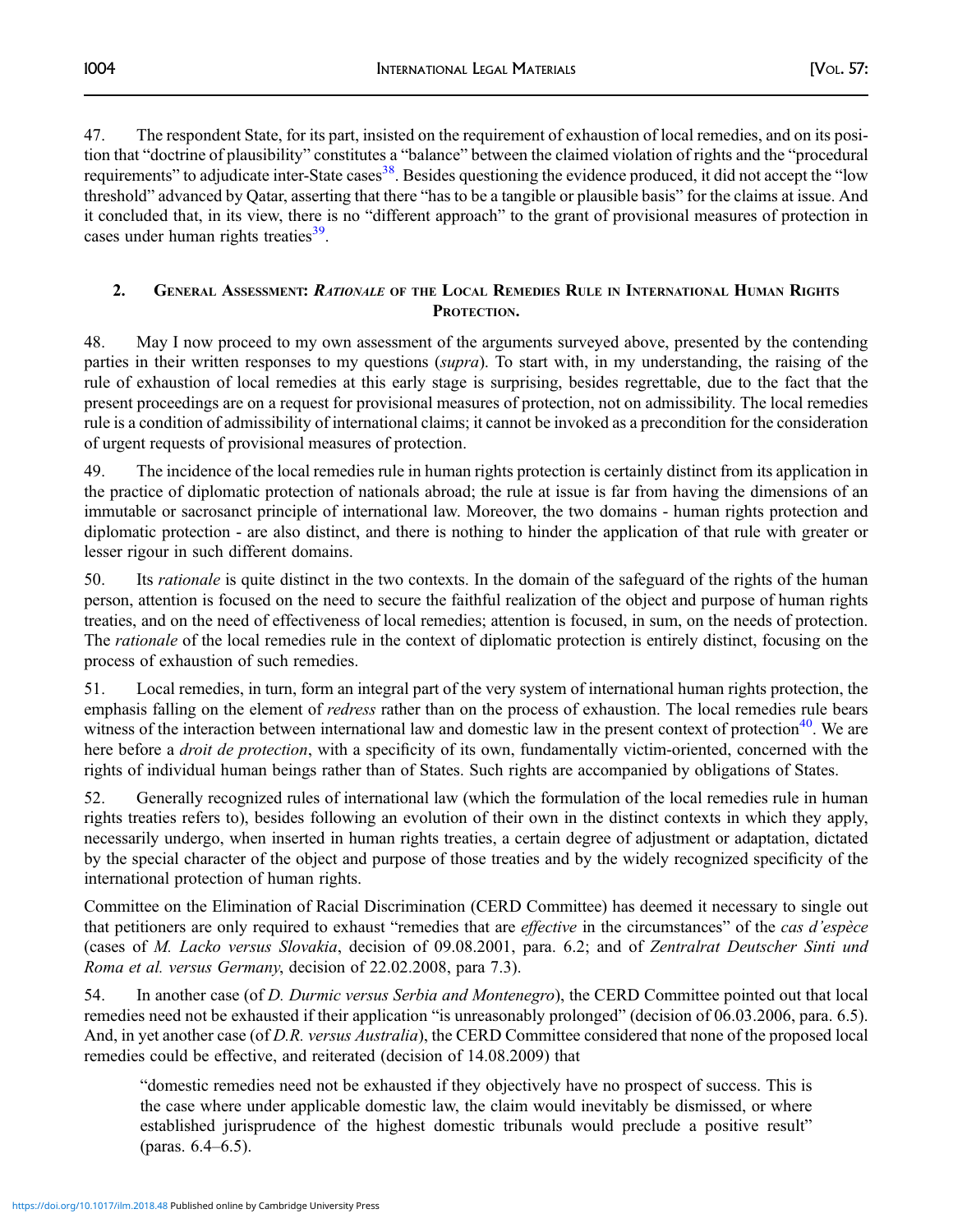55. The local remedies rule has a *rationale* of its own under human rights treaties; this cannot be distorted by the invocation of the handling of inter-State cases in the exercise of diplomatic protection, where the local remedies rule has an entirely distinct *rationale*. The former stresses *redress*, the latter outlines *exhaustion*. One cannot deprive a human rights Convention of its *effet utile* by using the distinct *rationale* of the rule in diplomatic protection.

56. Contemporary international tribunals share the common mission of realization of justice. There is here a fundamental unity of conception and mission. International human rights tribunals, created by Conventions at regional levels, operate within the conceptual framework of the *universality* of human rights. International human rights tribunals have been faithful to the rationale of effectiveness of local remedies and redress<sup>41</sup>. There is in this respect a complementarity in outlook between mechanisms of dispute-settlement at U.N. and regional levels, all operating under the conceptualized universality of the rights inherent to the human person.

# 3. GENERAL ASSESSMENT: IMPLICATIONS OF A CONTINUING SITUATION.

57. In my understanding, the attempt to create another precondition for provisional measures, as from the socalled "plausibility" of rights, is regrettable. The test of so-called "plausibility" of rights is, in my perception, an unfortunate invention - a recent one - of the majority of the ICJ. In the present proceedings, the so-called "plausi-bility" of admissibility<sup>[42](#page-40-0)</sup> is a new and additional unfortunate attempt, this time by the respondent State, to invent an additional "precondition" for provisional measures of protection. In a *continuing situation*, the rights requiring protection are clearly known, their being no sense to wonder whether they are "plausible".

58. In the consideration of the present request for provisional measures of protection in the case of *Application of* the CERD Convention (Qatar versus UAE), the question of a continuing situation allegedly affecting the rights of vulnerable persons has deserved particular attention, mainly on the part of the applicant State (which dwelt upon it), but also on the part of the respondent State. Yet, the handling of the matter consumed much time in addressing points which have nothing to do with provisional measures of protection, - such as the undue invocation of the rule of exhaustion of local remedies at this stage of provisional measures, as well as the undue attempt to link the so-called "plausibility" of rights to the so-called "plausibility" of admissibility, as presumed interrelated requirements.

59. It appears that each one feels free to interpret so-called "plausibility" of rights in the way one feels like; this may be due to the fact that the Court's majority itself has not elaborated on what such "plausibility" means. To invoke "plausibility" as a new "precondition", creating undue difficulties for the granting of provisional measures of protection in relation to a *continuing situation*, is misleading, it renders a disservice to the realization of justice. I shall develop further reflections on provisional measures of protection in continuing situations subsequently in the present Separate Opinion (cf. section XI, infra).

60. The rights to be protected in the *cas d'espèce* are clearly those invoked under the CERD Convention (Articles 2, 4, 5, 6 and 7). The so-called "plausibility" of rights is surrounded by uncertainties, which are much increased in trying to add to it the so-called "plausibility" of admissibility, undermining provisional measures of protection as jurisdictional guarantees of a preventive character. It is time to awaken and to concentrate attention on the nature of provisional measures of protection, particularly under human rights treaties, to the benefit of human beings experiencing a continuing situation of vulnerability affecting their rights.

61. In the present case we are not in face of rights of States; the rights under the CERD Convention are rights of individuals (accompanied by obligations of States), irrespective of the matter having been brought to the ICJ by a State Party to the Convention. In doing so, the State Party exercises a collective guarantee under the CERD Convention, making use of its compromissory clause in Article 22, which is not amenable to interpretation raising "preconditions". The compromissory clause in Article 22 is to be interpreted bearing in mind the object and purpose of the CERD Convention.

# VII. THE CORRECT UNDERSTANDING OF COMPROMISSORY CLAUSES UNDER HUMAN RIGHTS CONVENTIONS.

62. I have dwelt upon this particular point in depth in my lengthy Dissenting Opinion in the earlier case on Application of the CERD Convention (Georgia versus Russian Federation, Judgment of 01.04.2011), where the Court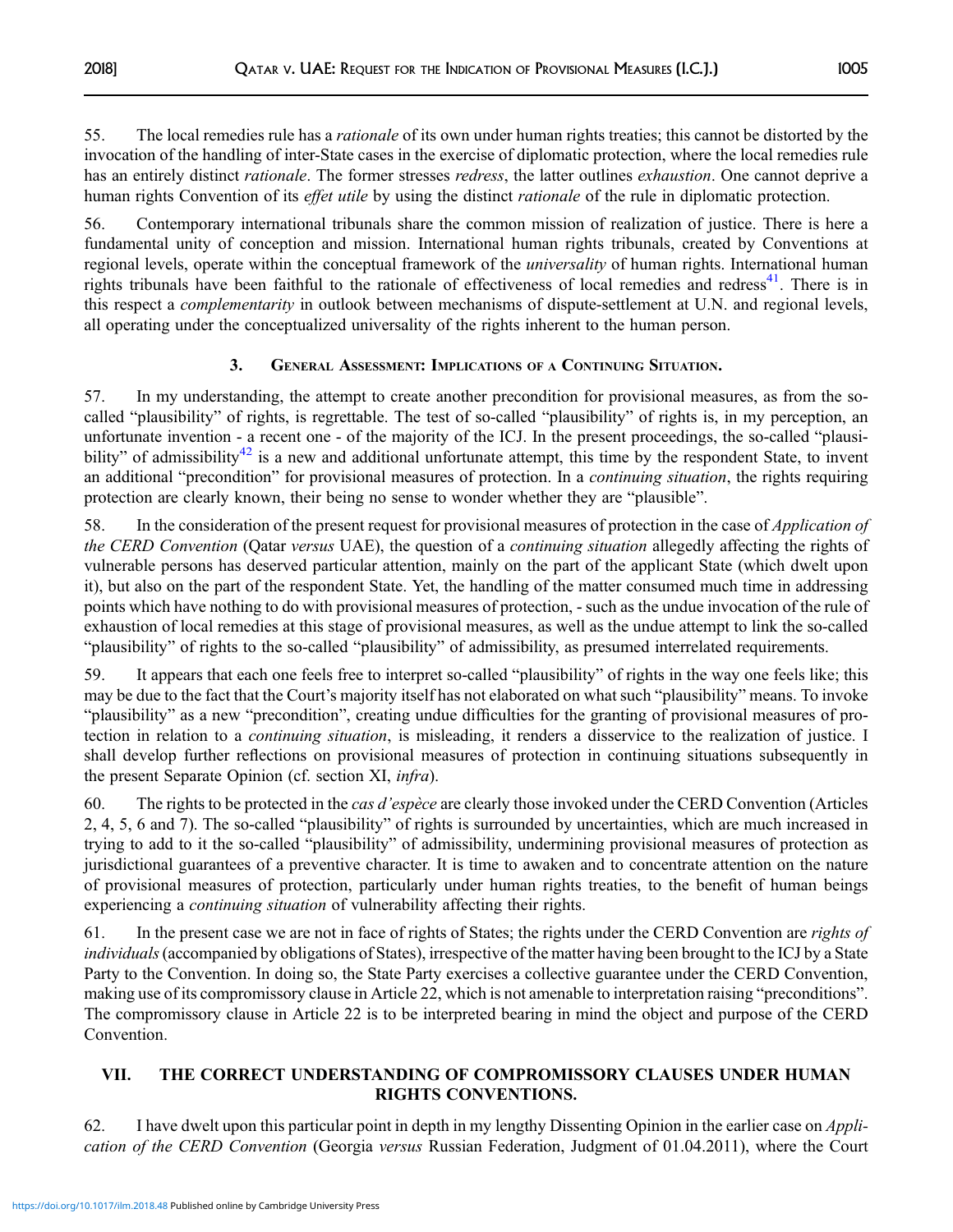upheld the second preliminary objection and found itself without jurisdiction to examine the case. In my Dissenting Opinion (paras. 1–214), I warned at first that the punctum pruriens judicii was the proper understanding of the compromissory clause (Article 22) of the CERD Convention, for which it is necessary to be attentive to the nature and substance of a human rights treaty like the CERD Convention.

63. Regrettably, in that Judgment of 2011, the Court's majority set a very high threshold (as to the requirement of prior negotiations) for the exercise of jurisdiction on the basis of that human rights treaty, the CERD Convention, losing sight of the *nature* of this important U.N. human rights treaty, endowed with universality. It advanced the view that Article 22 of the CERD Convention establishes "preconditions" to be fulfilled by a State Party before it may have recourse to this Court, thus rendering access to the ICJ particularly difficult. I added, in my Dissenting Opinion, that this was not in accordance with the Court's (PCIJ and ICJ) own earlier jurisprudence constante, which had never ascribed to that factual element the character of a "precondition" that would have to be fully satisfied, for the exercise of its jurisdiction<sup>43</sup>.

64. It was necessary, - I proceeded, - to turn attention to the sufferings and needs of protection of the affected segments of the population; yet, the Court's majority pursued unfortunately an essentially inter-State, and mostly bilateral, outlook, on the basis of allegedly unfulfilled "preconditions" of its own construction; instead of setting up a higher standard of protection, under the CERD Convention, of individuals in a continuing situation of great vulnerability, it applied, contrariwise, a higher standard of State consent for the exercise of its jurisdiction.

65. One cannot erect, in pursuance of a strictly textual or grammatical reasoning relating to the compromissory clause (Article 22) of the CERD Convention, a mandatory "precondition" for the exercise of the Court's jurisdiction (such as that of prior negotiations), as this amounts to erecting a groundless and most regrettable obstacle to justice. This "precondition", - I proceeded, - finds no support in the Court's own earlier *jurisprudence constante*, nor in the legislative history of the CERD Convention.

66. I then pointed out, in my aforementioned Dissenting Opinion, that, already at the time that the CERD Convention was being elaborated there were those who supported the compulsory settlement of disputes by the Court. Underlying the general rule of treaty interpretation is the principle ut res magis valeat quam pereat (the so-called effet utile), of much importance in respect of human rights treaties, amongst which the CERD Convention. This latter is a pioneering human rights Convention, endowed with universality, occupying a prominent place in the Law of the United Nations itself. It cannot be a hostage of State consent or discretion (as in the entirely distinct domain of diplomatic protection), in its interpretation and application.

67. Before moving to the next point, may I here add that all obligations under the CERD Convention (including those of providing redress by means of effective local remedies, and of dispute-settlement in inter-State cases thereunder) have a *rationale* of their own, proper of human rights treaties. There was awareness of that since the time of the travaux préparatoires of the CERD Convention<sup>44</sup>, so as to secure its effectiveness, and safeguard it from attempts at conceptual deconstruction (such as the devising of additional so-called "preconditions")<sup>45</sup>.

# VIII. VULNERABILITY OF SEGMENTS OF THE POPULATION.

68. In the present Order that the ICJ has just adopted today, in the case of *Application of the CERD Convention* (Qatar versus UAE), the Court has correctly granted provisional measures of protection under the CERD Convention, to ensure that families including a Qatari, separated by the measures adopted by the UAE on 05.06.2017, are reunited; that Qatari students, affected by the same measures, complete their education in the UAE, or, if they wish, obtain their educational records to continue their studies elsewhere; and that Qataris, affected by the same measures, have access to national tribunals in the UAE. The CERD Convention itself determines that States Parties are to assure to everyone within their jurisdiction "effective protection and remedies" before national tribunals against any acts of discrimination (Article 6). The provisional measures, as requested in the *cas d'espèce*, become necessary for the protection of persons in a situation of vulnerability.

69. I have already addressed the principle of non-discrimination and the prohibition of arbitrariness (section III, supra), and my reflections thereon lead me to the next related point to be here considered. Cases as the present one of Application of the CERD Convention (Qatar versus UAE), like the aforementioned previous cases before the ICJ also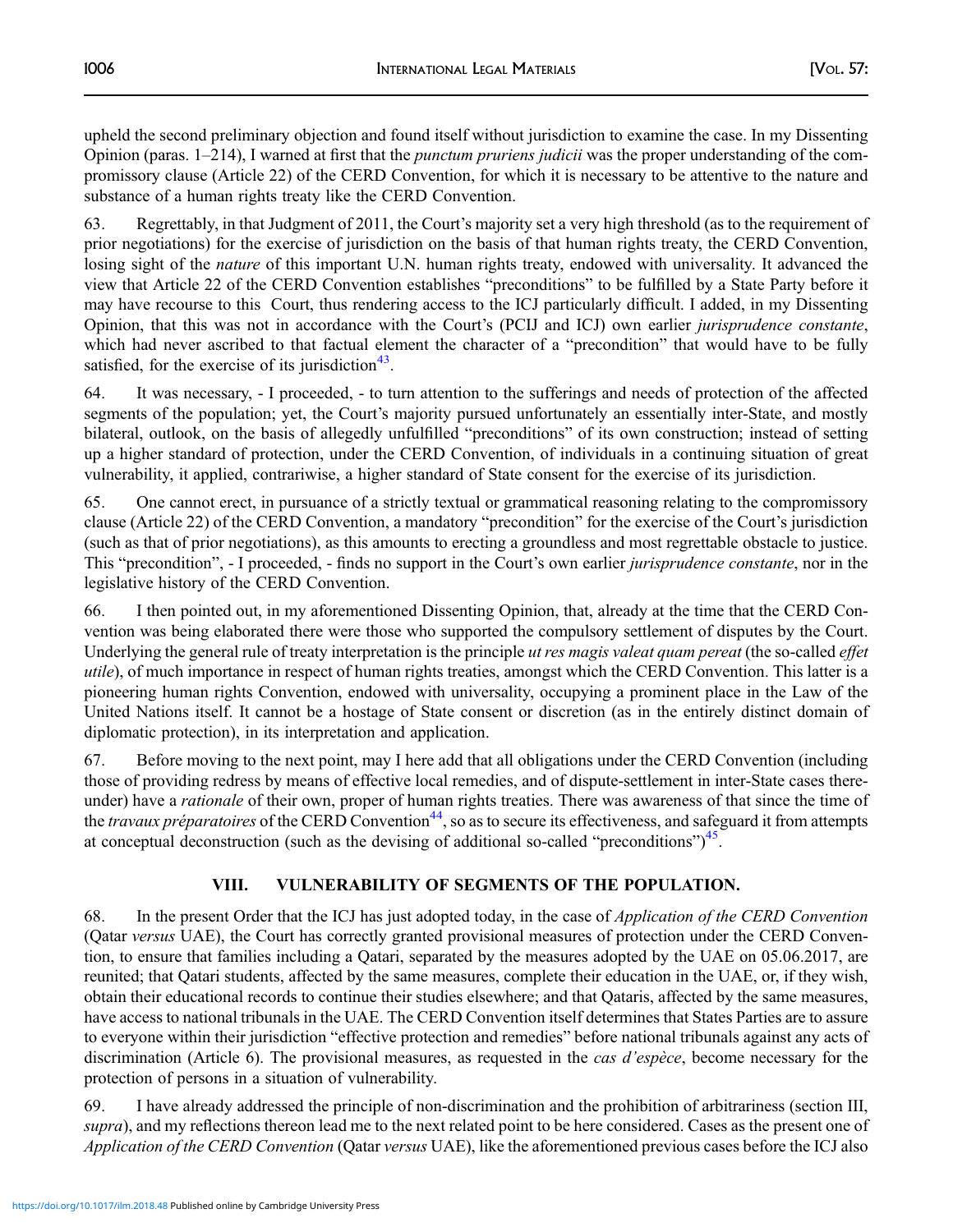under the CERD Convention (as well as under other human rights treaties), disclose the centrality of the position of the human person in the overcoming of the inter-State paradigm in contemporary international law. The request of provisional measures of protection is here intended to put an end to the alleged vulnerability of the affected persons (potential victims).

70. Human beings in vulnerability are the ultimate beneficiaries of compliance with the ordered provisional measures of protection. However vulnerable, they are subjects of international law. We are here before the new paradigm of the humanized international law, the new jus gentium of our times, sensitive and attentive to the needs of protection of the human person in any circumstances of vulnerability. This is a point which I have been making in successive Individual Opinions in previous decisions of the ICJ; I feel it sufficient only to refer to them now, with no need to extend further thereon in the present Separate Opinion.

71. To summarize it, in my previous Separate Opinion appended to the ICJ's recent Order (of 19.04.2017) on provisional measures of protection - also under the CERD Convention - in the case of Ukraine versus Russian Federation, I pondered:

"As I have been sustaining along the years, time and time again, provisional measures of protection have an *autonomous legal regime* of their own. This being so, it is clear to me that human vulnerability is a test even more compelling than 'plausibility' of rights for the indication or ordering of provisional measures of protection. In so acknowledging and sustaining, one is contributing to the ongoing historical process of *humanization* of contemporary international law" (para. 44).

72. Anticipatory in nature, provisional measures of protection are intended to prevent and avoid irreparable harm in situations of gravity (probability of irreparable harm) and urgency. The extreme vulnerability of the affected persons is an aggravating circumstance, rendering such provisional measures imperative. These latter, in my perception, are not "mesures conservatoires" (as in traditional, old-fashioned and unsatisfactory language), as they do require *change*, as in the *cas d'espèce*, so as to put an end to a *continuing situation* (cf. *infra*) affecting the rights of persons in utter vulnerability, if not defencelessness.

73. For years I have been sustaining that provisional measures of protection, needed by human beings (under human rights treaties, like the CERD Convention in the *cas d'espèce*), may become even more than *precautionary*, being in effect tutelary, particularly for vulnerable persons (potential victims), and directly related to realization of justice itself. Obligations emanating from such ordered measures are not necessarily the same as those ensuing from a Judgment as to the merits (and reparations), they may be entirely distinct (cf. *infra*). Particularly attentive to human beings in situations of vulnerability, provisional measures of protection, endowed with a tutelary character, appear as true jurisdictional guarantees with a preventive dimension.

# IX. TOWARDS THE CONSOLIDATION OF THE AUTONOMOUS LEGAL REGIME OF PROVISIONAL MEASURES OF PROTECTION.

74. This is one of the aspects, and a significant one, of what I have been calling, - in several (more than twenty) of my Individual Opinions, successively within two international jurisdictions, in the period 2000–2018<sup>[46](#page-40-0)</sup>, - the needed conformation of the *autonomous legal regime of provisional measures of protection*<sup>47</sup>. As I pointed out in my Dissenting Opinion in an ICJ's Order (of 16.07.2013), - at an early stage of the handling of two merged cases opposing two Central American States, - even

"the notion of victim (or of *potential* victim<sup>[48](#page-40-0)</sup>), or injured party, can  $(\ldots)$  emerge also in the context proper to provisional measures of protection, parallel to the merits (and reparations) of the cas .<br>*d'espèce*"<sup>[49](#page-40-0)</sup> (para. 75).

75. I am confident that we are at last moving towards the consolidation of the autonomous legal regime of provisional measures of protection, thus enhancing the preventive dimension of international law. After all, contemporary international tribunals have an important contribution to give to the avoidance or prevention of irreparable harm in situations of urgency, to the ultimate benefit of human beings, and to secure due compliance with the ordered provisional measures of protection<sup>[50](#page-40-0)</sup>.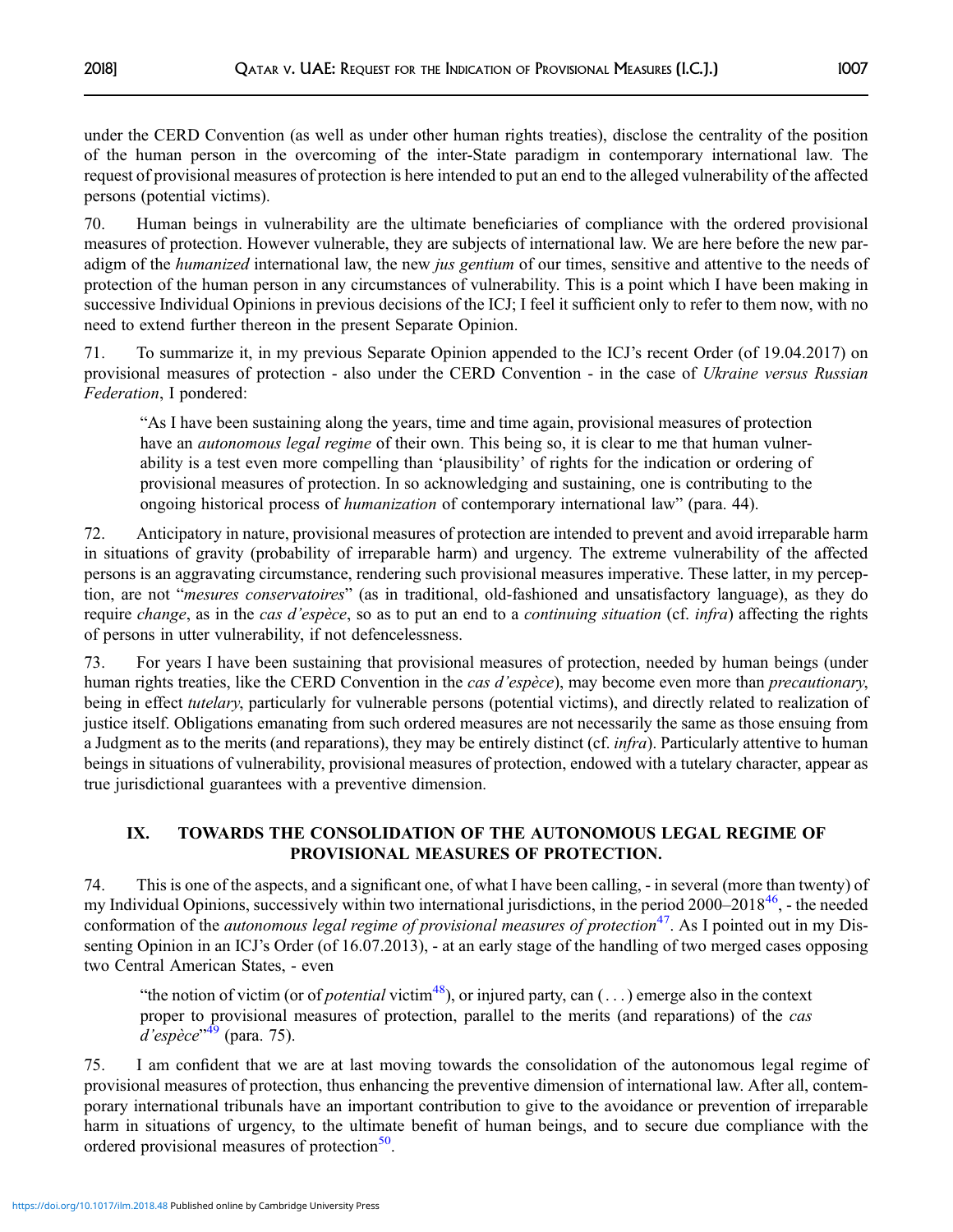76. The component elements of this autonomous legal regime are: the rights to be protected; the corresponding obligations; the prompt determination of responsibility (in case of non-compliance), with its legal consequences, encompassing the duty of reparation for damages. Rights and obligations concerning provisional measures of protection are not the same as those pertaining to the merits of the cases, and the configuration of responsibility with all its legal consequences is prompt, without waiting for the decision on the merits. The notion of victim (or potential victim) itself – may I stress this point - marks presence already at this stage, irrespective of the decision as to the merits (cf. supra).

77. Provisional measures have, in recent years, been protecting growing numbers of persons in situations of vulnerability, transformed into a true jurisdictional *guarantee* of preventive character<sup>51</sup>. Hence the autonomy of the international responsibility that non-compliance with them promptly generates. A study of the matter encom-passes the general principles of law, always of great relevance<sup>[52](#page-40-0)</sup>. Attention is to be focused on the common mission of contemporary international tribunals of realization of justice<sup>[53](#page-40-0)</sup> as from an essentially humanist outlook<sup>[54](#page-40-0)</sup>.

# X. INTERNATIONAL LAW AND THE TEMPORAL DIMENSION.

78. A consideration of the aforementioned preventive dimension, furthermore, brings to the fore the time factor, and in particular the relationship between international law and the temporal dimension. Such relationship is an ineluctable one, requiring far more attention than the one dispensed to it by international legal doctrine so far. In effect, the temporal dimension underlies the whole domain of international law, being interpreted and applied within time.

79. It ineluctably encompasses provisional measures of protection. In my Dissenting Opinion appended to the ICJ's Order of 28.05.2009 in the case of the *Obligation to Prosecute or Extradite* (Belgium versus Senegal), I warned inter alia that "[i]t is imperative to reduce or bridge the décalage between the time of victimized human beings and the time of human justice" (para. 49). Subsequently, I devote the whole of my Separate Opinion (paras.  $1-117$ ) appended to the ICJ's Order of 18.07.2011 in the case of the *Temple of Préah Vihéar* (Cambodia versus Thailand) to distinct aspects of the temporal dimension in international law and its incidence on the granting of provisional measures of protection<sup>55</sup>.

80. After all, it is in the nature of Law to accompany the regulatory function in society undergoing changes, contrary to what legal positivists assume in their static view of the legal order. The evolution of international law - acknowledged by the ICJ in an *obiter dictum* of its *célèbre* Advisory Opinion on *Namibia* (of 21.06.1971, para. 53) - responds to the changing needs of all subjects of international law (including individuals) and of the international community as a whole.

81. The evolving international law is permeated by a major enigma, which, for its part, also permeates the existence of all subjects of law (including individuals): the passage of time. International law, emerging ultimately from human conscience, - the universal juridical conscience, - also has a *protective* function endowed with a preventive dimension, as illustrated by the significant expansion of provisional measures of protection in recent years<sup>[56](#page-41-0)</sup>. Keeping the passage of time in mind, it is important to prevent or avoid harm that may occur in the future (hence the acknowledgment of *potential* or *prospective* victims), as well as to put an end to *continuing situations* already affecting individual rights. Past, present and future come and go together.

## XI. PROVISIONAL MEASURES OF PROTECTION IN CONTINUING SITUATIONS.

82. In the present case of *Application of the CERD Convention* (Oatar versus UAE), at this stage of request of provisional measures of protection, there are some other considerations that I deem it fit to present, in this Separate Opinion, with regard to the alleged continuing situation in breach of human rights, in addition to those I have already made (cf. section VI.3, *supra*). Even if the evidence already presented to the ICJ so far may appear insufficient, there are sources of it that may be regarded relevant to the consideration of such continuing situation at this stage.

83. In this respect, for example, the *Report* of the United Nations Office of the High Commissioner for Human Rights (OHCHR - of December 2017)<sup>57</sup>, - brought to the attention of the ICJ in the present proceedings, - gave an account of a continuing situation (an "ongoing crisis on human rights", with "continuing implications", and "cases of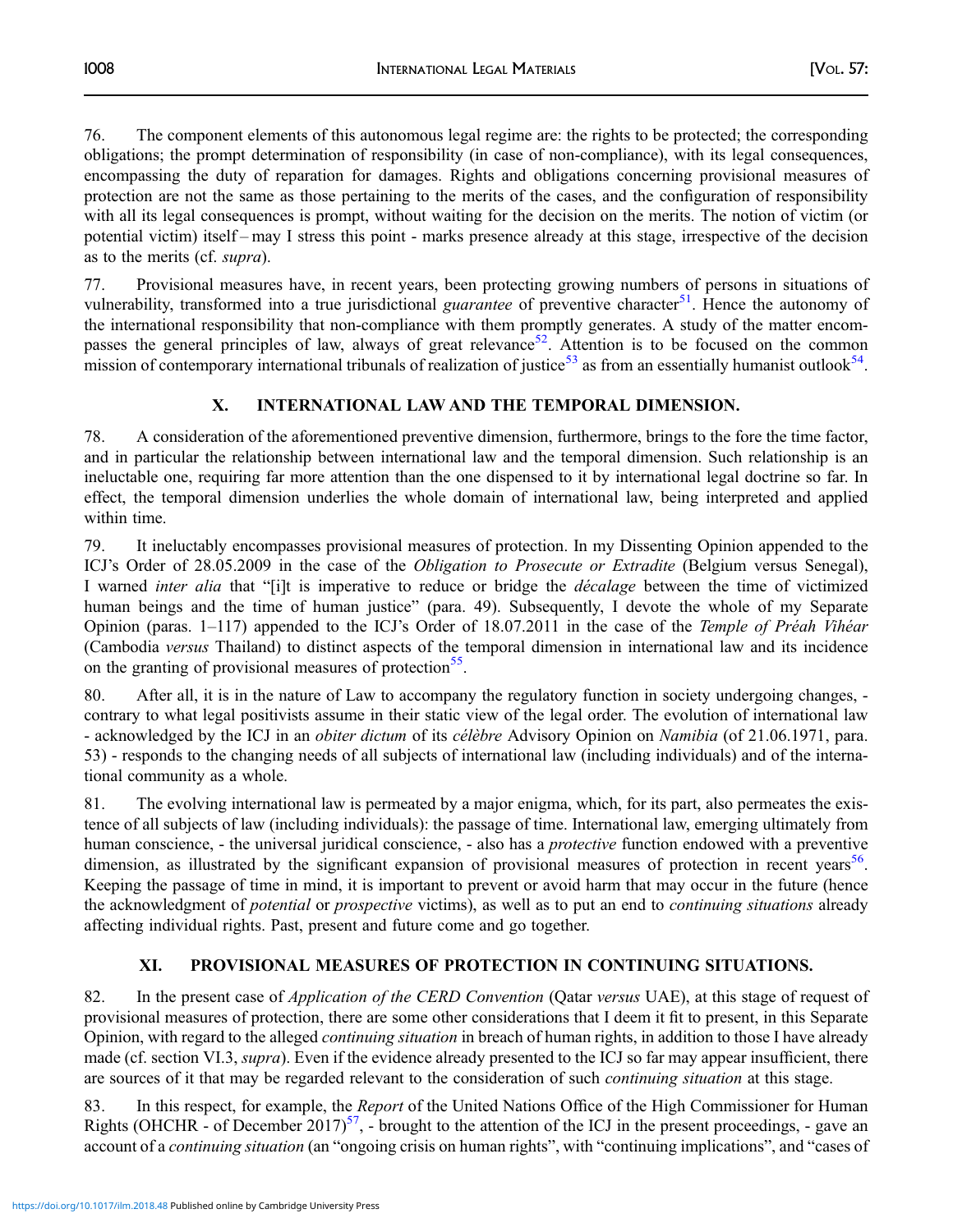temporary or potentially durable separation of families", among other "long-standing human rights issues", to the detriment, e.g., of "migrant workers")<sup>[58](#page-41-0)</sup>.

84. The OHCHR, having decided to monitor in loco the consequences on human rights of the UAE's decision or announcement of 05.06.2017, reported, one semester later, on the suspension and "considerable restrictions" on freedom of movement "to and from Qatar" (paras. 23 and 26), with "continuing implications to date"; such restrictions disrupted family life, affected the right to education, as Qatari students were prevented from pursuing their studies where they were (paras. 26 and 50). The aforementioned OHCHR Report (of December 2017) referred to "cases of temporary or potentially durable separation of families", with all their consequences (para. 32).

85. There was also an impact on the right to health, with humanitarian consequences (para. 43), as some people had to travel abroad to receive their medical treatment or to undergo surgery (para. 44). As to the restrictions on freedom of expression, the OHCHR reported that the unilateral measures have been accompanied by a "widespread defamation and hatred campaign against Qatar and Qataris in various media" (paras. 14 and 19). The Report, furthermore, addressed another long-standing human rights issue, affecting the rights of migrant workers and non-citizens (paras. 54–58). The *Report* at last considered the restrictive unilateral measures as arbitrary (para. 60).

86. Likewise, a Joint Communication from the U.N. Special Procedures Mandate Holders of the U.N. Human Rights Council to the UAE<sup>[59](#page-41-0)</sup>, of 18.08.2017, the Special Rapporteurs warned that the decision announced by the UAE on 05.06.2017 "has threatened the most vulnerable groups, including women, children, persons with disabilities and older persons" (p. 1). It has, furthermore, - it continued, - led to the separation of families, the interruption of studies in schools or universities, and has also affected the right to health (pp. 2–3 and 5), among others. The Special Rapporteurs then drew attention to "the urgency of the matter" and the "extreme gravity" of the situation, and urged that "all necessary interim measures be taken to halt the alleged violations and prevent their reoccurrence" (p. 7).

87. Among other reports referred to in the course of the present proceedings before the ICJ, were those of non-governmental organizations (NGOs) with much experience at international level, such as, inter alia, Amnesty International and Human Rights Watch. In its very recent Report (of 05.06.2018), Amnesty International referred to the situation of continuity harming separated families, and individuals (among whom migrant workers, children and students)<sup>[60](#page-41-0)</sup>. Accordingly, it called upon the States concerned<sup>61</sup> to "immediately lift all arbitrary restrictions" imposed on Qatari nationals, and to respect human rights $62$ .

88. For its part, Human Rights Watch, in its earlier *Report* (of 12.07.2017), likewise warned against "human rights violations" in the separation of families, the deprivation of migrant workers, the discrimination against women, the interruption of medical treatment, and the interruption of education $63$ . Both Human Rights Watch and Amnesty International have provided accounts, in their respective reports, of information obtained from interviews with those victimized in loco.

89. In effect, the *continuing situation* in breach of human rights is a point which has had an incidence in other cases before the ICJ as well, at distinct stages of the proceedings. May I briefly recall here three examples, along the last decade. In the case concerning the *Obligation to Prosecute or Extradite* (Belgium versus Senegal), as the ICJ in its Order of 28.05.2009 decided not to indicate provisional measures, I appended thereto a Dissenting Opinion, wherein - as already pointed out (para. 79, supra) - I drew attention to the *décalage* to be bridged between the time of human beings and the time of human justice (paras. 35–64).

90. Urgency and probability of irreparable damage, - I proceeded, - were quite clear, in the *continuing situation* of lack of access to justice of the victims of the Hissène Habré regime (1982–1990) in Chad. This right of access to justice assumed a "paramount importance" (paras. 29 and 74–77), - I added, - in the *cas d'espèce*, under the U.N. Convention against Torture; furthermore, I dwelt upon the component elements of the autonomous legal regime of provisional measures of protection (paras. 8–14, 26–29 and 65–73). Such measures were necessary for the safeguard of the right to the realization of justice (paras. 78–96 and 101).

91. In the case on Jurisdictional Immunities of the State (Germany versus Italy), as the ICJ, in its Order of 06.07.2010 found the counter-claim of Italy inadmissible, once again I appended thereto a Dissenting Opinion, wherein I examined at depth the notion of "continuing situation" in the factual context of the cas d'espèce, as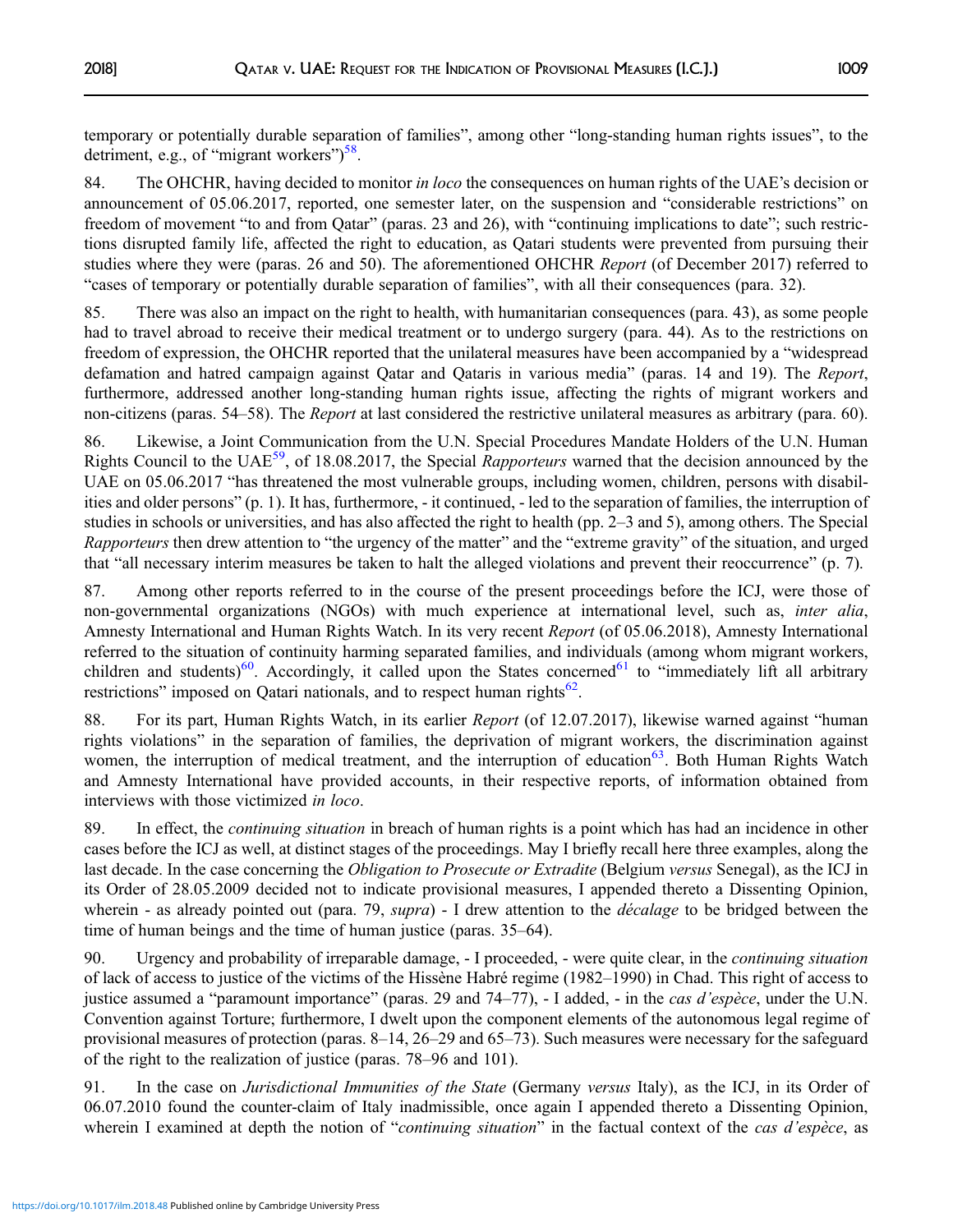debated between the contending parties (paras. 55–59 and 92–100). My Dissenting Opinion encompassed the origins of a "continuing situation" in international legal doctrine (paras. 60–64); the configuration of a "continuing situation" in international litigation and case-law (paras. 65–83); the configuration of a "continuing situation" in international legal conceptualization at normative level (paras. 84–91).

92. And, once again, I warned against the pitfalls of State voluntarism (paras. 101–123). Suffice it here only to refer to my lengthy reflections on the notion of "continuing situation" in the case on Jurisdictional Immunities of the State, as I see no need to reiterate them *expressis verbis* herein. What cannot pass unnoticed is that a *continuing* situation in breach of human rights has had an incidence at distinct stages of the proceedings before the ICJ: in addition to decisions - as just seen - on provisional measures and counter-claim (supra), it has also been addressed in decision as to the merits.

93. This is illustrated by the aforementioned case of A.S. Diallo (Guinea versus D.R. Congo, merits, Judgment of 30.11.2010). Its factual context disclosed a continuing situation of breaches of Mr. A.S. Diallo's individual rights in the period extending from 1988 to 1996. The griefs suffered by the victim extended in time (the arrests and detentions of 1988–1989 followed by those of 1995–1996, prior to his expulsion from the country of residence), in breach of the relevant provisions of human rights treaties (the U.N. Covenant on Civil and Political Rights and the African Charter on Human and Peoples' Rights) as well as Article 36(1)(b) of the Vienna Convention on Consular Relations). His griefs were surrounded by arbitrariness on the part of State authorities<sup>64</sup>, and amounted to a wrongful *continuing* situation, marked by the prolonged lack of access to justice.

# XII. EPILOGUE: A RECAPITULATION.

94. This is, as seen, the third case under the CERD Convention in which provisional measures of protection have been rightly ordered by the ICJ, in this new era of its international adjudication of human rights cases. The fact that a case is an inter-State one, characteristic of the contentieux before the ICJ, does not mean that the Court is to reason likewise on a strictly inter-state basis. Not at all. It is the nature of a case that will call for a reasoning, so as to reach a solution. The present case of *Application of the CERD Convention* (Qatar versus UAE) concerns the rights protected thereunder, which are the rights of human beings, and not rights of States.

95. This has a direct bearing on the consideration of a request for provisional measures of protection under a human rights Convention. Provisional measures, with a preventive dimension, have been undergoing a significant evolution, moving further towards the consolidation of the autonomous legal regime of their own, to the benefit of the titulaires of rights. In another endeavour to keep paving this path, may I, last but not least, proceed to a brief recapitulation of the main points I deemed it fit to make, particularly in respect of such provisional measures, under the CERD Convention, in the course of the present Separate Opinion.

96. Primus: The principle of equality and non-discrimination lies in the foundations of the rights protected under the CERD Convention also by means of provisional measures. The historical formation of the *corpus juris* of international protection of human rights has much contributed to a growing awareness of the importance of the prevalence of the basic principle of equality and non-discrimination. Secundus: The work of U.N. supervisory organs - among which the CERD Committee - bears witness of such growing awareness.

97. Tertius: It is necessary nowadays that the advances in respect of the basic principle of equality and nondiscrimination, at normative and jurisprudential levels, are also accompanied by the international legal doctrine, which so far has not dedicated sufficient attention to that fundamental principle. *Quartus*: The protection sought under the CERD Convention is also against arbitrariness, as in the *cas d'espèce*. This point has not escaped the attention of other international tribunals, entrusted with the interpretation and application of distinct human rights Conventions.

98. Quintus: Human rights treaties, - including the CERD Convention, conform a Law of protection (a droit de protection), oriented towards the safeguard of the ostensibly weaker party (the real or potential victim), and the prohibition of arbitrary measures, so as also to secure the prevalence of the rule of law (la prééminence du droit). Sextus: As to the points discussed in the present proceedings of the *cas d'espèce*, there are two of them that require clarification: the *rationale* of the local remedies rule in the international protection of human rights, and the implications of a continuing situation affecting or breaching human rights.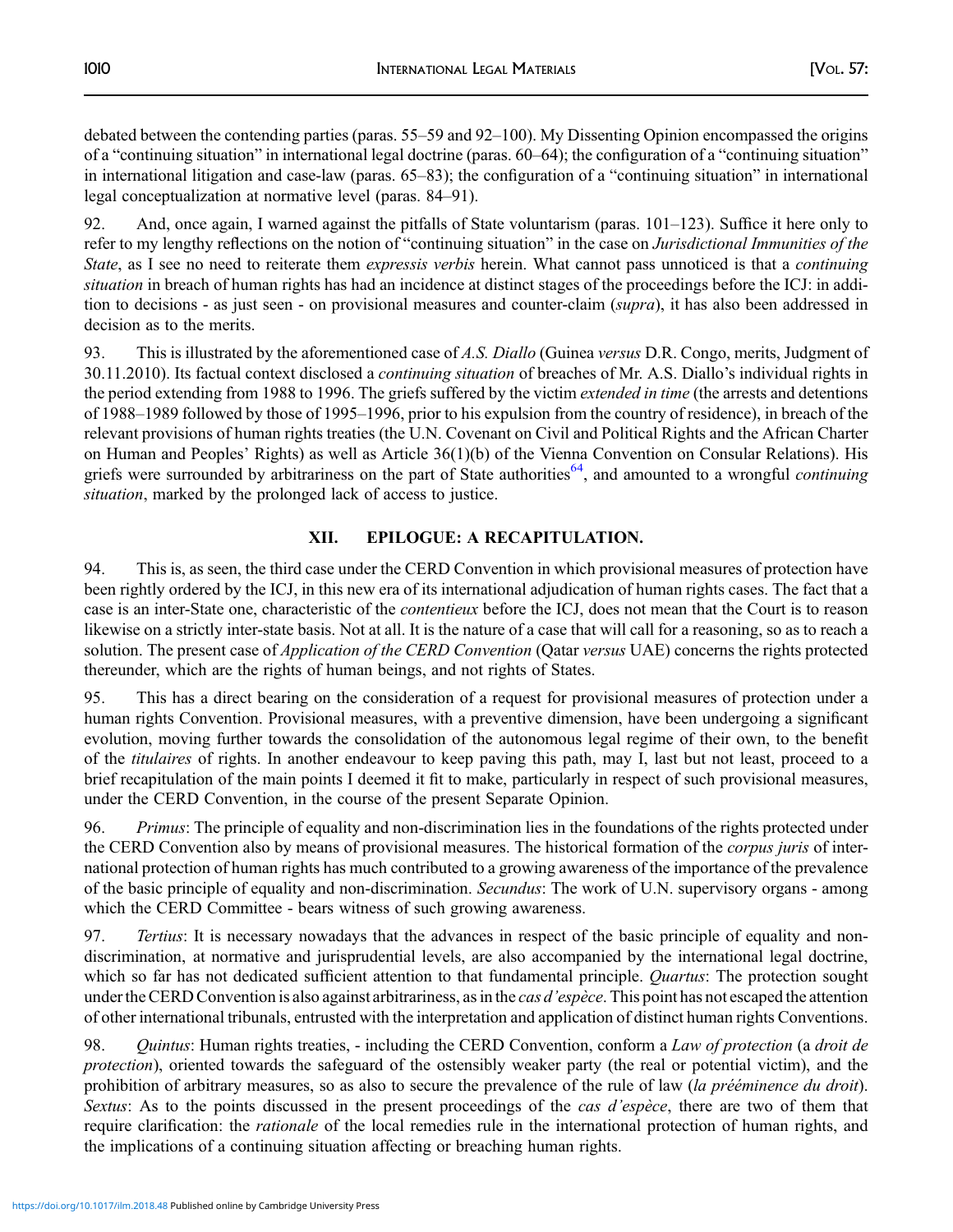<span id="page-38-0"></span>99. Septimus: The local remedies rule, as a condition of admissibility of international claims, cannot be invoked as a "precondition" for the consideration of urgent requests of provisional measures of protection. *Octavus*: The rationale of the local remedies rule in human rights protection is entirely distinct from that of its application in the practice of diplomatic protection of nationals abroad: in human rights protection the rule is focused on effectiveness of local remedies and *redress*, while in diplomatic protection it is focused on the process of *exhaustion* of such remedies.

100. Nonus: The CERD Committee itself has underlined the components of effectiveness of local remedies and redress. Human rights protection is victim-oriented, it is a Law of protection of the weaker party (*droit de protection*), as upheld by international human rights tribunals; discretionary diplomatic protection, for its part, remains Stateoriented. Decimus: There is no ground for attempting to add, to the so-called "plausibility" of rights, the so-called "plausibility" of admissibility, as an additional "precondition" for provisional measures of protection.

101. Undecimus: In a continuing situation, the rights requiring protection are clearly known, their being no sense to wonder whether they are "plausible". *Duodecimus*: The proper understanding of compromissory clauses under human rights Conventions is necessarily attentive to the nature and substance of those Conventions, as well as to their object and purpose; such clauses cannot be interpreted attempting to find "preconditions", rendering access to justice under human rights Conventions particularly difficult.

102. Tertius decimus: The aforementioned prohibition of arbitrariness brings to the fore the issue of the *vulner*ability of those affected by discriminatory measures; requests of provisional measures of protection, in cases like the present, are intended to put an end to a continuing situation of vulnerability of the affected persons (potential victims). Quartus decimus: Human vulnerability is a test more compelling than so-called 'plausibility' of rights for the ordering of provisional measures of protection under human rights treaties.

103. Quintus decimus: There has been an advance towards the consolidation of what I have been calling, along the years, the *autonomous legal regime* of provisional measures of protection. Sextus decimus: Provisional measures of protection have, in recent years, been protecting growing numbers of persons in situations of vulnerability; they have thus been transformed into a true jurisdictional *guarantee* of preventive character. Septimus decimus: Such preventive character brings to the fore the temporal dimension in the application of the provisional measures of protection, e.g., when they are intended, as in the present case, to put an end to a continuing situation affecting individual rights.

104. Duodevicesimus: In respect of the present case, there have been U.N. reports and other documents giving accounts of a continuing situation affecting human rights under the CERD Convention. Undevicesimus: The continuing situation in breach of human rights is a point which has had an incidence in earlier cases before the ICJ as well, at distinct stages of the proceedings. Vicesimus: The determination and ordering of provisional measures of protection under human rights Conventions can only be properly undertaken from a humanist perspective, necessarily avoiding the pitfalls of an outdated and impertinent State voluntarism.

(Signed) Antônio Augusto CANÇADO TRINDADE.

## ENDNOTES

<sup>1</sup> ICJ's Judgment of 01.04.2011, - preceded by the ICJ's Order of provisional measures of protection, of 15.10.2008, wherein the Court acknowledged that there was an ongoing unresolved problem in the conflict in the region, and the persons affected remained vulnerable (paras. 142–143).

<sup>2</sup> ICJ's Order of 19.04.2017, to which I appended a Separate Opinion; earlier, to the ICJ's Judgment of 01.04.2011 I appended a Dissenting Opinion.

<sup>3</sup> Particularly relevant, for a study of the right to freedom of movement and residence under Article 22 of the American Convention on Human Rights, are the Judgment of the Inter-American Court of Human Rights (IACtHR) of 15.06.2005, in the case of the Moiwana Community versus. Suriname (paras. 107–121), as well as the IACtHR's Order (on provisional measures of protection), of 18.08.2000, in the case of Haitians and Dominicans of Haitian-Origin in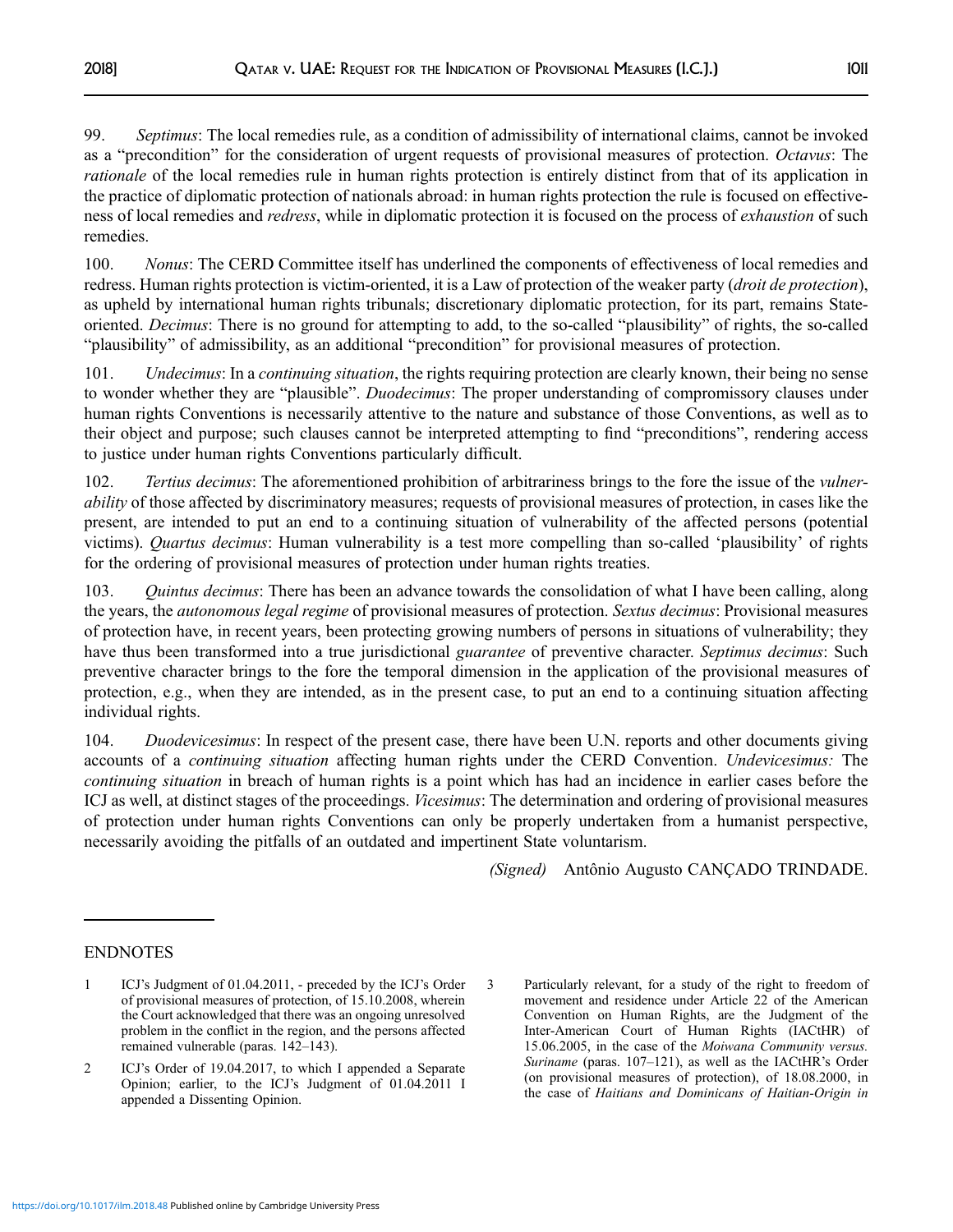<span id="page-39-0"></span>the Dominican Republic (paras. 9–11), and Concurring Opinion of Judge A.A. Cançado Trindade (paras. 2–25).

- 4 Cf. likewise Qatar's Application Instituting Proceedings (of 11.06.2018) p. 41, para. 58; and cf. p. 50, para. 65.
- 5 There are three brief references, in the oral pleadings of Qatar, to the principle of respect for the "dignity and equality inherent in all human beings"; cf. ICJ, CR 2018/12, of 27.06.2018, pp. 32, 35 and 59.
- 6 Cf., e.g., A.A. Cançado Trindade, "Address to the U.N. Human Rights Committee on the Occasion of the Commemoration of Its 100th Session", 29 Netherlands Quarterly of Human Rights (2011) pp. 131–137.
- 7 Including at inter-individual level; cf. W. Vandenhole, Non-Discrimination and Equality in the View of the U.N. Human Rights Treaty Bodies, Antwerpen/Oxford, Intersentia, 2005, pp. 23 and 215.
- 8 To the study of which I have dedicated my extensive book: A.A. Cançado Trindade, El Principio Básico de Igualdad y No-Discriminación: Construcción Jurisprudencial, 1st. ed., Santiago de Chile, Ed. Librotecnia, 2013, pp. 39–748.
- 9 The IACtHR upheld that, accordingly, any discriminatory treatment of undocumented migrants or aliens would generate the international responsibility of States.
- 10 For a study of the matter, cf., e.g., A.A. Cançado Trindade, "Le déracinement et la protection des migrants dans le Droit international des droits de l'homme", 19 Revue trimestrielle des droits de l'homme - Bruxelles (2008) n. 74, pp. 289– 328.
- 11 Ever since the IACtHR upheld, in its Advisory Opinion n. 18 (of 17.09.2003), that the fundamental principle of equality and non-discrimination entered into the domain of jus cogens (supra), in the adjudication of successive contentious cases I stressed the need to enlarge further the material content of jus cogens, so as to encompass likewise the right of access to justice, and fulfill the pressing needs of protection of the human person. I did so, inter alia, in my Separate Opinion (dedicated on the right of access to justice lato sensu) in the Court's Judgment (of 31.01.2006) in the case of the Massacre of Pueblo Bello versus Colombia, drawing attention to the utmost importance of the right of access to justice lato sensu, encompassing its full realisation (para. 64). I further stressed, on successive occasions, the special needs of protection of victims in situations of vulnerability; cf. A.A. Cançado Trindade, El Ejercicio de la Función Judicial Internacional - Memorias de la Corte Interamericana de Derechos Humanos, 5th. rev. ed., Belo Horizonte, Edit. Del Rey, 2018, ch. XXIV, pp. 219–226.
- 12 Cf., on the part of the applicant State, ICJ, doc. CR 2018/12, of 27.06.2018, pp. 22–23; ICJ, doc. CR 2018/14, of 29.06.2018, p. 30.
- 13 Such as, e.g. the right not to be expelled arbitrarily from a country, the right to a fair trial, the right to respect for private and family life, the right to an effective remedy, or any other protected right.
- 14 ICJ, CR 2018/12, of 27.06.2018, pp. 16–19, 22, 29–30, 38–40, 42, 46, 50, 52–58 and 62–64 (on the continuity of violations).
- 15 Ibid., pp. 59–60 (on the "tragedy of the victims").
- 16 *Ibid.*, pp. 61–62 (on the "vulnerability of the population").
- 17 ICJ, CR 2018/13, of 28.06.2018, p. 15 (on "uncertainty of facts"), p. 31 (on "*prima facie* determination on the admissibility of the claims" and so-called plausibility of admissibility), and pp. 22–35 (on pre-conditions of admissibility).
- 18 Ibid., pp. 28–35.
- 19 Cf., on the part of Qatar, ICJ, CR 2018/14, of 29.06.2018, pp. 17–20; and cf., on the part of the UAE, ICJ, CR 2018/15, of 29.06.2018, pp. 17–18.
- 20 Cf., on the part of Qatar, ICJ, CR 2018/14, of 29.06.2018, pp. 36–37 and 39–41.
- 21 *In*: ICJ, CR 2018/15, of 29.06.2018, p. 45.
- 22 ICJ, doc. 2018/24, of 03.07.2018, response in letter of Qatar, pp. 1–2, paras. 3–4.
- 23 See A.A. Cançado Trindade, The Application of the Rule of Exhaustion of Local Remedies in International Law (1983), pp. 39, 51–52, 56.
- 24 This added purpose for the local remedies rule necessarily informs its application under the Convention and other human rights treaties, as Qatar will explain at the appropriate stage of these proceedings.
- 25 ICJ, doc. 2018/24, of 03.07.2018, response in letter of Qatar, p. 3, paras. 5–6.
- 26 Ibid., pp. 4–6, paras. 7–8 and 11.
- 27 Ibid., pp. 6–7, para. 12.
- 28 ICJ, doc. 2018/24, of 03.07.2018, response in letter of the UAE, p. 1.
- 29 Ibid., p. 2.
- 30 ICJ, doc. 2018/24, of 03.07.2018, response in letter of Qatar, pp. 10–16, paras. 19, 21, 23 and 28.
- 31 Ibid, pp. 13–16, paras. 26–29.
- 32 ICJ, doc. 2018/24, of 03.07.2018, response in letter of the UAE, p. 3.
- 33 Ibid., p. 3.
- 34 ICJ, doc. 2018/24, of 03.07.2018, response in letter of Qatar, p. 17, paras. 31–32.
- 35 Ibid., pp. 19–20, paras. 35–36.
- 36 And it added that "[t]he UAE is focused upon the importance of the implementation of binding treaties and the fight against terrorism". ICJ, doc. 2018/24, of 03.07.2018, response in letter of the UAE, p. 5.
- 37 ICJ, doc. 2018/25, of 05.07.2018, comment in letter of Qatar, pp. 1–4, paras. 2–5 and 7–8.
- 38 ICJ, doc. 2018/25, of 05.07.2018, comment in letter of the UAE, pp. 1–3.
- 39 Ibid., pp. 4–8.
- 40 Cf. A.A. Cançado Trindade, The Application of the Rule of Exhaustion of Local Remedies in International Law, Cambridge, Cambridge University Press, 1983, pp. 1–445; A.A. Cançado Trindade, O Esgotamento de Recursos Internos no Direito Internacional, 2<sup>nd</sup>. ed., Brasília, Edit. University of Brasília, 1997, pp. 1–327; A.A. Cançado Trindade, "Origin and Historical Development of the Rule of Exhaustion of Local Remedies in International Law", 12 Revue belge de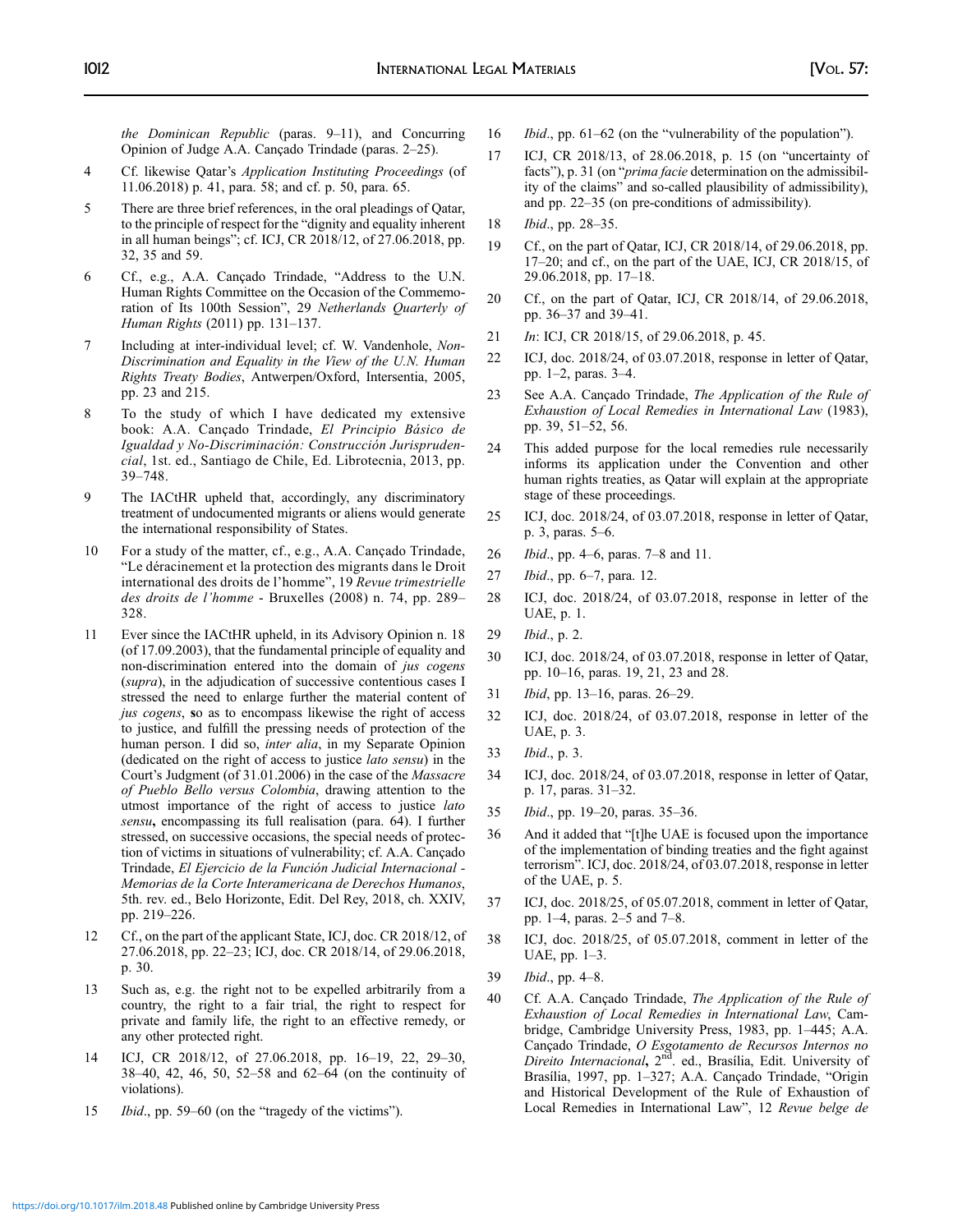<span id="page-40-0"></span>droit international/Belgisch Tijdschrift voor international Recht - Bruxelles (1976) pp. 499–527.

- 41 To this effect, cf., for an analysis of the vast case-law of the ECtHR on the matter, e.g., P. van Dijk, F. van Hoof, A. van Rijn and Leo Zwaak, Theory and Practice of the European Convention on Human Rights, 4th. ed., Antwerpen/Oxford, Intersentia, 2006, pp. 125–161 and 560–563; D.J. Harris, M. O'Boyle, E.P. Bates and C.M. Buckley, Law of the European Convention on Human Rights, 2nd. ed., Oxford, Oxford University Press, 2009, pp. 759–776; as to the case-law of the IACtHR, cf. A.A. Cançado Trindade, El Agotamiento de los Recursos Internos en el Sistema Interamericano de Protección de los Derechos Humanos, San José/C.R., IIDH, 1991, pp. 1–60; and as to the case-law of the African Court on Human and Peoples' Rights (AfCtHPR), cf. M. Löffelmann, Recent Jurisprudence of the African Court on Human and Peoples' Rights – Developments 2014 to 2016, Arusha, Tanzania/Eschborn, Germany, Deutsche Gesellschaft für Internationale Zusammenarbeit (GIZ), 2016, pp. 1–63, esp. pp. 5–8, 22, 24–26 and 29–30.
- 42 Cf., on the part of the UAE, ICJ, CR 2018/15, of 29.06.2018, p. 16.
- 43 Both the PCIJ and the ICJ have been quite clear in holding that an attempt of negotiation is sufficient, there being no mandatory "precondition" at all of resolutory negotiations for either of them to exercise jurisdiction in a case they had been seized of.
- 44 Cf., on this particular point, e.g., N. Lerner, The U.N. Convention on the Elimination of All Forms of Racial Discrimination (reprint revised), Leiden, Brill/Nijhoff, 2014, pp. 81 and 98; A. A. Cançado Trindade, "Exhaustion of Local Remedies under the United Nations Convention on the Elimination of All Forms of Racial Discrimination", 22 German Yearbook of International Law/Jahrbuch für internationales Recht - Kiel (1979) pp. 374–383;
- 45 Cf. recent assessments by, e.g., M. Dubuy, "Application de la Convention internationale sur l'élimination de toutes les formes de discrimination raciale (Géorgie c. Fédération de Russie), exceptions préliminaires: Un formalisme excessif au service du classicisme?", 57 Annuaire français de Droit international (2011) pp. 183–212; P. Thornberry, The International Convention on the Elimination of All Forms of Racial Discrimination - A Commentary, Oxford, Oxford University Press, 2016, pp. 472–483 (on Article 22).
- 46 Such Individual Opinions on the matter are reproduced in the collections: a) Judge A.A. Cançado Trindade - The Construction of a Humanized International Law - A Collection of Individual Opinions (1991–2013), vol. I (IACtHR), Leiden, Brill/Nijhoff, 2014, pp. 799–852; vol. II (ICJ), Leiden, Brill/Nijhoff, 2014, pp. 1815–1864; vol. III (ICJ), Leiden, Brill/Nijhoff, 2017, pp. 733–764; and b) Vers un nouveau jus gentium humanisé - Recueil des Opinions Individuelles du Juge A.A. Cançado Trindade [CIJ], Paris, L'Harmattan, 2018, pp. 143–224 and 884–886; and c) Esencia y Transcendencia del Derecho Internacional de los Derechos Humanos (Votos [del Juez A.A. Cançado Trindade] en la Corte Interamericana de Derechos Humanos, 1991–2008), vols. I-III, 2nd. rev. ed., Mexico D.F., Ed. Cám. Dips., 2015, vol. III, pp. 77–399.
- 47 Cf. A.A. Cançado Trindade, O Regime Jurídico Autônomo das Medidas Provisórias de Proteção, The Hague/Fortaleza, IBDH/IIDH, 2017, pp. 13–348.
- 48 On the notion of potential victims in the framework of the evolution of the notion of victim or the condition of the complainant in the domain of the international protection of human rights, cf. A.A. Cançado Trindade, "Co-Existence and Co-Ordination of Mechanisms of International Protection of Human Rights (At Global and Regional Levels)", 202 Recueil des Cours de l'Académie de Droit International de La Haye (1987), ch. XI, pp. 243–299, esp. pp. 271–292.
- 49 Cf. ICJ, (merged) cases of Certain Activities Carried out by Nicaragua in the Border Area (Costa Rica versus Nicaragua) and Construction of a Road in Costa Rica along the San Juan River, Order of 16.07.2013, Dissenting Opinion of Judge Cançado Trindade, para. 75.
- 50 Cf., to this effect, ICJ, (merged) cases of Certain Activities Carried out by Nicaragua in the Border Area (Costa Rica versus Nicaragua) and Construction of a Road in Costa Rica along the San Juan River, Order of 22.11.2013, Separate Opinion of Judge Cançado Trindade, paras. 20–31 and 40. - The right of access to justice, also in the present domain (cf. para. 68, supra), is to be understood lato sensu, encompassing not only the formal access to a competent tribunal, but also the due process of law (equality of arms), and the faithful compliance with the decision; for a general study, cf. A.A. Cançado Trindade, El Derecho de Acceso a la Justicia en Su Amplia Dimensión, 2nd. ed., Santiago de Chile, Ed. Librotecnia, 2012, pp. 79–574; A.A. Cançado Trindade, The Access of Individuals to International Justice, Oxford, Oxford University Press, 2011, pp. 1–236.
- 51 Cf. A.A. Cançado Trindade, Tratado de Direito Internacional dos Direitos Humanos, vol. III, Porto Alegre, S.A. Fabris Ed., 2003, pp. 80–83; A.A. Cançado Trindade, "Les mesures provisoires de protection dans la jurisprudence de la Cour Interaméricaine des Droits de l'Homme", in Mesures conservatoires et droits fondamentaux (eds. G. Cohen Jonathan and J.-F. Flauss), Bruxelles, Bruylant/Nemesis, 2005, pp. 145–163; A.A. Cançado Trindade, "The Evolution of Provisional Measures of Protection under the Case-Law of the Inter-American Court of Human Rights (1987–2002)", 24 Human Rights Law Journal - Strasbourg/Kehl (2003), n. 5–8, pp. 162–168; A.A. Cançado Trindade, "La Expansión y la Consolidación de las Medidas Provisionales de Protección en la Jurisdicción Internacional Contemporánea", in Retos de la Jurisdicción Internacional (eds. S. Sanz Caballero and R. Abril Stoffels), Cizur Menor/Navarra, Cedri/CEU/Thomson Reuters, 2012, pp. 99–117.
- 52 Cf., e.g., inter alia, A.A. Cançado Trindade, Princípios do Direito Internacional Contemporâneo, 2nd. rev. ed., Brasília, FUNAG, 2017, pp. 25–454; A.A. Cançado Trindade, "Foundations of International Law: The Role and Importance of Its Basic Principles", in XXX Curso de Derecho Internacional Organizado por el Comité Jurídico Interamericano - OAS (2003) pp. 359–415.
- 53 A.A. Cançado Trindade, Os Tribunais Internacionais e a Realização da Justiça, 2nd. ed., Belo Horizonte, Edit. Del Rey, 2017, pp. 29–468.
- 54 Cf. A.A. Cançado Trindade, A Visão Humanista da Missão dos Tribunais Internacionais Contemporâneos, The Hague/ Fortaleza, IBDH/IIDH, 2016, pp. 11–283; A.A. Cançado Trindade, Los Tribunales Internacionales Contemporáneos y la Humanización del Derecho Internacional, Buenos Aires, Ed. Ad-Hoc, 2013, pp. 7–185.
- 55 I pondered inter alia that, when the protection by means of provisional measures is intended to extend to "the spiritual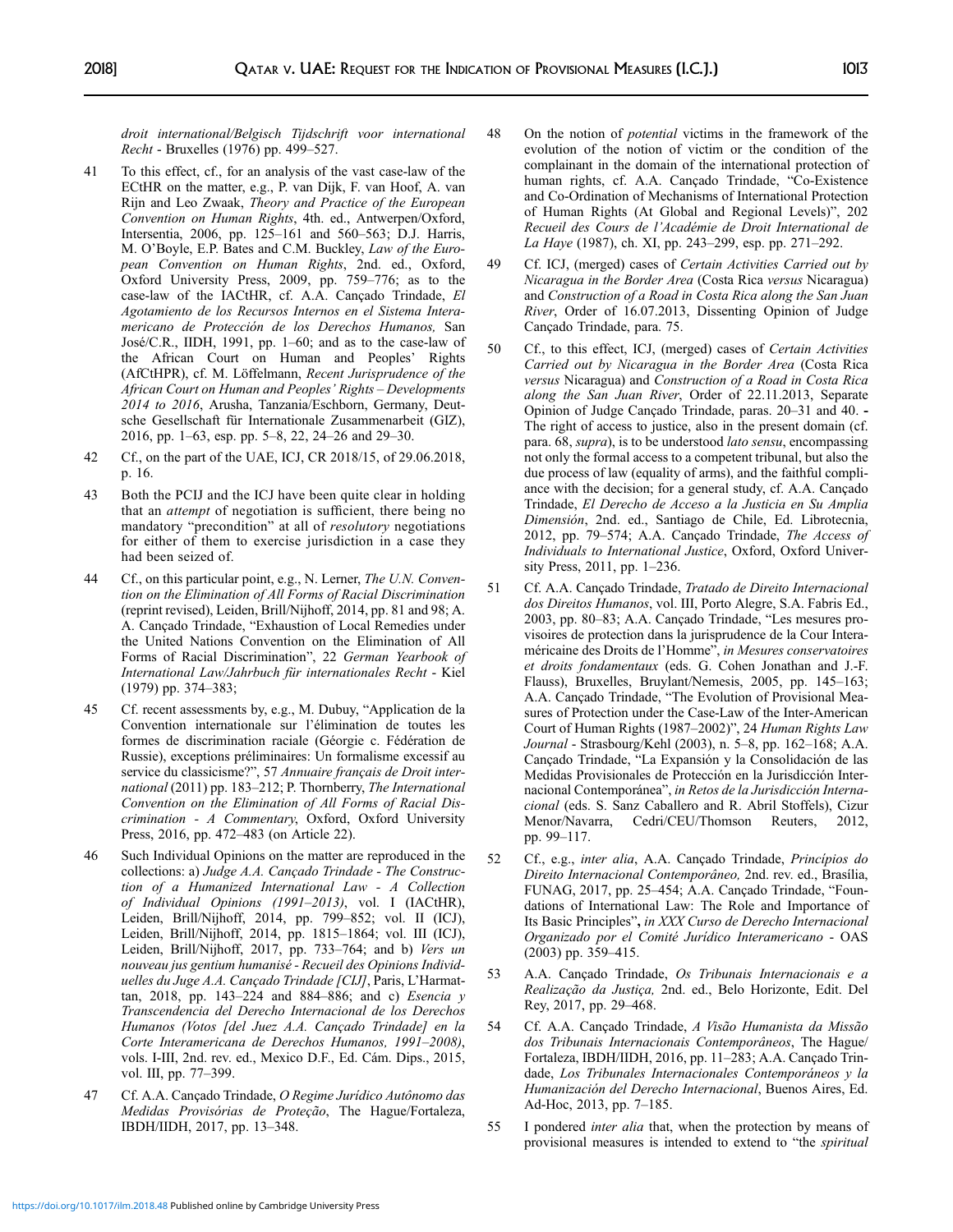<span id="page-41-0"></span>needs of human beings", bringing to the fore, as in the cas d'espèce, "the safeguard of cultural and spiritual world heritage", the time dimension is even wider, bringing back "timelessness" (para. 101).

- 56 Cf. A.A. Cançado Trindade, International Law for Humankind - Towards a New Jus Gentium, 2<sup>nd</sup>. rev. ed., Leiden/ The Hague, Nijhoff/The Hague Academy of International Law, 2013, pp. 31–34, 38–47 and 50–51.
- 57 The OHCHR Technical Mission visited Qatar on 17–24.11.2017, where it conducted its research on documents provided by distinct entities, besides interviews with "about 40 individuals" (paras. 4–6).
- 58 Paragraphs 4(i), 26, 32–33 and 54, respectively. The Report reiteratedly referred to the problem of continuing separations of families (paras. 32–33, 37 and 64). It warned that "measures targeting individuals on the basis of their Qatari nationality or their links with Qatar can be qualified as non-disproportionate and discriminatory" (para. 61). It further warned that such unilateral measures were "premeditated" and "accompanied by a widespread defamation and hatred campaign" (paras. 14–15).
- 59 Namely: Special Rapporteur on the human rights of migrants; Special Rapporteur on the promotion and protection of the right to freedom of opinion and expression; Special Rapporteur on the right of everyone to the enjoyment of the highest attainable standard of physical and mental health; Special Rapporteur on contemporary forms of racism, racial discrimination, xenophobia and related intolerance;

Special Rapporteur on the promotion and protection of human rights while countering terrorism; and Special Rapporteur on the right to education (pursuant to U.N. Human Rights Council resolutions 34/18, 33/9, 34/21, 34/35, 31/3, and 26/17).

- 60 Amnesty International, [Report:] One Year Since the Gulf Crisis, Families are Left Facing an Uncertain Future, of 05.06.2018, p. 1.
- 61 The UAE, Saudi Arabia and Bahrain.
- 62 Amnesty International, op. cit. supra n. (60), p. 3.
- 63 Human Rights Watch, [Report:] "Qatar: Isolation Causing Rights Abuses", of 12.07.2017, pp. 1, 3–4 and 6–10.
- 64 At the time of his arrests and detention. Mr. A.S. Diallo was not informed of the charges against him, nor could he have availed himself without delay of his right to information on consular assistance. - For its part, the CERD Committee, in its practice, has also been particularly attentive to the prohibition of discriminatory measures against members of vulnerable groups (such as, e.g., migrants); cf. R. de Gouttes, "Regards comparatifs sur deux organes internationaux chargés de la lutte contre le racisme: le Comité des Nations Unies pour ĺÉlimination de la Discrimination Raciale (CERD) et la Commission Européenne contre le Racisme et ĺIntolérance (ECRI)", in Réciprocité et universalité: Sources et regimes du Droit international des droits de ĺhomme - Mélanges en ĺhonneur du Prof. E. Decaux, Paris, Pédone, 2017, pp. 1015–1022, esp. pp. 1017 and 1020.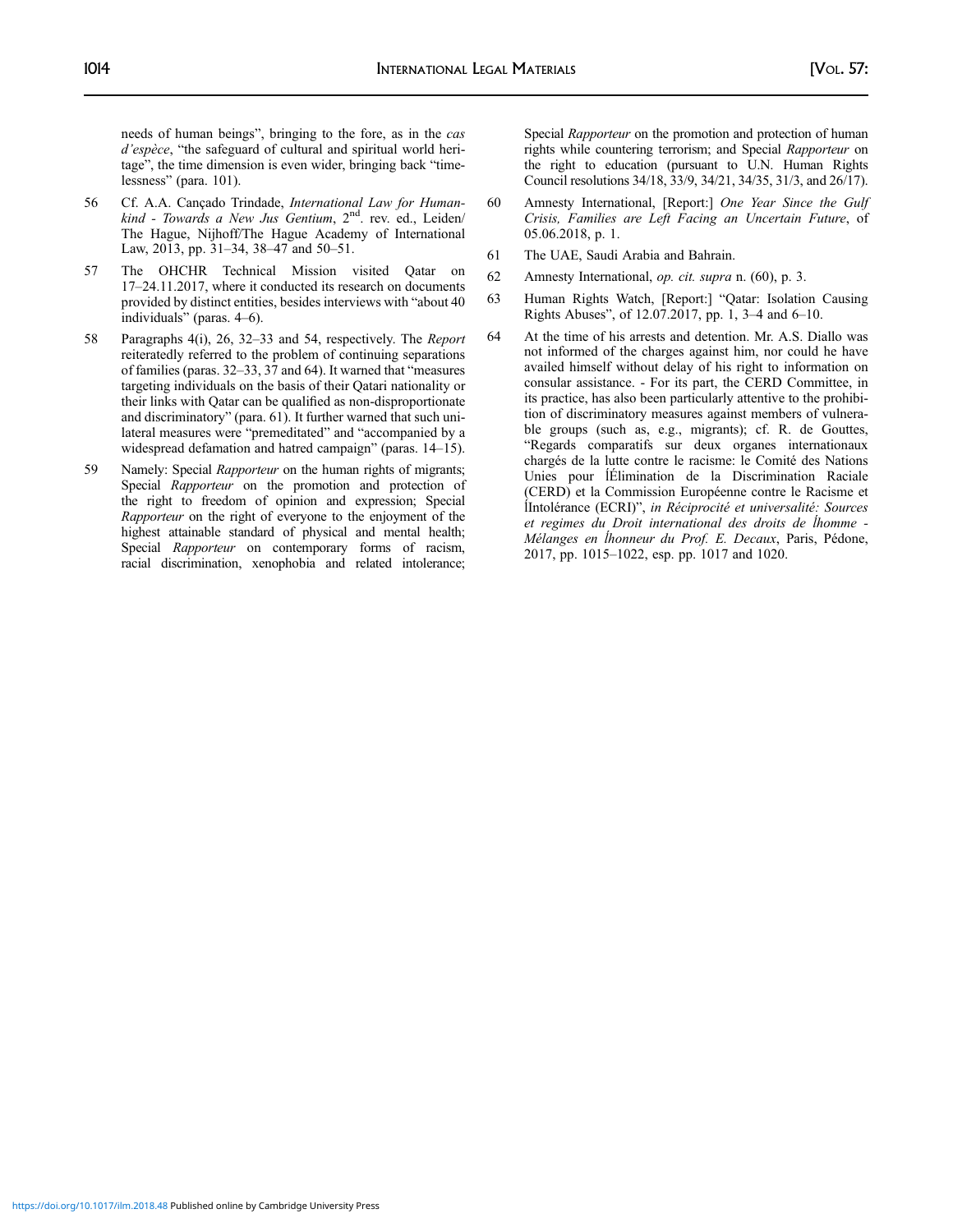1. On a close and careful examination of the pleadings, documents and submissions, I came to the conclusion that, in the facts and circumstances of this case, the Court should not have indicated provisional measures.

2. The case of Qatar is based on the UAE's declaration of 5 June 2017, which is reproduced in relevant part as under:

"UAE affirms its complete commitment and support to the Gulf Cooperation Council and to the security and stability of the GCC States. Within this framework, and based on the insistence of the State of Qatar to continue to undermine the security and stability of the region and its failure to honour international commitments and agreements, it has been decided to take the following measures that are necessary for safeguarding the interests of the GCC States in general and those of the brotherly Qatari people in particular:

- 1- In support of the statements issued by the sisterly Kingdom of Bahrain and sisterly Kingdom of Saudi Arabia, the United Arab Emirates severs all relations with the State of Qatar, including breaking off diplomatic relations, and gives Qatari diplomats 48 hours to leave UAE.
- 2- Preventing Qatari nationals from entering the UAE or crossing its points of entry, giving Qatari residents and visitors in the UAE 14 days to leave the country for precautionary security reasons. The UAE nationals are likewise banned from traveling to or staying in Qatar or transiting through its territories.
- 3- Closure of UAE airspace and seaports for all Qataris in 24 hours and banning all Qatari means of transportation, coming to or leaving the UAE, from crossing, entering or leaving the UAE territories, and taking all legal measures in collaboration with friendly countries and international companies with regards to Qataris using the UAE airspace and territorial waters, from and to Qatar, for national security considerations.

The UAE is taking these decisive measures as a result of the Qatari authorities' failure to abide by the Riyadh Agreement on returning GCC diplomats to Doha and its Complementary Arrangement in 2014, and Qatar's continued support, funding and hosting of terror groups, primarily Islamic Brotherhood, and its sustained endeavours to promote the ideologies of Daesh and Al Qaeda across its direct and indirect media."<sup>[1](#page-44-0)</sup>

3. The UAE made unqualified statements that the declaration of 5 June 2017 has not been implemented or given effect to<sup>[2](#page-44-0)</sup>. Conversely, Qatar could not produce sufficiently cogent evidence, in writing or orally, to demonstrate that the declaration of 5 June 2017 has been implemented. Furthermore, on 5 July 2018, after the closure of the oral proceedings, the UAE's Ministry of Foreign Affairs made an unqualified undertaking. The relevant portion of this undertaking states that:

"[s]ince its announcement on June 5, 2017, pursuant to which the United Arab Emirates (UAE) took certain measures against Qatar for national security reasons, the UAE has instituted a requirement for all Qatari citizens overseas to obtain prior permission for entry into the UAE. Permission may be granted for a limited-duration period, at the discretion of the UAE government.

The UAE Ministry of Foreign Affairs and International Cooperation wishes to confirm that Qatari citizens already resident in the UAE need not apply for permission to continue residence in the UAE. However, all Qatari citizens resident in the UAE are encouraged to obtain prior permission for re-entry into UAE territory."

4. In view of the UAE's explanation that the declaration of 5 June 2017 has not been implemented, and of the unilateral undertaking of 5 July 2018, the risk of irreparable prejudice to the rights of Qatar is not apparent. Unilateral undertakings before the Court can create obligations under international law, as the Court confirmed in Nuclear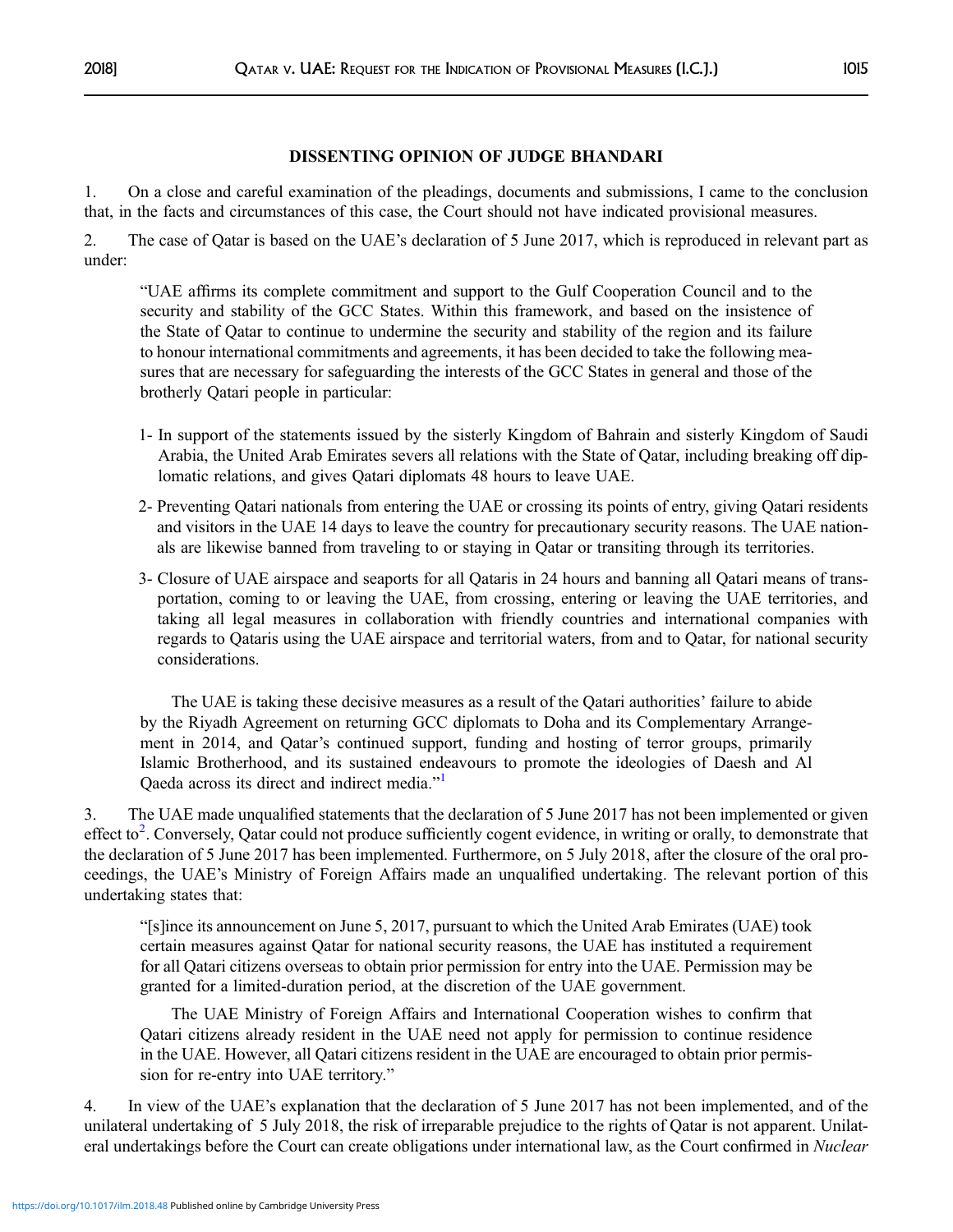Tests (Australia v. France)<sup>3</sup>, Nuclear Tests (New Zealand v. France)<sup>[4](#page-44-0)</sup>, and Maritime Dispute (Peru v. Chile)<sup>[5](#page-44-0)</sup>. Such undertakings can also have an impact on provisional measures proceedings, if made in the context of such proceedings, as it emerges from the jurisprudence of the Court and of the International Tribunal for the Law of the Sea (ITLOS).

5. In Questions relating to the Obligation to Prosecute or Extradite (Belgium v. Senegal), the Co-Agent of Senegal made a solemn declaration under which: "Senegal will not allow Mr. Habré to leave Senegal while the present case is pending before the Court. Senegal has not the intention to allow Mr. Habré to leave the territory while the present case is pending before the Court".

The Court held that, "taking note of the assurances given by Senegal . . . the risk of irreparable prejudice to the rights claimed by Belgium is not apparent on the date of this Order"<sup>[7](#page-44-0)</sup>. In Questions relating to the Seizure and Detention of Certain Documents and Data (Timor-Leste v. Australia), the Attorney-General of Australia made a written undertaking, under which the documents seized from Timor-Leste's legal counsel would "not be used by any part of the Australian Government for any purpose other than national security purposes"<sup>[8](#page-44-0)</sup>. The Court held that, "[g]iven that, in certain circumstances involving national security, the Government of Australia envisages the possibility of making use of the seized material . . . there remains a risk of disclosure of this potentially highly prejudicial information".

6. In Land Reclamation by Singapore in and around the Straits of Johor (Malaysia v. Singapore), heard by ITLOS under Article 290 of the United Nations Convention on the Law of the Sea<sup>[10](#page-44-0)</sup>, the Agent of Singapore made a "commitment", according to which:

"[i]f . . . Malaysia believes that Singapore had missed some point or misinterpreted some data and can point to a specific and unlawful adverse effect that would be avoided by suspending some part of the present works, Singapore would carefully study Malaysia's evidence. If the evidence were to prove compelling, Singapore would seriously re-examine its works and consider taking such steps as are necessary and proper, including a suspension, . . . to deal with the adverse effect in question."<sup>[11](#page-44-0)</sup>

ITLOS placed on record the commitment made by Singapore<sup>[12](#page-44-0)</sup>. However, it seems that ITLOS did not consider that such a commitment was sufficient to remove the risk of irreparable prejudice, since it unanimously prescribed provisional measures $^{13}$  $^{13}$  $^{13}$ .

7. The jurisprudence suggests that, in order to remove the risk of irreparable prejudice, an undertaking or commitment must be unqualified. Australia's solemn undertaking was insufficient because it stated that the documents allegedly belonging to Timor-Leste could be used if national security so required. Similarly, Singapore's commitment appears to have been insufficient because it was worded in vague terms, as it stated that Singapore "would carefully study" available evidence, and only "[i]f the evidence were to prove compelling", Singapore pledged that it "would seriously re-examine its works". By contrast, the undertaking of the Co-Agent of Senegal was unqualified, as it did not list any circumstances under which Mr. Habré would have been allowed to leave Senegal.

8. In the present case, the unqualified undertaking included in the statement of the UAE's Ministry of Foreign Affairs of 5 July 2018 does not seem to have been qualified by any exceptions. In this sense, it is similar to the undertaking in Questions relating to the Obligation to Prosecute or Extradite (Belgium v. Senegal), and different from the undertakings in Questions relating to the Seizure and Detention of Certain Documents and Data (Timor-Leste v. Australia) and Land Reclamation by Singapore in and around the Straits of Johor (Malaysia v. Singapore). Qataris already residing in the UAE "need not apply for permission to continue residence in the UAE", while only being encouraged to "obtain prior permission for re-entry into UAE territory". Based on this wording, it would appear that Qataris residing in the UAE, but currently located outside the UAE, can re-enter the UAE without hindrance. Qataris residing overseas are required "to obtain prior permission for entry into the UAE". The granting of right to entry and right of abode to any foreign citizen is a prerogative falling within the reserved domain of the UAE. Consequently, that "permission may be granted . . . at the discretion of the UAE government" could not be seen as an exception to the undertaking that residing Qataris may continue legally to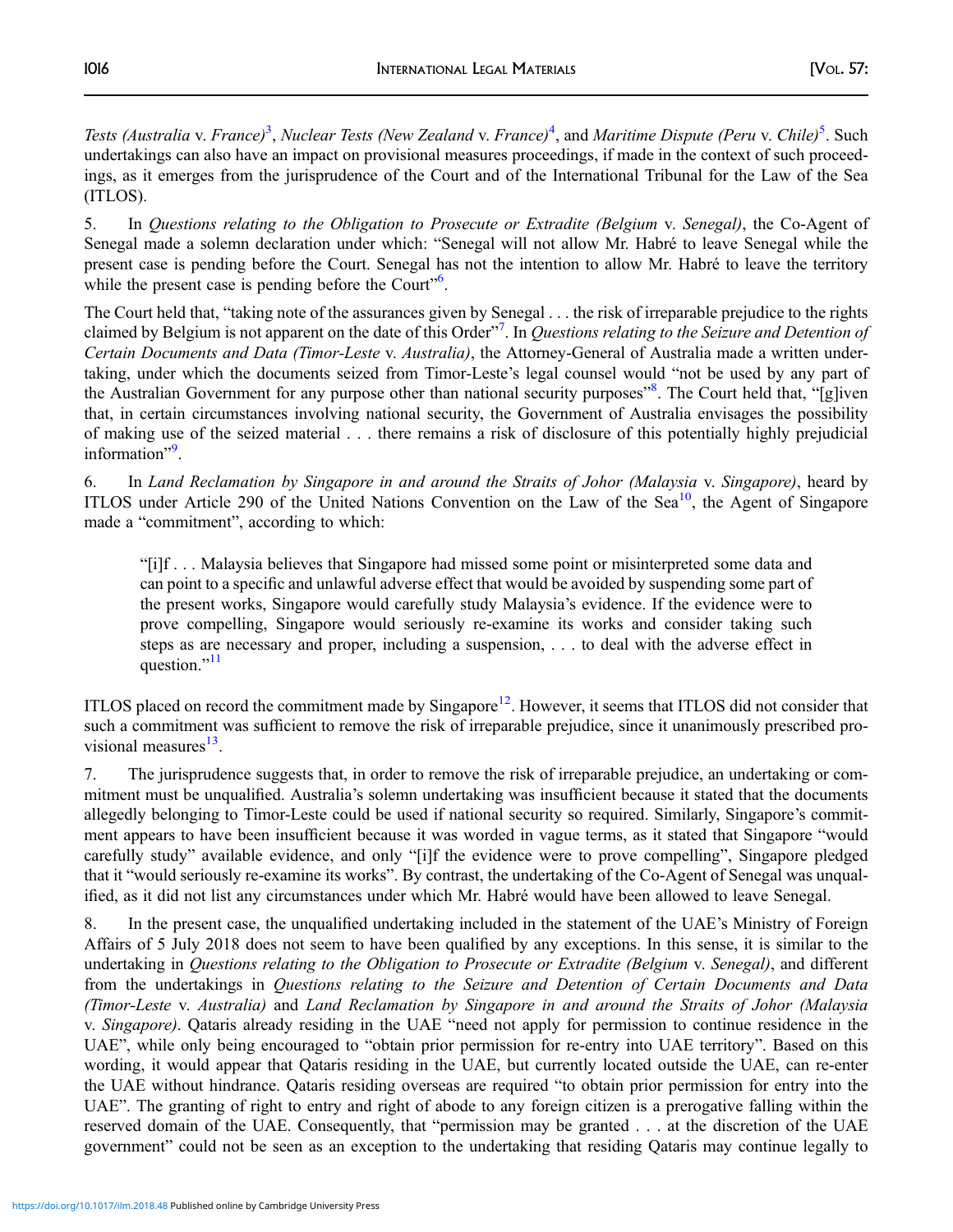<span id="page-44-0"></span>reside in the UAE, and that non-residing Qataris need to obtain permission to enter the UAE. In the light of this undertaking, it is my view that there is no irreparable prejudice in the circumstances of this case.

9. The existence of urgency in a request for provisional measures is fundamentally fact-dependent. The unqualified undertaking by the UAE, which I believe to have removed the risk of irreparable prejudice in the circumstances, has an impact on urgency. If there is no irreparable prejudice, there can be no urgency, since urgency is to be understood as an attribute of irreparable prejudice. In the most recent orders on provisional measures, the Court has consistently stated that urgency is a "real and imminent risk that irreparable prejudice will be caused to the rights in dispute before the Court gives its final decision"<sup>14</sup>. In its orders on provisional measures, the Court itself examines these two requirements together. Without irreparable prejudice, there can be no urgency.

10. For these reasons, it is my view that, in the facts and circumstances of the present case, the Court ought not to have exercised its power to indicate provisional measures under Article 41 of the Statute.

(Signed) Dalveer BHANDARI.

#### ENDNOTES

- 1 Qatar's Application instituting proceedings, p. 16, para. 22.
- 2 CR 2018/13, p. 63, para. 25 (Shaw); ibid., p. 64, para. 26 (Shaw); CR 2018/15, p. 39, para. 12 (Shaw).
- 3 Nuclear Tests (Australia v. France), Judgment, I.C.J. Reports 1974, p. 267, para. 43.
- 4 Nuclear Tests (New Zealand v. France), Judgment, I.C.J. Reports 1974, p. 467, para. 46.
- 5 Maritime Dispute (Peru v. Chile), Judgment, I.C.J. Reports 2014, p. 65, para. 78.
- 6 Questions relating to the Obligation to Prosecute or Extradite (Belgium v. Senegal), Provisional Measures, Order of 28 May 2009, I.C.J. Reports 2009, p. 154, para. 68.
- 7 Ibid., p. 155, para. 72.
- 8 Questions relating to the Seizure and Detention of Certain Documents and Data (Timor-Leste v. Australia), Provisional Measures, Order of 3 March 2014, I.C.J. Reports 2014, p. 156, para. 38.
- 9 Ibid., p. 158, para. 46.
- 10 United Nations, Treaty Series (UNTS), Vol. 1833, p. 3.
- 11 Land Reclamation by Singapore in and around the Straits of Johor (Malaysia v. Singapore), Provisional Measures,

Order of 8 October 2003, ITLOS Reports 2003, p. 24, para. 85.

- 12 Ibid., p. 25, para. 88.
- 13 Ibid., pp. 26–28, para. 106.
- 14 Questions relating to the Obligation to Prosecute or Extradite (Belgium v. Senegal), Provisional measures, Order of 28 May 2009, I.C.J. Reports 2009, p. 152, para. 62; Certain Activities Carried Out by Nicaragua in the Border Area (Costa Rica v. Nicaragua), Provisional Measures, Order of 8 March 2011, I.C.J. Reports 2011 (I), p. 21, para. 64; Questions relating to the Seizure and Detention of Certain Documents and Data (Timor-Leste v. Australia), Provisional Measures, Order of 3 March 2014, I.C.J. Reports 2014, p. 154, para. 32; Immunities and Criminal Proceedings (Equatorial Guinea v. France), Provisional Measures, Order of 7 December 2016, I.C.J. Reports 2016 (II), p. 1168, para. 83; Application of the International Convention on the Suppression of the Financing of Terrorism and of the International Convention on the Elimination of All Forms of Racial Discrimination (Ukraine v. Russian Federation), Provisional Measures, Order of 19 April 2017, I.C.J. Reports 2017, p. 136, para. 89; Jadhav (India v. Pakistan), Provisional Measures, Order of 18 May 2017, I.C.J. Reports 2017, p. 243, para. 50.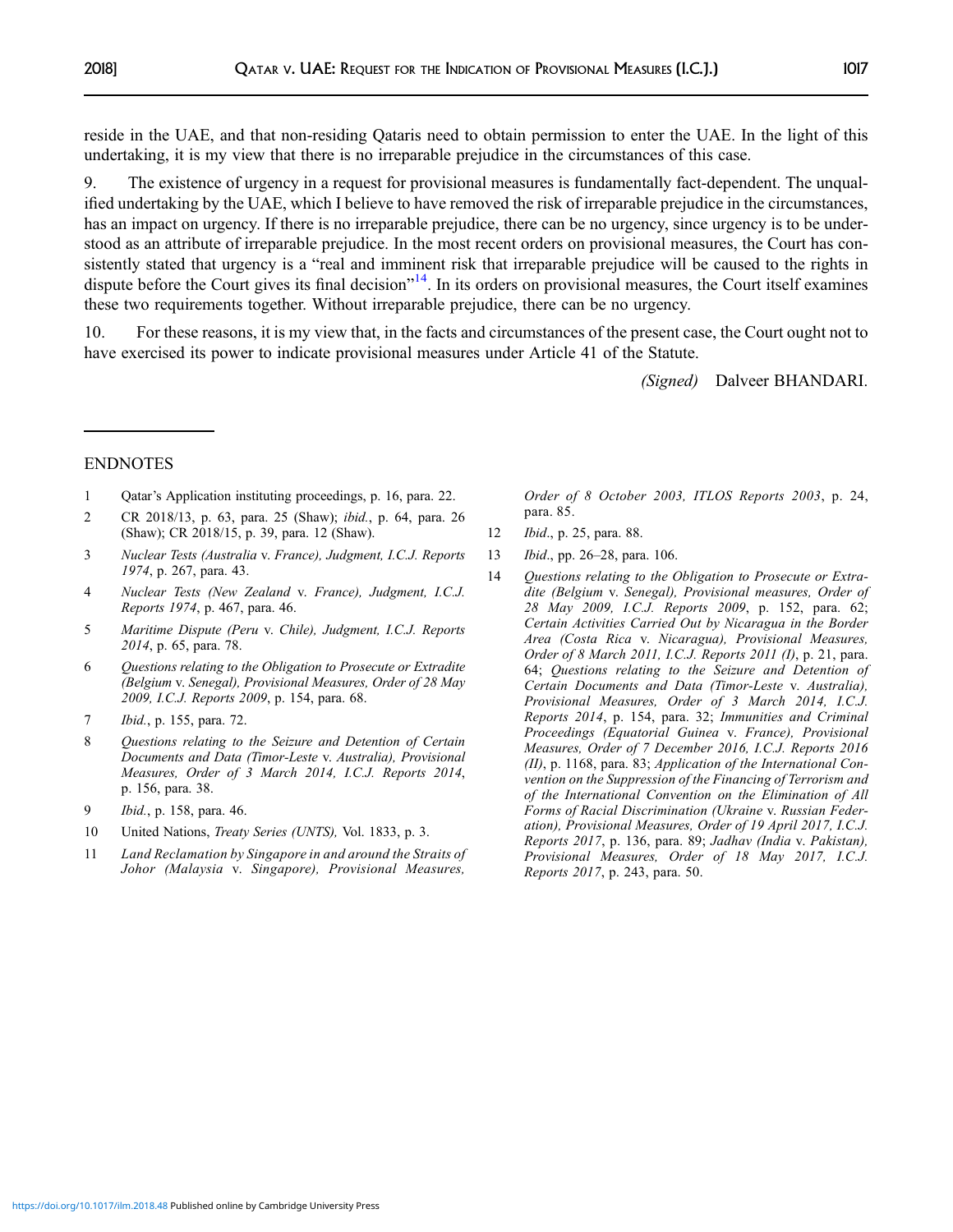## DISSENTING OPINION OF JUDGE CRAWFORD

Insufficient evidence of real and imminent risk of irreparable prejudice — Statement by the UAE on 5 July 2018 — Qatari citizens resident in the UAE officially permitted to continue to reside in the UAE — Hotline to receive applications by Oataris for entry clearance into the  $UAE$  — Evidence that Oataris have been entering the UAE and are being granted permits to do so — Risk of prejudice to rights flowed from the fact that Qataris were outside the UAE — Conditions for the indication of provisional measures not satisfied.

1. Qatar's request for provisional measures faces two principal difficulties, one legal, the other evidential. The legal difficulty is that Article 1 of the International Convention on the Elimination of All Forms of Racial Discrimination (CERD) distinguishes on its face between discrimination on grounds of national origin (equated to racial discrimination and prohibited per se) and differentiation on grounds of nationality (not prohibited as such). Moreover, that distinction finds its reflection in widespread State practice giving preferences to nationals of some countries over others in matters such as the rights to enter or to reside, entitlement to social security, university fees and many other things, in peace and during armed conflict. Prima facie at least, the UAE measures at issue here, deriving from the Statement of 5 June 2017, target Qataris on account of their present nationality, not their national origin. This does not mean that collective expulsion of persons of a certain nationality is lawful under international law; it is not. It is simply that it is not apparently covered by the CERD, the only basis for jurisdiction relied on by Qatar.

2. The factual difficulty is that it is not clear from the evidence that the measures announced against Qatari nationals on 5 June 2017 are still in effect, or that any of the measures that are in effect could cause irreparable prejudice to the rights which are the subject of these judicial proceedings.

3. The UAE Ministry of Foreign Affairs and International Cooperation announced in its Statement of 5 June 2017 that it was taking "measures that are necessary for safeguarding the interests" of the Gulf Cooperation Council States. One of the measures, announced in paragraph 2 of the Statement, was:

"Preventing Qatari nationals from entering the UAE or crossing its points of entry, giving Qatari residents and visitors in the UAE 14 days to leave the country for precautionary security reasons. The UAE nationals are likewise banned from traveling to or staying in Qatar or transiting through its territories."

4. Unlike the inter-State measures (closure of UAE airspace and seaports, etc.) set out in the Statement, it appears that no legislative or administrative action was taken to give effect to paragraph 2. The UAE's Agent stated in oral argument that no Qataris were deported or expelled pursuant to paragraph  $2<sup>1</sup>$  $2<sup>1</sup>$  $2<sup>1</sup>$ . Qatar did not contradict this statement, although it argued that the Statement of 5 June [2](#page-47-0)017 itself amounted to an "order of expulsion"<sup>2</sup>.

5. However that may be, paragraph 2 stood as a statement of policy and it appears that a significant number of Qataris left the UAE on the strength of the Statement. To evidence this departure, Qatar presented a number of reports by national and international human rights organizations. A report by the Office of the United Nations High Commissioner for Human Rights noted that Qataris previously resident in the UAE had left the UAE following the State-ment of June 2017, leaving behind families, businesses, employment, property and studies<sup>[3](#page-47-0)</sup>. Further reports contain accounts of interviews with Qataris who had similarly left the UAE<sup>[4](#page-47-0)</sup>. Overall the Qatari National Human Rights Committee estimates that it received 1,052 complaints in relation to the impact of the Statement of 5 June 2017, in the period to May 2018<sup>[5](#page-47-0)</sup>. Many of these complaints were from individuals in mixed Qatari-Emirati marriages who insisted they were no longer able to live with their family members due to the measures contained in the Statement.

6. On 11 June 2017 the Ministry of Interior of the UAE set up a hotline to assist with the "humanitarian circumstances of Emirati-Qatari joint families", specifically to provide a procedure through which individuals separated from their families could apply for a permit to enter the UAE<sup>[6](#page-47-0)</sup>. The UAE supplied evidence that of 1,390 requests for permits, 1,3[7](#page-47-0)8 have been approved<sup>7</sup>. Qatar argued that approvals for Qataris to enter the UAE were temporary and needed to be sought for every proposed entry into the UAE<sup>[8](#page-47-0)</sup>. Qatar further described the hotline as a "police security channel" provided by the Abu Dhabi police<sup>[9](#page-47-0)</sup>. In this respect there is evidence that some individuals are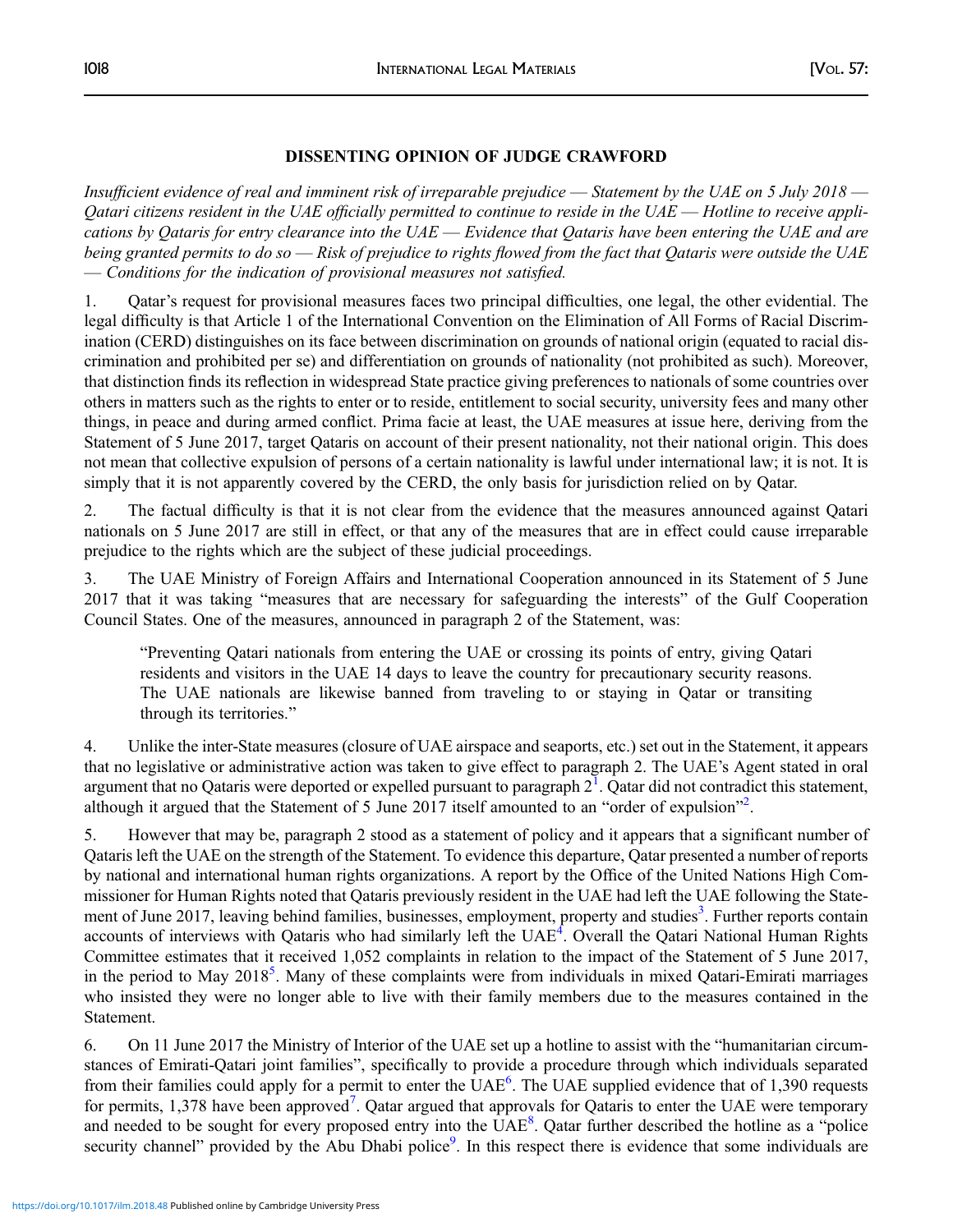wary of contacting the hotline because they are worried that it will be used to identify Qataris who have not returned to  $\text{Qatar}^{10}$  $\text{Qatar}^{10}$  $\text{Qatar}^{10}$ .

7. Of those Qatari nationals who left the UAE, a significant number have returned to the UAE. The UAE's Agent stated that thousands of applications by Qataris for permits to enter the UAE have been approved, and that Qatari nationals have entered and exited the UAE on over 8,000 occasions, since June  $2017<sup>11</sup>$ .

8. Many of the consequences of the Statement of June 2017 (family separation, difficulties in accessing property and courts, access to education and transcripts, and access to medical care) appear to have flowed from the fact that Qataris were located outside the UAE, rather than from deliberate policy — though these consequences were unfortunate and harmful to those concerned. consequences in July 2018. Most of the reports by national and international human rights organizations submitted by Qatar relate to the period June to August  $2017^{12}$  $2017^{12}$  $2017^{12}$ . While Qatar has provided a recent (fifth) report by its National Human Rights Committee, 896 of the 1,052 complaints received by the Committee in the period June 2017 to May 2018 had already been received by the end of August 2017, according to an earlier (third) report by the Committee<sup>[13](#page-47-0)</sup>. The most recent (fifth) report by Qatar's National Human Rights Committee reiterates findings of earlier reports by other human rights organizations, without specifically identifying cases of forced departures of Qataris from the UAE that occurred in recent months[14.](#page-47-0)

10. At the end of the oral hearings, I asked the Parties (a) whether the UAE's Statement of 5 June 2017, and in particular its paragraph 2, was still in effect and  $(b)$  whether the UAE had made any further announcement clarifying that Qataris residing in the UAE could elect to stay in the UAE. The UAE responded that the Statement had been issued by the Ministry of Foreign Affairs and International Cooperation, which did not have the legislative authority to establish the measures set out in the Statement. The UAE maintained therefore that there was no need for an announcement clarifying the entry and residence requirements applicable to Oatari nationals in the  $UAE^{15}$ .

11. Qatar on the other hand contended that the UAE has failed to disavow the Statement of 5 June 2017 and that the policy reflected in the Statement continues to have a detrimental effect on Qataris. Qatar maintains that the continuing situation has not been resolved and necessitates the indication of provisional measures<sup>16</sup>.

12. Despite its response to my question, the UAE Ministry of Foreign Affairs and International Cooperation did issue an official Statement clarifying to some extent the entry and residence requirements applicable to Qataris in the UAE on 5 July 2018. That Statement is publically available on the website of the Ministry and contains the following:

"Since its announcement on June 5, 2017 . . . the UAE has instituted a requirement for all Qatari citizens overseas to obtain prior permission for entry into the UAE. Permission may be granted for a limited-duration period, at the discretion of the UAE government.

The UAE Ministry of Foreign Affairs and International Cooperation wishes to confirm that Qatari citizens already resident in the UAE need not apply for permission to continue residence in the UAE. However, all Qatari citizens resident in the UAE are encouraged to obtain prior permission for re-entry into UAE territory.

All applications for entry clearance may be made through the telephone hotline announced on June 11, 2017."

13. It is established that the power of the Court to indicate provisional measures will be exercised only if there is urgency, in the sense that there is a real and imminent risk that irreparable prejudice will be caused to the rights in dispute before the Court gives its final decision<sup>17</sup>. The power of the Court to indicate provisional measures has as its object to ensure that such prejudice does not occur<sup>[18](#page-48-0)</sup>.

14. The Court accepts that certain rights in question in these proceedings are of such a nature that prejudice to them is capable of causing irreparable harm (Order, para. 67). I do not disagree with this general statement. However, the Court fails to identify any evidence to support the further statement that the situation of Qataris residing in the UAE prior to 5 June 2017 appears to remain vulnerable with regard to their rights under Article 5 of the CERD. Most importantly, the UAE's Statement of 5 July 2018 is not mentioned. The UAE's recent Statement clarifies the legal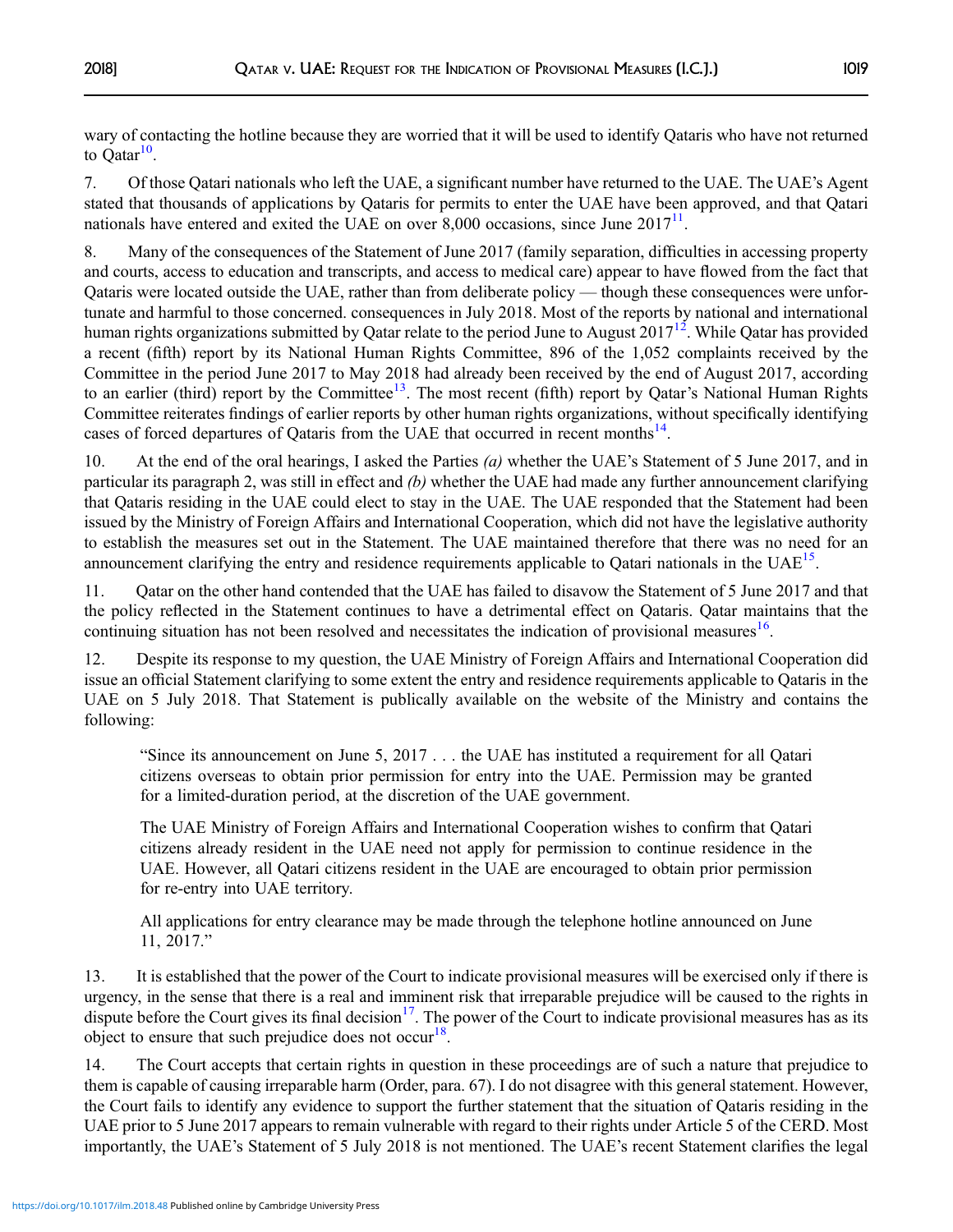<span id="page-47-0"></span>position of Qataris living in the UAE, namely that they "need not apply for permission to continue residence in the UAE". The Statement further clarifies that Qataris can apply for entry clearance to the UAE via a hotline.

15. The further announcement in the UAE Statement of 5 July 2018 that applications for entry clearance may be made via the telephone hotline is supported by evidence that Qataris have entered or exited the UAE more than 8,000 times since June 2017 and that over 1,300 applications via the hotline system to enter the UAE have been granted (see above paragraphs 6–7). This evidence is again not dealt with by the Court.

16. Whilst there can be no doubt that the process for Qatari nationals seeking to enter the UAE has become more difficult, the state of affairs confirmed by the evidence before the Court, including the Statement of 5 July 2018, does not warrant a finding that there is a real and imminent risk that irreparable harm will be caused to the rights in dispute before the Court gives its final decision on the merits, unless measures are ordered. The risks that the Court seeks to curb through the provisional measures ordered have been to a large extent removed. The Court cannot ignore developments in this case since the request for the indication of provisional measures. One role of the Court is the peaceful settlement of disputes and if States are willing to address problems through actions or commitments, that is to be encouraged.

17. In view of the conclusion that there is no risk of irreparable prejudice in this case, it is unnecessary to consider the legal question identified in paragraph 1 of this opinion, viz., whether the UAE's Statement of 5 June 2017 plausibly implicates rights under the CERD as invoked by Qatar, which equated national origin with present nationality. Qatar's request for the indication of provisional measures fails on the facts.

18. Finally, I note that the provisional measures ordered by the Court are in themselves not objectionable. It is clear that the situation of Qataris still residing in the UAE, or wishing to travel to the UAE, became more difficult after 5 June 2017 and I trust that any remaining difficulties will be alleviated by the imposition of these measures by the Court. However, the legal requirements for the indication of provisional measures are binding. In this case, the requirement of irreparable prejudice and urgency is not met.

(Signed) James CRAWFORD.

## ENDNOTES

- 1 CR 2018/13, p. 12, para. 11 (Alnowais).
- 2 CR 2018/14, p. 35, para. 19 (Goldsmith).
- 3 Office of the United Nations High Commissioner for Human Rights (OHCHR), Technical Mission to the State of Qatar, Report on the impact of the Gulf Crisis on human rights, December 2017, p. 5 (Application of Qatar, hereinafter "AQ", Ann. 16).
- 4 See for example, Human Rights Watch (HRW), *Qatar: Isola*tion causing rights abuses, 12 July 2017, p. 7 (AQ, Ann. 10); Qatar's National Human Rights Committee (NHRC), 100 days under the blockade: Third report on human rights violations caused by the blockade imposed on the State of Qatar, 30 Aug. 2017, p. 7 (AQ, Ann. 12); NHRC, 6 months of violations: The fourth general report on the violations of human rights arising from the blockade on the State of Qatar, 5 Dec. 2017, p. 7 (AQ, Ann. 17).
- 5 NHRC, Fifth general report. Continuation of human rights violations: A year of the blockade imposed on Qatar, June 2018, p. 13 (AQ, Ann. 22).
- 6 Exhibit 2 of the documents deposited by the UAE, 25 June 2018.
- 7 Exhibit 3 of the documents deposited by the UAE, 25 June 2018.
- 8 CR 2018/14, p. 37, para. 25 (Goldsmith).
- 9 CR 2018/14, p. 36, para. 22 (Goldsmith).
- 10 HRW, Qatar: Isolation causing rights abuses, p. 6 (AQ, Ann. 10).
- 11 CR 2018/13, p. 13, paras. 13–14 (Alnowais). The UAE also stated that the number of Qataris living in the UAE now is "about the same as before 5 June 2017": CR 2018/15, p. 27, para. 6 (Buderi). The UAE Federal Authority for Identity and Citizenship estimated that as at 20 June 2018 there were 2,194 Qataris in the UAE: Exhibit 11, documents deposited by the UAE, 25 June 2018.
- 12 Namely, Anns. 5, 6, 8, 10, 11 and 12 of Qatar's Application.
- 13 NHRC, 100 days under the blockade: Third report on human rights violations caused by the blockade imposed on the State of Qatar, 30 Aug. 2017, p. 4 (AQ, Ann. 12). 997 of the total number of complaints had been received by December 2017, according to the Committee's fourth report, 5 Dec. 2017, p. 5 (AQ, Ann. 17).
- 14 NHRC, Fifth general report. Continuation of human rights violations: A year of the blockade imposed on Qatar, June 2018, pp. 15–16 (AQ, Ann. 22).
- 15 Response of the UAE to the question of Judge Crawford, 3 July 2018.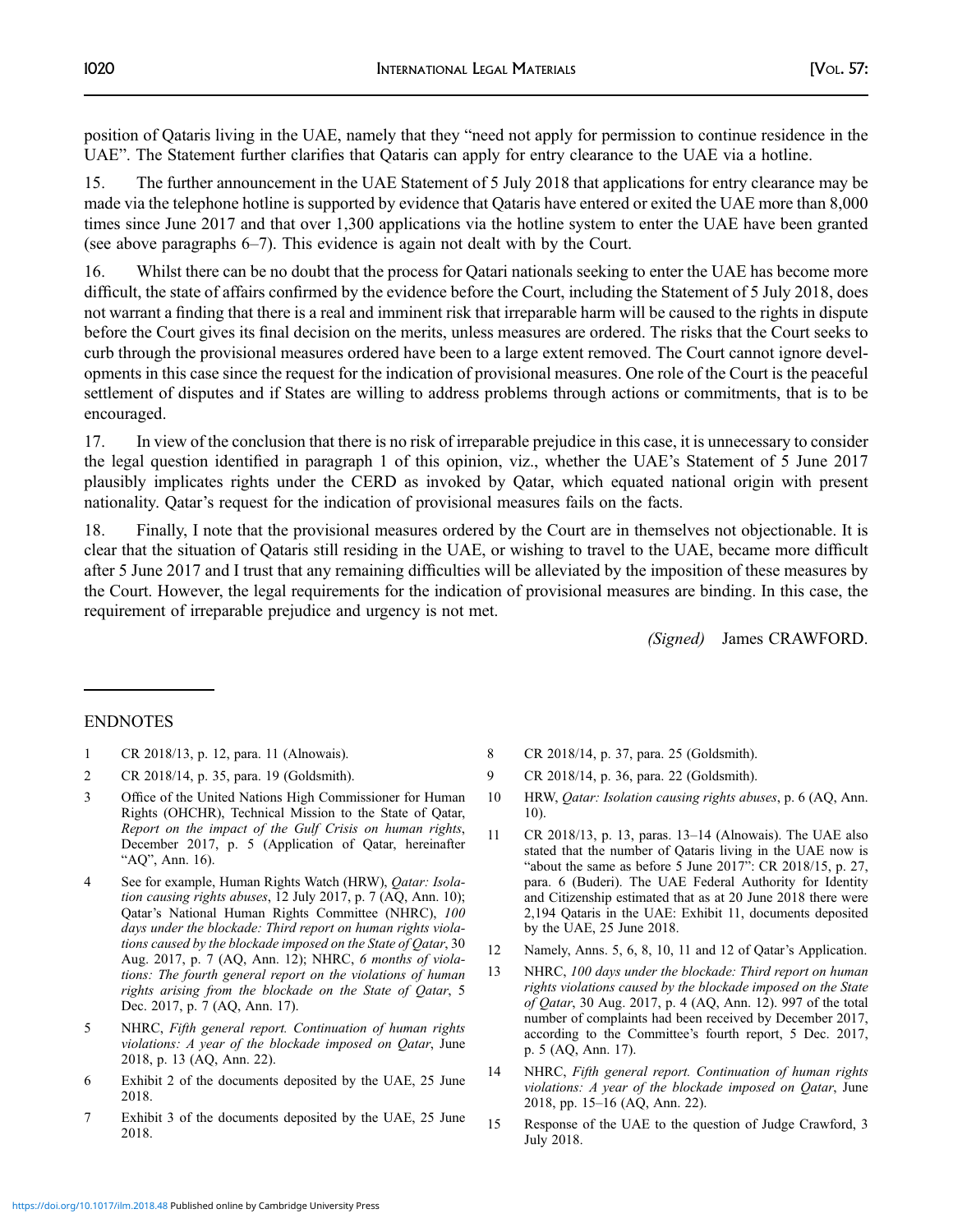- <span id="page-48-0"></span>16 Comments of Qatar on the written reply of the UAE, 5 July 2018.
- 17 See among many others, Application of the International Convention for the Suppression of the Financing of Terrorism and of the International Convention on the Elimination of All Forms of Racial Discrimination (Ukraine v. Russian Federation), Provisional Measures, Order of 19 April 2017, I.C.J. Reports 2017, p. 136, para. 89, quoting Immunities and

Criminal Proceedings (Equatorial Guinea v. France), Provisional Measures, Order of 7 December 2016, I.C.J. Reports 2016 (II), p. 1168, para. 83.

18 Application of the International Convention on the Elimination of All Forms of Racial Discrimination (Georgia v. Russian Federation), Provisional Measures, Order of 15 October 2008, I.C.J. Reports 2008, p. 388, para. 118.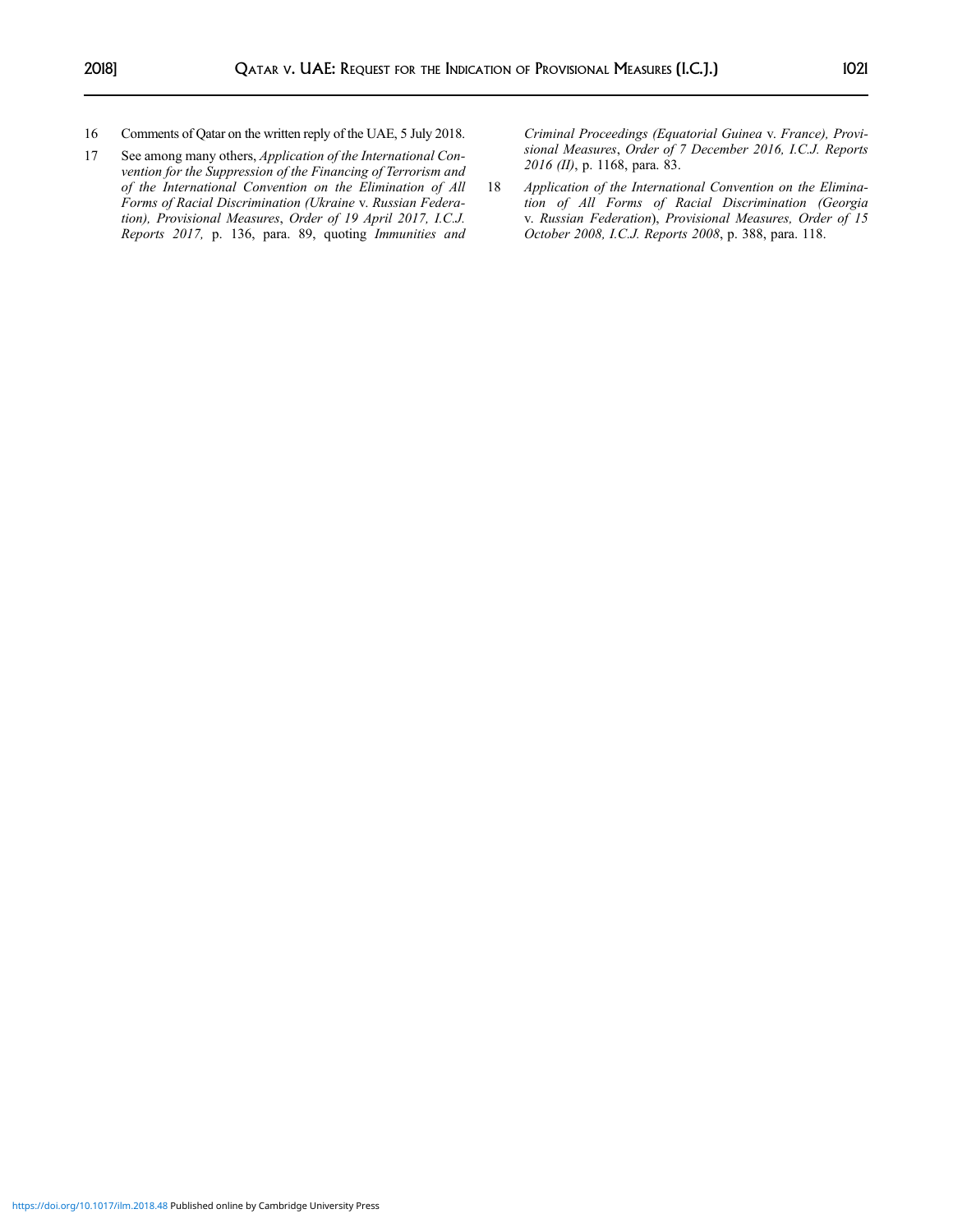## DISSENTING OPINION OF JUDGE SALAM

# [Translation]

1. I regret that I am unable to support the conclusions reached by the majority on the prima facie jurisdiction of the Court to indicate the provisional measures requested by Qatar, which seeks to found the Court's jurisdiction in this case on Article 22 of the International Convention on the Elimination of All Forms of Racial Discrimination (hereinafter "CERD").

2. I am convinced that the Court does not have prima facie jurisdiction *ratione materiae*, in so far as the dispute between the Parties does not appear to concern the interpretation or application of CERD. It is clear from Article 1 of CERD that this Convention applies to "any distinction, exclusion, restriction or preference based on race, colour, descent, or national or ethnic origin". There is, however, no mention of discrimination on the basis of "nationality", the object of the Applicant's complaints.

3. Moreover, when I read that provision in the light of Article 31 of the 1969 Vienna Convention on the Law of Treaties, which calls for a treaty to be "interpreted in good faith in accordance with the ordinary meaning to be given to the terms of the treaty in their context and in the light of its object and purpose", I feel bound to make the following observations:

- a) the terms "national or ethnic origin" used in the Convention differ in their ordinary meaning to the term nationality.
- b) As regards context, CERD was adopted against a historical background of decolonization and postdecolonization and was part of that effort to eliminate all forms of discrimination and racial segregation. Indeed, its Preamble states:

"Considering that the United Nations has condemned colonialism and all practices of segregation and discrimination associated therewith, in whatever form and wherever they exist, and that the Declaration on the Granting of Independence to Colonial Countries and Peoples of 14 December 1960 (General Assembly resolution 1514 (XV)) has affirmed and solemnly proclaimed the necessity of bringing them to a speedy and unconditional end,

................................................................

Convinced that any doctrine of superiority based on racial differentiation is scientifically false, morally condemnable, socially unjust and dangerous, and that there is no justification for racial discrimination, in theory or in practice, anywhere,

................................................................

Alarmed by manifestations of racial discrimination still in evidence in some areas of the world and by governmental policies based on racial superiority or hatred, such as policies of apartheid, segregation or separation."

- c) The aim of CERD is thus to bring an end, in the decolonization and post-decolonization period, to all manifestations and governmental policies of discrimination based on racial superiority or hatred; it does not concern questions relating to nationality.
- d) It is thus forms of *racial* discrimination that constitute the specific object of the Convention, and not any form of discrimination in general. Otherwise, reference would have been made to other types of serious discrimination based on a marker of a group's identity, such as religion, which is not the case here. Moreover, there are other international instruments which address questions relating to nationality, or discrimination in general such as the Universal Declaration of Human Rights and the two international covenants of 1966<sup>1</sup>.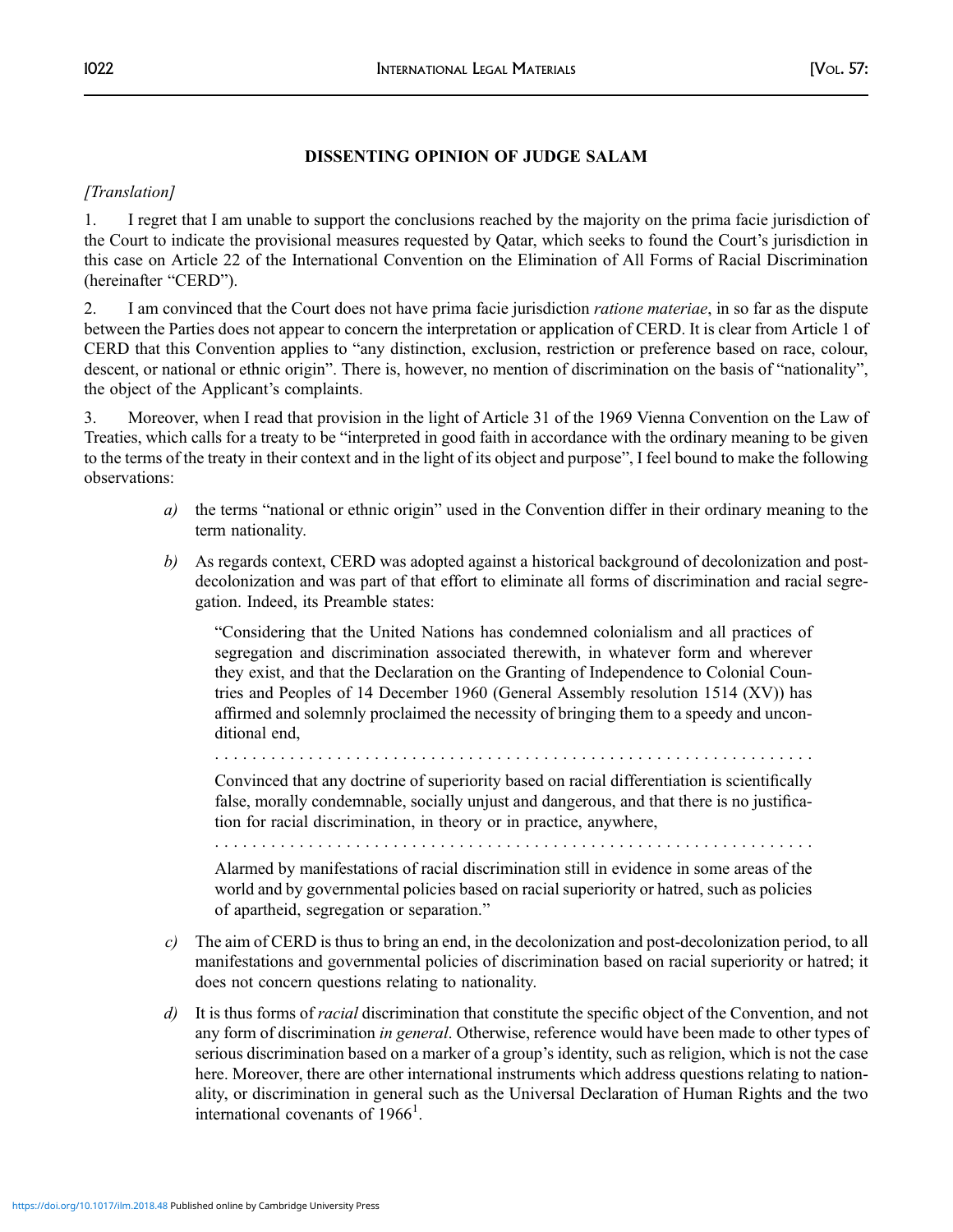4. Furthermore, I would note that in the case concerning the *Application of the International Convention for the* Suppression of the Financing of Terrorism and of the International Convention on the Elimination of All Forms of Racial Discrimination (Ukraine v. Russian Federation), the dispute related to the question of racial discrimination against Crimean Tatars and "ethnic Ukrainians" (not Ukrainian nationals) in Crimea (Provisional Measures, Order of 19 April 2017, I.C.J. Reports 2017, p. 120, para. 37). Similarly, in the case concerning the Application of the International Convention on the Elimination of All Forms of Racial Discrimination (Georgia v. Russian Federation), the parties disagreed as to whether the events which took place in South Ossetia and Abkhazia involved racial discrimination of "ethnic Georgians" (and not Georgian nationals) living in those regions (Provisional Measures, Order of 15 October 2008, I.C.J. Reports 2008, p. 387, para. 111). The Court has thus only had occasion to rule on cases concerning discrimination based on ethnic origin, not "national origin", and has therefore not had to address the question whether this notion is distinct from that of "nationality".

5. This question of the distinction between "nationality" and "national origin" should not, in my view, admit of any confusion. They are two different notions. An example that clearly illustrates this difference is the well-known case of American citizens of Japanese origin who were incarcerated following the attack on Pearl Harbor during the Second World War. Despite having American nationality, these citizens were subject to racial discrimination based on their "national origin", not their nationality, and were rounded up and held in "War Relocation Camps"<sup>2</sup>. A similar type of discrimination based on "national origin" also affected a large number of individuals of German origin, regardless of their nationality at that time, in several countries after both the First and Second World Wars.

6. I would also point out that the distinction to be drawn between "nationality" and "national origin" is confirmed by the travaux préparatoires of CERD, particularly the proposed amendments to the wording of Article  $1<sup>3</sup>$ .

7. In any event, had States wanted to say "nationality" rather than "national origin" in Article 1 of CERD, they could have done so. Likewise, they could have used the wording "nationality and national origin" had they intended to include both categories, which they did not do.

8. I would further note that, regardless of the "great weight" that should be ascribed to the work of an "independent body" such as the CERD Committee (see Ahmadou Sadio Diallo (Republic of Guinea v. Democratic Republic of the Congo), Merits, Judgment, I.C.J. Reports 2010 (II), p. 664, para. 66), the fact remains that the recommendations of that Committee cannot be considered to be an expression of a subsequent practice of the parties to CERD (in the sense of Article 31, paragraph 3 (b), of the 1969 Vienna Convention on the Law of Treaties).

9. In conclusion, although in my opinion the dispute between the Parties does not fall within the scope of CERD, I would note that in the case concerning the Legality of Use of Force (Yugoslavia v. United Kingdom), while the Court found that it lacked prima facie jurisdiction to entertain Yugoslavia's Application and "[could not] therefore indicate any provisional measure whatsoever" (Provisional Measures, Order of 2 June 1999, I.C.J. Reports 1999 (II), p. 839, para. 37), it nonetheless pointed out that "whether or not States accept the jurisdiction of the Court, they remain in any event responsible for acts attributable to them that violate international law, including humanitarian law" (*ibid.*, para. 40). With that in mind, it requested that the parties "take care not to aggravate or extend the dispute" (ibid., para. 41). The Court adopted the same approach in the case concerning Armed Activities on the Territory of the Congo (New Application: 2002) (Democratic Republic of the Congo v. Rwanda): while also finding in this case that it did not have prima facie jurisdiction to indicate provisional measures (Provisional Measures, Order of 10 July 2002, I.C.J. Reports 2002, p. 249, para. 89), the Court stressed "the necessity for the Parties to these proceedings to use their influence to prevent the repeated grave violations of human rights and international humanitarian law which have been observed even recently" (ibid., para. 93).

10. By the same token, and taking account of Qatar's claim that Qataris residing in the United Arab Emirates have been in a vulnerable situation since 5 June 2017, although I believe that the Court should have found that it lacked prima facie jurisdiction to indicate provisional measures, this would not have prevented it from underlining, in its reasoning, the need for the Parties not to aggravate or extend the dispute and to ensure the prevention of any human rights violations.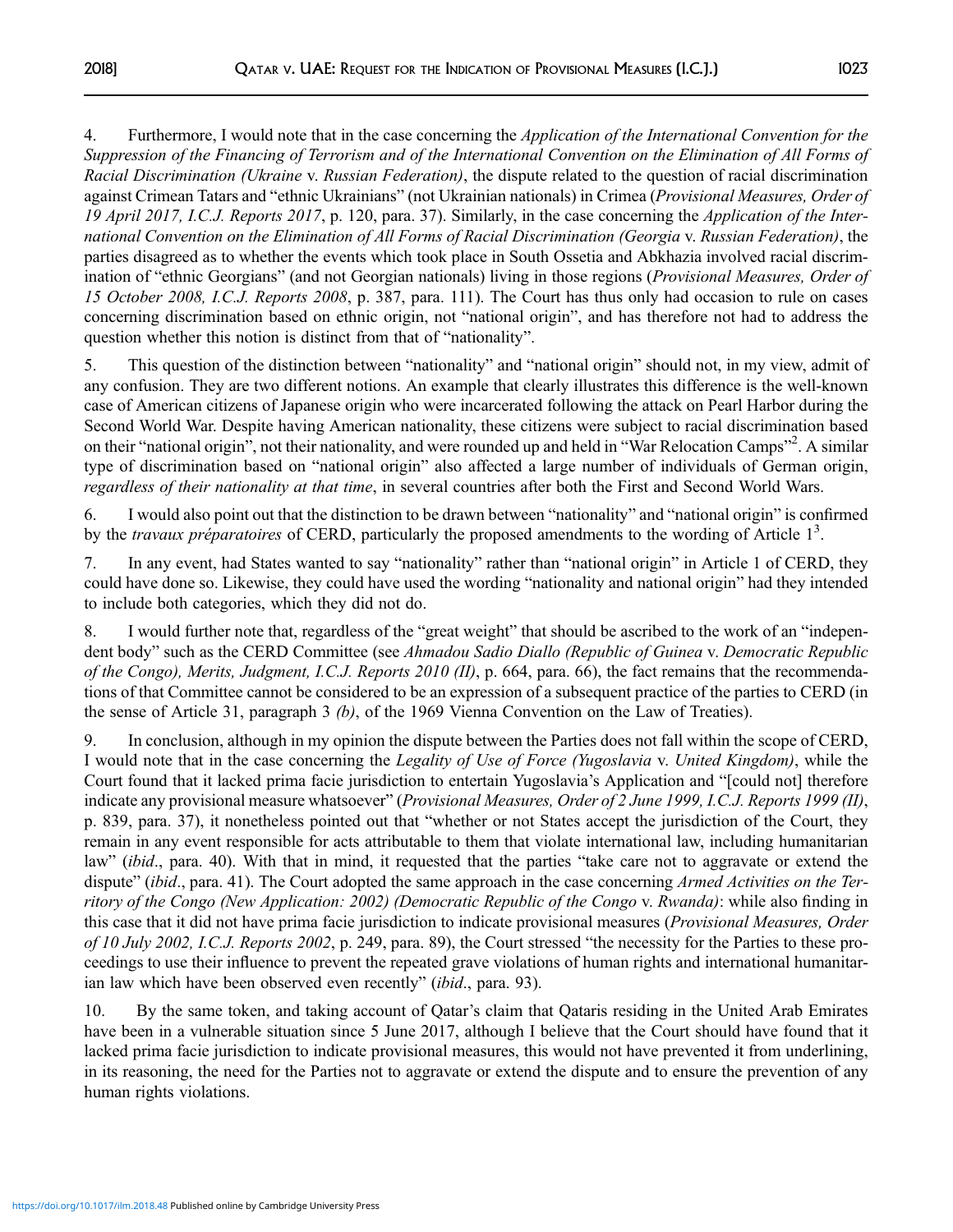11. The conclusion I have reached makes it unnecessary for me to address the other conditions mentioned in Article 22 of CERD.

(Signed) Nawaf SALAM.

### ENDNOTES

- 1 See, in particular, Article 13 of the International Covenant on Civil and Political Rights.
- 2 For background on this matter, see the report of the US Congress Commission on Wartime Relocation and Internment of Civilians (CWRIC), published on 24 February 1983 and

entitled Personal Justice Denied [\(https://www.archives.gov/](https://www.archives.gov/research/japanese-americans/justice-denied) [research/japanese-americans/justice-denied\)](https://www.archives.gov/research/japanese-americans/justice-denied).

3 See, among others, UN docs. A/C.3/SR.1304, A/C.3/SR.130 and A/6181.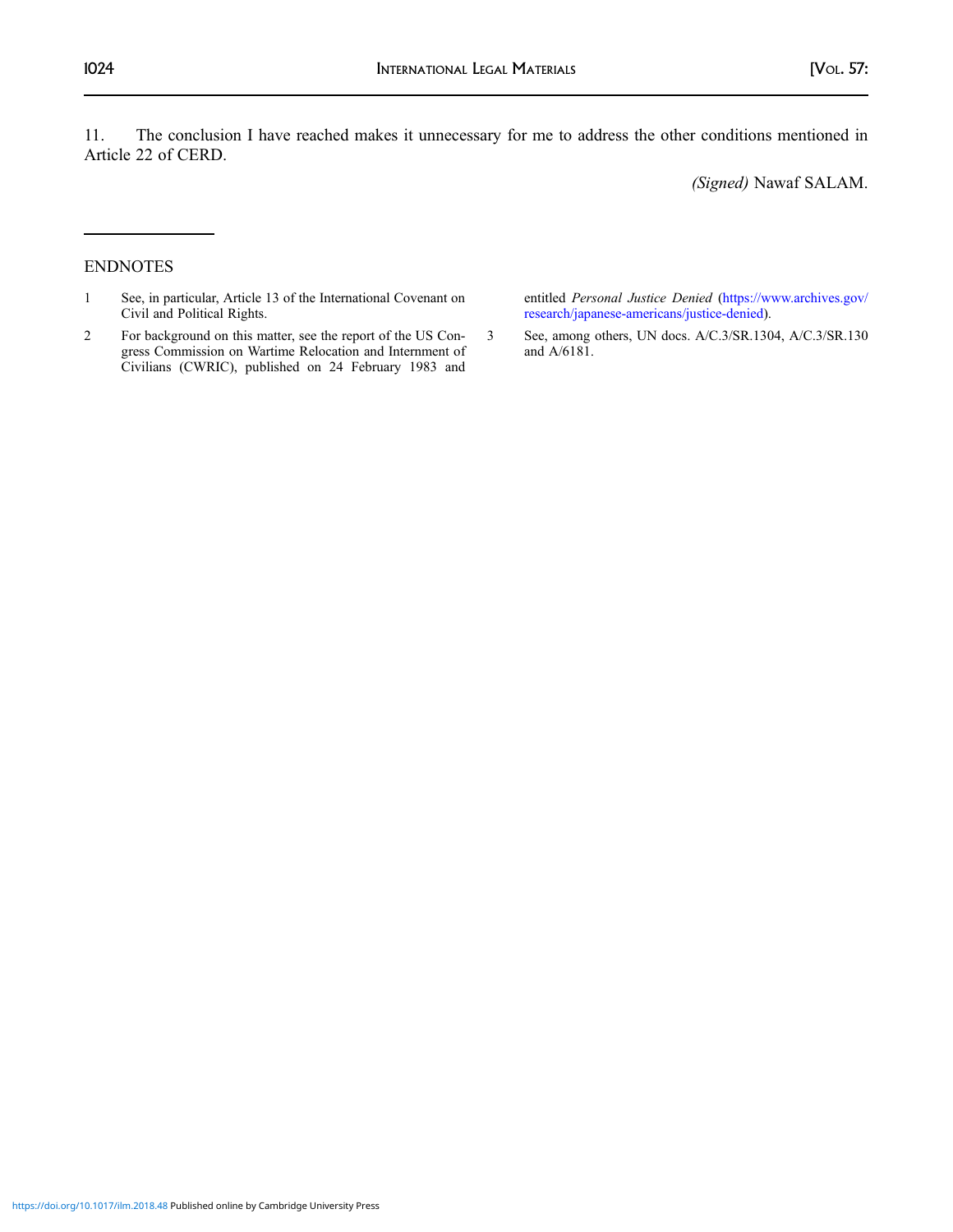## DISSENTING OPINION OF JUDGE AD HOC COT

[Translation]

Vote against the operative part — Prejudgment of the question on the merits — Identity between the request for the indication of provisional measures and the claims on the merits — Existence of irreparable prejudice — Imminent risk — Unnecessary Order — Presumption of good faith at the provisional measures stage — Length of time between this Order and the next phase of the proceedings.

### INTRODUCTION

1. To my great regret, I voted against the operative part of today's Order indicating provisional measures. I would therefore like to explain in particular why, in my view, the request in question does not satisfy the requirement of imminent risk of irreparable prejudice and why this Order is not necessary for the settlement of the dispute.

## I. THE PRESENT PROCEEDINGS MUST NOT PREJUDGE THE QUESTION ON THE MERITS

2. In provisional measures proceedings, the applicant must not prejudge the question on the merits (A). Nor should the request for the indication of provisional measures itself prejudge the question relating to the merits (B).

### A. THE APPLICANT MUST NOT PREJUDGE THE QUESTION ON THE MERITS IN THESE PROCEEDINGS

3. It is customary in an order indicating provisional measures for the Court to note in the following terms that its conclusion in that order in no way prejudges the merits of the case:

"The decision given in the present proceedings in no way prejudges the question of the jurisdiction of the Court to deal with the merits of the case or any questions relating to the admissibility of the Application or to the merits themselves." (See, for example, *Jadhav Case (India v. Pakistan), Pro*visional Measures, Order of 18 May 2017, I.C.J. Reports 2017, p. 245, para. 60; Immunities and Criminal Proceedings (Equatorial Guinea v. France), Provisional Measures, Order of 7 December 2016, I.C.J. Reports 2016 (II), p. 1171, para. 98.)

4. Accordingly, pursuant to Practice Direction XI, which the President reads out at the opening of the public hearings, the parties must not enter into the merits of the case:

"In the oral pleadings on requests for the indication of provisional measures, the parties should limit themselves to what is relevant to the criteria for the indication of provisional measures as stipulated in the Statute, Rules and jurisprudence of the Court. They should not enter into the merits of the case beyond what is strictly necessary for that purpose."

5. The temptation for parties to enter into the merits of a case comes from the Court's jurisprudence, according to which the plausibility of the rights claimed by the applicant — which is inevitably linked to questions on the merits — must be demonstrated at the provisional measures stage. The respondent may also "have an interest in showing that the requesting State has failed to demonstrate a possibility of the existence of the right sought to be protected" (Separate Opinion of Judge Shahabuddeen, Passage through the Great Belt (Finland v. Denmark), Provisional Measures, Order of 29 July 1991, I.C.J. Reports 1991, p. 29). One proposed solution is to consider the standard of proof for plausibility as having a fairly low threshold, which, it is argued, would deter the parties from examining the merits of a claim (Separate Opinion of Judge Owada, Application of the International Convention for the Suppression of the Financing of Terrorism and of the International Convention on the Elimination of All Forms of Racial Discrimination (Ukraine v. Russian Federation), Provisional Measures, Order of 19 April 2017, I.C.J. Reports 2017, pp. 144– 145, para. 10, and p. 147, paras. 19–20).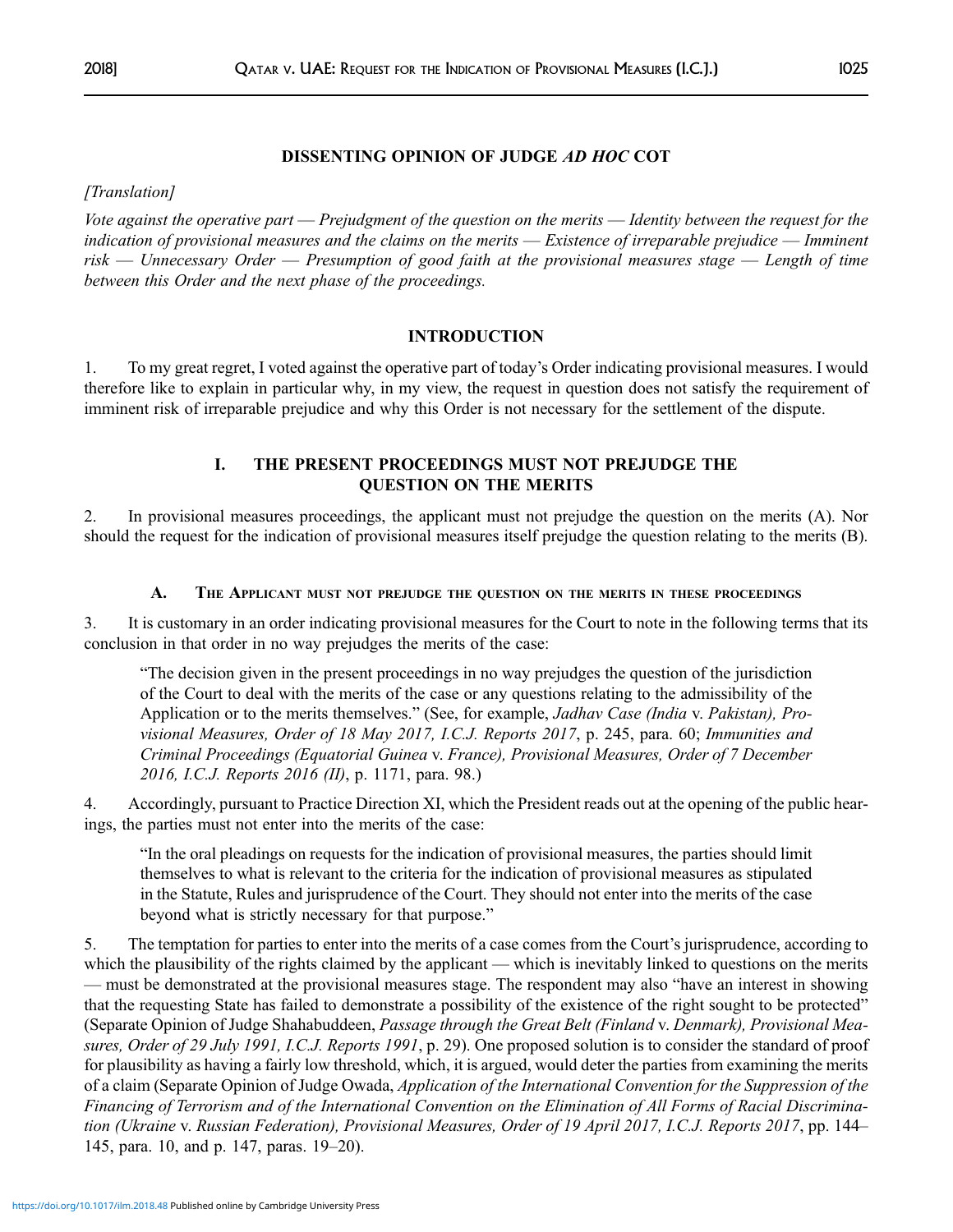6. However, the Court's jurisprudence acknowledges that, in provisional measures proceedings involving rights under the International Convention on the Elimination of All Forms of Racial Discrimination (CERD), the question whether the alleged acts may constitute acts of racial discrimination can and must be examined:

"The Court notes that Articles 2 and 5 of CERD are intended to protect individuals from racial discrimination. Consequently, in the context of a request for the indication of provisional measures, a State party to CERD may avail itself of the rights under Articles 2 and 5 only if it is plausible that the acts complained of constitute acts of racial discrimination under the Convention" (Application of the International Convention for the Suppression of the Financing of Terrorism and of the International Convention on the Elimination of All Forms of Racial Discrimination (Ukraine v. Russian Federation), Provisional Measures, Order of 19 April 2017, I.C.J. Reports 2017, p. 135, para. 82).

7. Therefore, the Parties to this dispute may address the question of the interpretation and application of the Convention in so far as it is necessary to assess whether the alleged acts of the UAE are capable of constituting acts of racial discrimination.

8. That said, some of the arguments raised by Qatar during the oral proceedings appear to go beyond what is required for an examination of the plausibility of the rights claimed. In particular, it might be asked to what extent the detailed references to the general recommendations of the CERD Committee are needed here (see, for example, CR 2018/12, pp. 37–38, paras. 21–23, and p. 40, paras. 27–29 (Amirfar), and p. 47, paras. 3 and 5 (Klein)).

9. The Court does not have the power to prevent parties from engaging in such conduct during the hearings. There are no precedents of parties being penalized for adopting such a practice. One way to avoid prejudging the merits of a case is thus simply to ignore such arguments in the reasoning of the order indicating provisional measures. In the Ukraine v. Russian Federation case, for example, despite the detailed arguments put forward by the parties on the interpretation of two international conventions at issue, the Court generally confined itself to the wording of the relevant provisions of the conventions and reached its conclusion through simple and succinct reasoning (Application of the International Convention for the Suppression of the Financing of Terrorism and of the International Convention on the Elimination of All Forms of Racial Discrimination (Ukraine v. Russian Federation), Provisional Measures, Order of 19 April 2017, I.C.J. Reports 2017, pp. 131–132, paras. 74–76, and p. 135, paras. 81–83). In any event, the Parties to the present case were certainly not encouraged to address the interpretation of the Convention in detail.

## B. IDENTITY BETWEEN THE REQUEST FOR THE INDICATION OF PROVISIONAL MEASURES AND THE CLAIMS ON THE MERITS

10. It is not only the parties' oral arguments which must not prejudge the merits of a case, the same applies to the request for the indication of provisional measures itself.

11. In the case concerning Construction of a Road in Costa Rica along the San Juan River (Nicaragua v. Costa Rica), the Court considered whether the provisional measures requested "prejudge[d] the merits of the case" and found that:

"this request is exactly the same as one of Nicaragua's claims on the merits contained at the end of its Application and Memorial in the present case. A decision by the Court to order Costa Rica to provide Nicaragua with such an Environmental Impact Assessment Study as well as technical reports at this stage of the proceedings would therefore amount to prejudging the Court's decision on the merits of the case" (Construction of a Road in Costa Rica along the San Juan River (Nicaragua v. Costa Rica); Certain Activities Carried Out by Nicaragua in the Border Area (Costa Rica v. Nicaragua), Provisional Measures, Order of 13 December 2013, I.C.J. Reports 2013, p. 404, para. 21).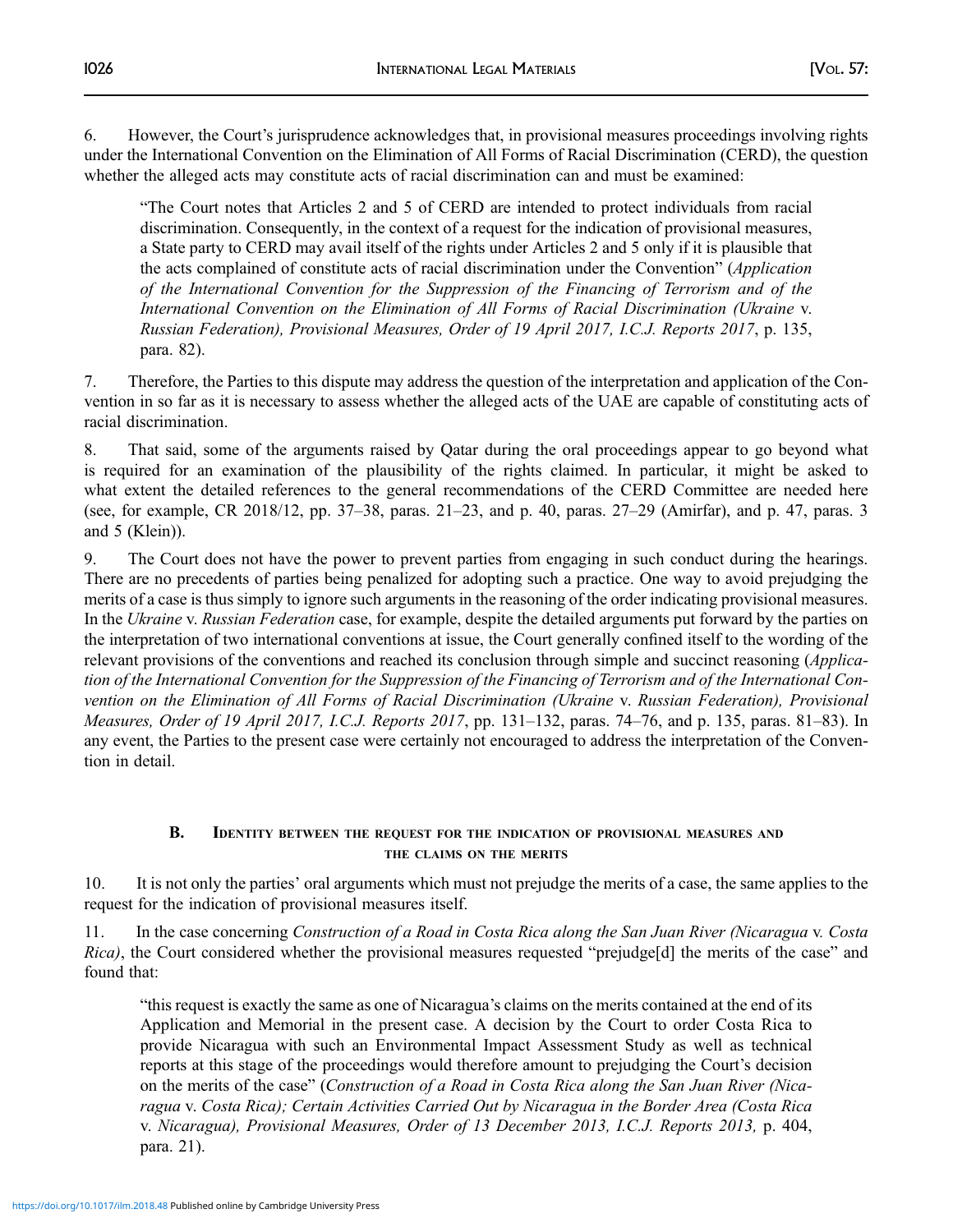In other words, the Court found that, in principle, if a request for the indication of provisional measures "is exactly the same as one of [the] claims on the merits", it prejudges the merits of the case and must therefore be rejected.

12. In this case, there appear to be a number of overlaps between the claims made in the Application and the provisional measures sought by Qatar (compare, for example, paragraph 65 of the Application with paragraph 19 of the Request). At the same time, the terms used in the Request ("suspend", "cease and desist", "take necessary measures", etc.) appear to have been carefully chosen to suggest that the provisional measures sought are temporary and without permanent effect, and a different set of terms is used in the Application ("cease and revoke", "restore", "comply with", etc.). The question thus could have been asked whether these differences in terminology were sufficient to conclude that the provisional measures requested, were they to be indicated, would not prejudge the merits of the case.

# II. THE EXISTENCE OF IRREPARABLE PREJUDICE

13. In light of its jurisprudence, the Court should have found that there was no imminent risk of irreparable prejudice in this case.

14. According to the Court's jurisprudence,

"[t]he power of the Court to indicate provisional measures will be exercised only if there is urgency, in the sense that there is a real and imminent risk that irreparable prejudice will be caused to the rights in dispute before the Court gives its final decision" (see, for example, Jadhav Case (India v. Pakistan), Provisional Measures, Order of 18 May 2017, I.C.J. Reports 2017, p. 243, para. 50).

15. Regarding the rights referred to in the Convention, the Court has noted, in particular, that the political, civil, economic, social and cultural rights mentioned in Article 5, paragraphs  $(b)$ ,  $(c)$ ,  $(d)$  and  $(e)$ , of the Convention are of such a nature that prejudice to them is capable of causing irreparable harm (Application of the International Convention for the Suppression of the Financing of Terrorism and of the International Convention on the Elimination of All Forms of Racial Discrimination (Ukraine v. Russian Federation), Provisional Measures, Order of 19 April 2017, I.C.J. Reports 2017, p. 138, para. 96; Application of the International Convention on the Elimination of All Forms of Racial Discrimination (Georgia v. Russian Federation), Provisional Measures, Order of 15 October 2008, I.C.J. Reports 2008, p. 396, para. 142).

16. On another occasion, the Court found that there was a real risk of irreparable prejudice to the right in question if it were "not . . . possible to restore the situation to the status quo ante" (Immunities and Criminal Proceedings (Equatorial Guinea v. France), Provisional Measures, Order of 7 December 2016, I.C.J. Reports 2016 (II), p. 1169, para. 90).

17. I am inclined to think that, even if the underlying facts were duly established, the following rights in respect of which Qatar has sought provisional measures are not of such a nature that prejudice to them is capable of causing irreparable harm.

18. As regards the right not to be subject to racial discrimination (Arts. 2 and 4) and the right to freedom of opinion and expression (Art. 5  $(d)$  (viii)), the *status quo ante*, in which Qatari nationals residing in the UAE were not the subject of hatred, and "sympathy" towards Qataris was not a crime, can, at least in theory, be restored. It is also noted that the Respondent contests this claim, contending that "[t]he statement of the Attorney General is . . . not a law" (CR 2018/13, p. 65, para. 35 (Shaw)).

19. Concerning the right to work (Art. 5  $(e)$  (i)) and the right to own property (Art. 5  $(d)$  (v)), the status quo ante, in which Qatari nationals residing in the UAE could work and enjoy their property, can, theoretically, be restored, if the measure prohibiting Qataris entry to the UAE is lifted.

20. With respect to the right to equal treatment before tribunals (Art.  $5$  (*a*)) and the right to effective protection and remedies (Art. 6), while their absence may cause prejudice to other rights capable of causing irreparable harm,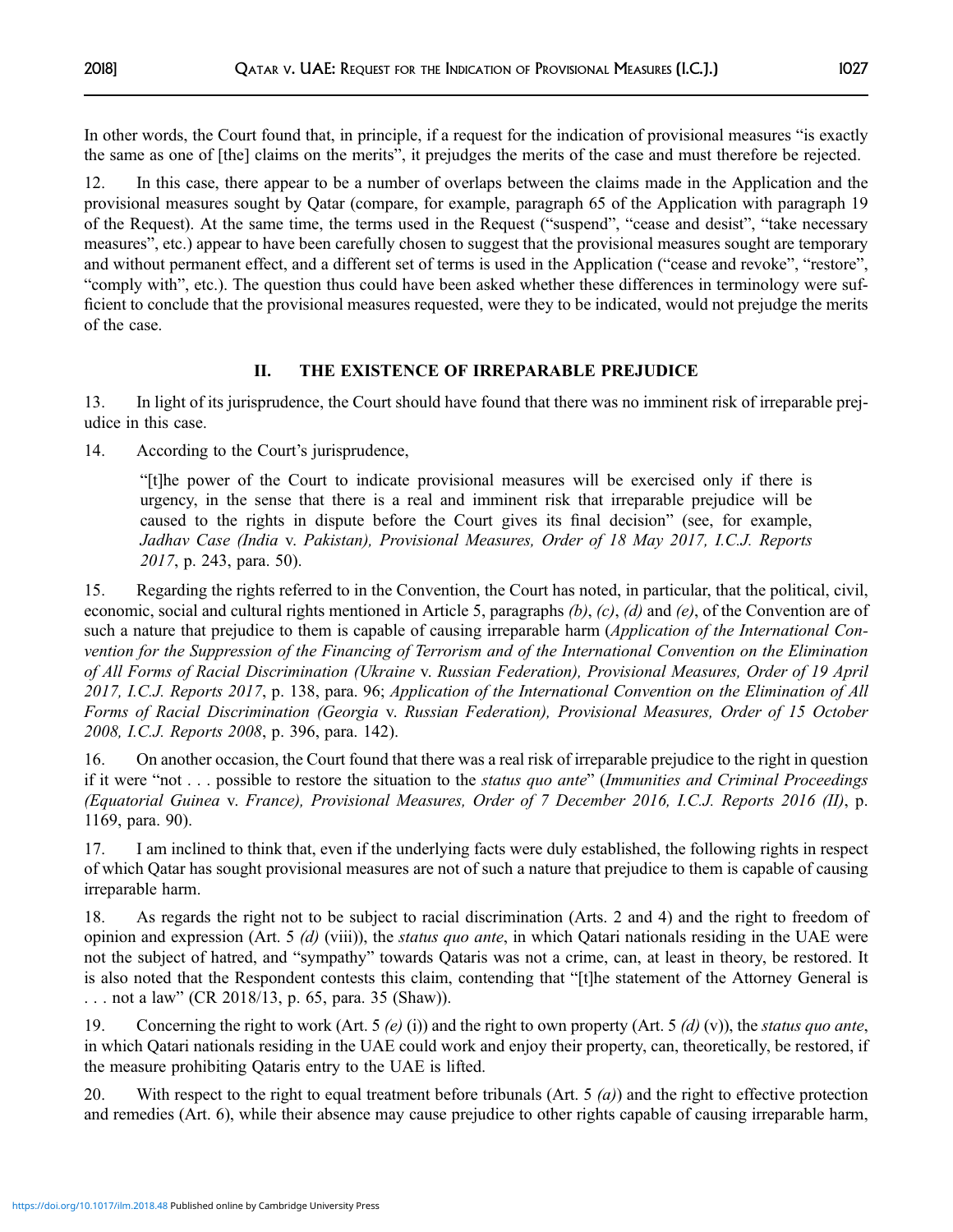the right of Qatari nationals in the UAE to effective protection and remedies through UAE courts can, as such, theoretically be restored.

21. However, the Court has found today that prejudice to those rights before tribunals, as well as to the right to family and the right to education and training, may be irreparable (para. 69 of the Order). I do not agree with this finding; moreover, the Court's reasoning fails to consider whether such prejudice, even if it were irreparable, is "imminent".

# III. IMMINENT RISK

22. It goes without saying that the irreparable nature of the prejudice caused to these rights is not on a par with the harm caused by the execution of the death penalty or the performance of a nuclear test. Furthermore, examining the other aspect of the third condition for the indication of provisional measures may lead the Court to conclude that the alleged risk is not imminent.

23. With regard to the lives of UAE-Qatari mixed families, although the long-term separation of a family may have an irreparable effect on its unity and integrity, that effect is unlikely to become permanent in the few years before the Court renders its final decision. In other words, it can be concluded that the risk of prejudice to this right, even if it were irreparable, is not imminent.

24. As regards the right to education and training, it is to be noted that the Respondent has presented evidence that the Emirati authorities have asked all post-secondary institutions in the UAE to monitor the situation of Qatari students (CR 2018/13, p. 69, para. 51 (Shaw)). Since the UAE authorities have taken measures to remedy the situation, it may be concluded or at least presumed that, even if it existed, the risk of irreparable prejudice to students is not imminent.

25. Lastly, regarding the right to public health and medical care (Art.  $5 \left( e \right)$  (iv)), the evidence adduced by Qatar (OHCHR Technical Mission Report, Ann. 16 to the Application, paras. 43-44) shows that patients who were forced to leave the UAE subsequently received medical treatment in other countries, such as Germany, Turkey and Kuwait. Although some inconvenience may have been caused to those patients, this account suggests that, even if it existed, the risk of irreparable prejudice to them is not imminent.

## IV. THE ORDER IS UNNECESSARY

## A. THE PRESUMPTION OF GOOD FAITH AT THE PROVISIONAL MEASURES STAGE

26. I am concerned that this Order indicating provisional measures is not only unnecessary but counter-productive to the settlement of the dispute, since the Court's conclusion on the risk of irreparable prejudice runs counter to the principle of good faith in public international law. This principle finds expression in Article 26 of the 1969 Vienna Convention on the Law of Treaties, which provides: "Every treaty in force is binding upon the parties to it and must be performed by them in good faith." It is also set forth in Article 2, paragraph 2, of the Charter of the United Nations, which is reflected in the declaration on friendly relations between States (resolution 2625 (XXV) adopted by the General Assembly on 24 October 1970).

27. This fundamental principle not only requires the parties to an international convention to fulfil their international obligations in good faith, it also requires international courts to handle with care cases in which the honour of a State is at issue. In other words, the presumption of good faith prevents a State's honour from being impugned lightly. This presumption, which promotes stability in international dealings and good relations, is invariably important in helping to maintain and reinforce States' confidence in the judicial settlement of disputes, where referral to the courts rests on the consent of the parties to the dispute (Robert Kolb, La bonne foi en droit international public, PUF, 2000, p. 126). It follows, a fortiori, that this principle should apply, mutatis mutandis, even at the provisional measures stage, when the Court must decide whether to make an order promptly, prior to its final determination on jurisdiction. Even if the present proceedings do not prejudge the question of the Court's jurisdiction to deal with the merits of the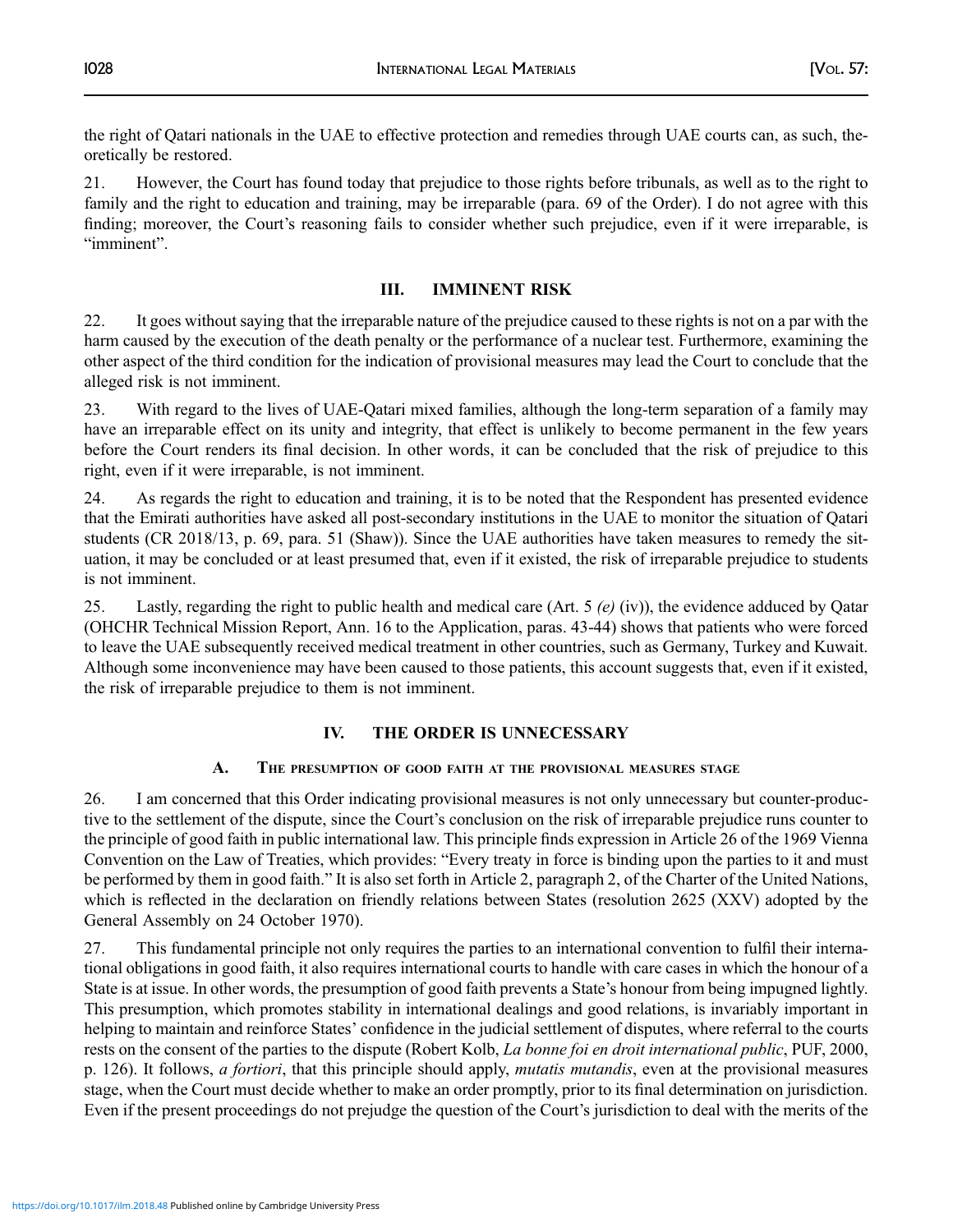case, or the questions on the merits themselves, the separate consideration mentioned above requires the principle of good faith to be applied when examining the request for the indication of provisional measures.

28. International jurisprudence on the subject shows that this principle gives rise to the theory that good faith must be presumed (Interpretation of Peace Treaties with Bulgaria, Hungary and Romania, Second Phase, Advisory Opinion, I.C.J. Reports 1950, p. 229) and bad faith must not be presumed (United Nations, Tacna-Arica question (Chile, Peru), Award of 4 March 1925, RIAA, Vol. II, p. 930; Affaire du Lac Lanoux (Spain/France), Award of 16 November 1956, RIAA, Vol. XII, p. 305). In any event, one of the consequences of this notion is that it is incumbent on the party which claims that the other has violated the principle of good faith to prove that claim (Certain German Interests in Polish Upper Silesia, Merits, Judgment No. 7, 1926, P.C.I.J., Series A, No. 7, p. 30). This rule regarding the burden of proof also applies at the provisional measures stage, where it is the applicant who must prove that there is a real and imminent risk of irreparable prejudice to the rights it claims (Construction of a Road in Costa Rica along the San Juan River (Nicaragua v. Costa Rica); Certain Activities carried out by Nicaragua in the Border Area (Costa Rica v. Nicaragua), Provisional Measures, Order of 13 December 2013, I.C.J. Reports 2013, p. 407, para. 34). The temporary nature of an order indicating provisional measures should not remove this burden from the applicant.

29. In my opinion, the evidence presented to the Court in these proceedings does not demonstrate that the risk of prejudice is "imminent", even if it were irreparable. This is implicitly illustrated in paragraphs 67 to 71 of today's Order, in which the Court, having concluded that the risk in question is one of irreparable prejudice, fails to ascertain whether that risk is "imminent". If the principle of good faith had been duly applied at this provisional measures stage, the Court would have been unable to confine itself to such a conclusion. That is particularly true where the UAE has shown genuine commitment towards its human rights obligations, as demonstrated by the arguments of its Agent (CR 2018/13, pp. 10–11, para. 3 (Alnowais); CR/2018/15, pp. 42, para. 2, and p. 44, para. 10 (Alnowais)) and the reply to the joint letter of the six Special Rapporteurs, in which the UAE states that "[t]he United Arab Emirates continues to uphold those [human rights] treaties and is fully aware of its obligations and commitments in this regard" (HRC/NONE/2017/112 (18 Sept. 2017), p. 3; Ann. 14 of Qatar's Application). The Respondent should have been presumed to be acting in good faith.

## B. THE PASSAGE OF TIME

30. In my view, when examining the urgency of this case, the Court should have considered how much time would elapse between this Order and the next phase of the proceedings, be it preliminary objections or merits.

31. In the context of provisional measures proceedings, the notion of urgency is defined as a situation in which "irreparable prejudice [is] caused to the rights in dispute before the Court gives its final decision" (para. 61 of the Order; emphasis added). In this regard, time is generally considered as a baseline against which change can be measured in a given social context or period (David M. Engel, "Law, Time and Community", Law & Society Review, Vol. 21, No. 4 (1987), pp. 606–607). Thus, the question whether a particular situation is urgent or not cannot be determined in the abstract; it must be considered in the light of a reasonably defined time frame. In the case of provisional measures, strictly speaking, the Court could not reach a decision without a fixed time frame or a sense of when the next phase of the proceedings will occur.

32. It would, of course, be too much to expect the Court to provide a precise timetable for a case at this initial stage. However, the apparent nature of a case may give a *prima facie* indication of its complexity, which would make it possible to predict how long proceedings might be expected to last. For example, if the nature of a case suggested a certain degree of complexity, the proceedings would be expected to last longer, and thus urgency would have to be assessed in relation to this longer time frame, during which social change might be more likely. On the other hand, if the case file did not suggest such complexity, a final decision might be expected relatively quickly, and thus urgency would have to be assessed with respect to this short time frame.

33. I am of the opinion that this case falls into the second category rather than the first, given the well-defined scope of the dispute as presented by the Applicant. It should also be noted that, even though Qatar's Application and